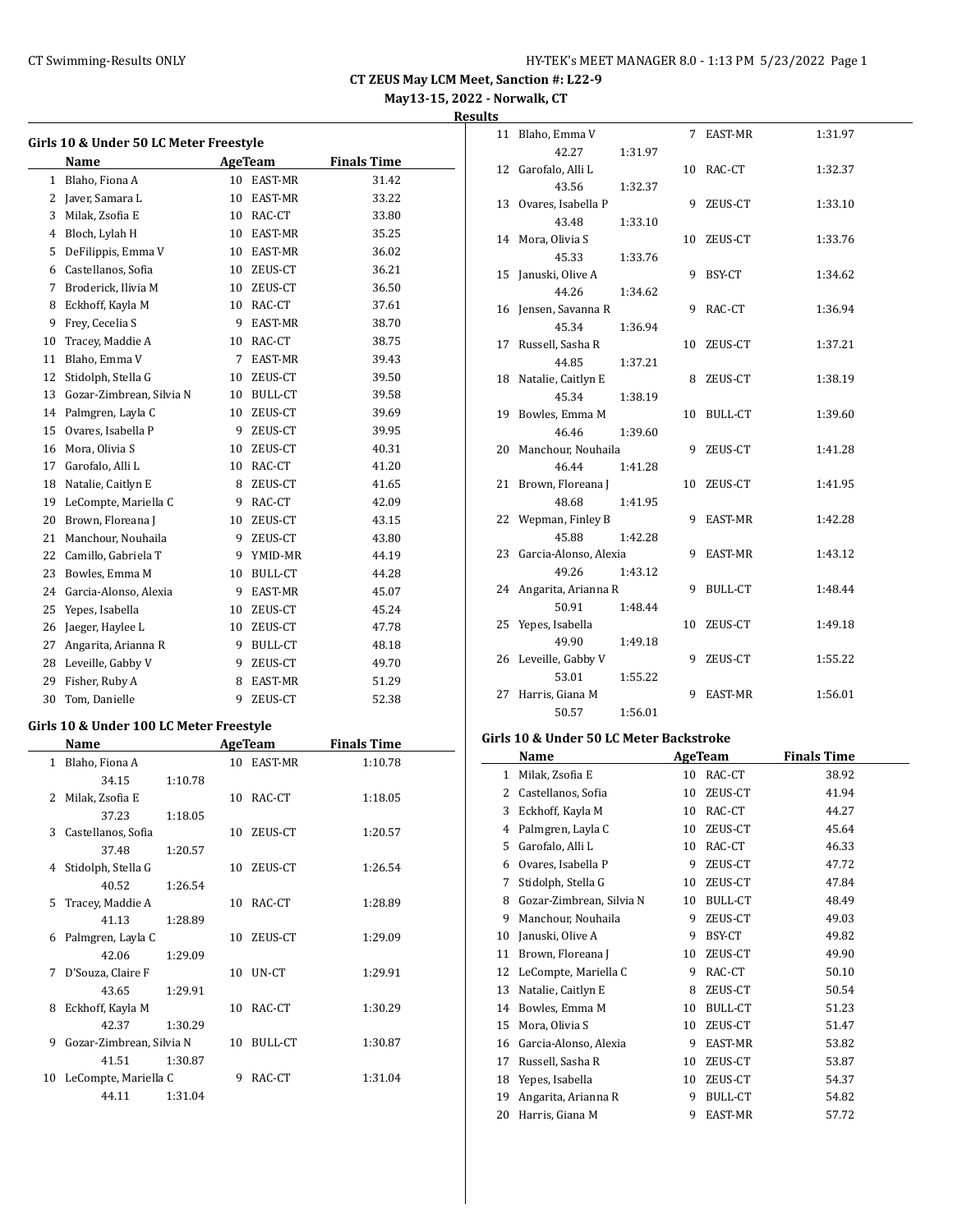| HY-TEK's MEET MANAGER 8.0 - 1:13 PM 5/23/2022 Page 2 |  |  |  |
|------------------------------------------------------|--|--|--|
|------------------------------------------------------|--|--|--|

**May13-15, 2022 - Norwalk, CT**

#### **Results**

|    | Name                                     |    | AgeTeam    | <b>Finals Time</b> |
|----|------------------------------------------|----|------------|--------------------|
|    | --- Leveille, Gabby V                    |    | 9 ZEUS-CT  | DQ                 |
|    | Girls 10 & Under 100 LC Meter Backstroke |    |            |                    |
|    | Name                                     |    | AgeTeam    | <b>Finals Time</b> |
|    | 1 Milak, Zsofia E                        |    | 10 RAC-CT  | 1:28.54            |
|    | 42.34<br>1:28.54                         |    |            |                    |
|    | 2 Castellanos, Sofia                     |    | 10 ZEUS-CT | 1:33.10            |
|    | 45.59<br>1:33.10                         |    |            |                    |
| 3  | DeFilippis, Emma V                       |    | 10 EAST-MR | 1:33.54            |
|    | 45.71<br>1:33.54                         |    |            |                    |
|    | 4 Eckhoff, Kayla M                       |    | 10 RAC-CT  | 1:36.16            |
|    | 46.85<br>1:36.16                         |    |            |                    |
|    | 5 Broderick, Ilivia M                    |    | 10 ZEUS-CT | 1:36.21            |
|    | 6 Jensen, Savanna R                      |    | 9 RAC-CT   | 1:39.07            |
|    | 48.89<br>1:39.07                         |    |            |                    |
| 7  | Palmgren, Layla C                        |    | 10 ZEUS-CT | 1:39.17            |
|    | 47.14<br>1:39.17                         |    |            |                    |
| 8  | Frey, Cecelia S                          | 9  | EAST-MR    | 1:41.24            |
|    | 49.16<br>1:41.24                         |    |            |                    |
| 9  | Stidolph, Stella G                       |    | 10 ZEUS-CT | 1:41.45            |
|    | 48.89<br>1:41.45                         |    |            |                    |
|    | 10 LeCompte, Mariella C                  |    | 9 RAC-CT   | 1:44.95            |
|    | 52.20<br>1:44.95                         |    |            |                    |
|    | 11 Gozar-Zimbrean, Silvia N              |    | 10 BULL-CT | 1:45.19            |
|    | 12 Blaho, Emma V                         |    | 7 EAST-MR  | 1:45.76            |
|    | 50.48<br>1:45.76                         |    |            |                    |
|    | 13 Manchour, Nouhaila                    |    |            |                    |
|    | 52.88                                    |    | 9 ZEUS-CT  | 1:46.96            |
|    | 1:46.96                                  | 9  | ZEUS-CT    |                    |
|    | 14 Ovares, Isabella P                    |    |            | 1:47.54            |
|    | 53.38<br>1:47.54                         |    |            |                    |
|    | 15 Mora, Olivia S                        |    | 10 ZEUS-CT | 1:48.01            |
|    | 51.74<br>1:48.01                         |    |            |                    |
|    | 16 Natalie, Caitlyn E                    |    | 8 ZEUS-CT  | 1:48.22            |
| 17 | Brown, Floreana J                        |    | 10 ZEUS-CT | 1:48.66            |
|    | 52.80<br>1:48.66                         |    |            |                    |
|    | 18 Bowles, Emma M                        |    | 10 BULL-CT | 1:50.18            |
|    | 53.50<br>1:50.18                         |    |            |                    |
|    | 19 Garcia-Alonso, Alexia                 |    | 9 EAST-MR  | 1:52.17            |
|    | 54.10<br>1:52.17                         |    |            |                    |
|    | 20 Camillo, Gabriela T                   | 9  | YMID-MR    | 1:56.78            |
|    | 52.88<br>1:56.78                         |    |            |                    |
|    | 21 Jaeger, Haylee L                      | 10 | ZEUS-CT    | 1:58.39            |
|    | 57.74<br>1:58.39                         |    |            |                    |
| 22 | Leveille, Gabby V                        | 9  | ZEUS-CT    | 2:07.28            |
| 23 | Tom, Danielle                            | 9  | ZEUS-CT    | 2:10.32            |
|    | 1:00.41<br>2:10.32                       |    |            |                    |
| 24 | Yepes, Isabella                          | 10 | ZEUS-CT    | 2:12.18            |
| 25 | Fisher, Ruby A                           | 8  | EAST-MR    | 2:15.10            |
|    | 1:05.80<br>2:15.10                       |    |            |                    |
|    | Tracey, Maddie A                         | 10 | RAC-CT     | DQ                 |
|    | 48.50<br>DQ                              |    |            |                    |
|    | Angarita, Arianna R                      | 9  | BULL-CT    | DQ                 |
|    | 58.52<br>DQ                              |    |            |                    |
|    | Matthew, Nile R                          | 9  | EAST-MR    | DQ                 |
|    |                                          |    |            |                    |

|       | Girls 10 & Under 50 LC Meter Breaststroke  |    |                |                    |  |  |  |
|-------|--------------------------------------------|----|----------------|--------------------|--|--|--|
|       | Name                                       |    | AgeTeam        | <b>Finals Time</b> |  |  |  |
| $1\,$ | Blaho, Fiona A                             | 10 | EAST-MR        | 45.14              |  |  |  |
| 2     | Castellanos, Sofia                         |    | 10 ZEUS-CT     | 47.29              |  |  |  |
| 3     | DeFilippis, Emma V                         |    | 10 EAST-MR     | 48.50              |  |  |  |
| 4     | Bloch, Lylah H                             |    | 10 EAST-MR     | 49.90              |  |  |  |
| 5     | Jensen, Savanna R                          |    | 9 RAC-CT       | 50.16              |  |  |  |
|       | 6 Blaho, Emma V                            |    | 7 EAST-MR      | 52.82              |  |  |  |
|       | 7 Gozar-Zimbrean, Silvia N                 |    | 10 BULL-CT     | 54.65              |  |  |  |
| 8     | LeCompte, Mariella C                       |    | 9 RAC-CT       | 54.92              |  |  |  |
| 9     | Garofalo, Alli L                           |    | 10 RAC-CT      | 55.67              |  |  |  |
| 10    | Manchour, Nouhaila                         |    | 9 ZEUS-CT      | 56.94              |  |  |  |
| 11    | Camillo, Gabriela T                        |    | 9 YMID-MR      | 57.05              |  |  |  |
|       | 12 Broderick, Ilivia M                     |    | 10 ZEUS-CT     | 57.11              |  |  |  |
| 13    | Angarita, Arianna R                        |    | 9 BULL-CT      | 59.09              |  |  |  |
|       | 14 Bowles, Emma M                          |    | 10 BULL-CT     | 59.75              |  |  |  |
| 15    | Mora, Olivia S                             |    |                |                    |  |  |  |
|       |                                            |    | 10 ZEUS-CT     | 1:00.27            |  |  |  |
|       | 16 Brown, Floreana J                       |    | 10 ZEUS-CT     | 1:00.38            |  |  |  |
|       | 17 Yepes, Isabella                         |    | 10 ZEUS-CT     | 1:01.19            |  |  |  |
|       | 18 Frey, Cecelia S                         |    | 9 EAST-MR      | 1:01.55            |  |  |  |
| 19    | Garcia-Alonso, Alexia                      |    | 9 EAST-MR      | 1:03.46            |  |  |  |
| 20    | Leveille, Gabby V                          |    | 9 ZEUS-CT      | 1:05.67            |  |  |  |
| 21    | Matthew, Nile R                            |    | 9 EAST-MR      | 1:07.36            |  |  |  |
| 22    | Jaeger, Haylee L                           |    | 10 ZEUS-CT     | 1:09.66            |  |  |  |
| 23    | Ovares, Isabella P                         |    | 9 ZEUS-CT      | 1:11.82            |  |  |  |
| 24    | Tom, Danielle                              | 9  | ZEUS-CT        | 1:16.10            |  |  |  |
| 25    | Fisher, Ruby A                             |    | 8 EAST-MR      | 1:17.18            |  |  |  |
|       | Girls 10 & Under 100 LC Meter Breaststroke |    |                |                    |  |  |  |
|       | Name                                       |    | <b>AgeTeam</b> | <b>Finals Time</b> |  |  |  |
|       | 1 Blaho, Fiona A                           | 10 | EAST-MR        | 1:39.28            |  |  |  |
|       | 46.63<br>1:39.28                           |    |                |                    |  |  |  |
|       | 2 Castellanos, Sofia                       | 10 | ZEUS-CT        | 1:44.66            |  |  |  |
|       | 49.52<br>1:44.66                           |    |                |                    |  |  |  |
| 3     | Jensen, Savanna R                          | 9  | RAC-CT         | 1:47.88            |  |  |  |
|       | 50.67<br>1:47.88                           |    |                |                    |  |  |  |
|       | 4 Palmgren, Layla C                        | 10 | ZEUS-CT        | 1:57.09            |  |  |  |
|       | 55.61<br>1:57.09                           |    |                |                    |  |  |  |
| 5     | Blaho, Emma V                              | 7  | EAST-MR        | 1:58.57            |  |  |  |
|       | 57.99<br>1:58.57                           |    |                |                    |  |  |  |
|       | 6 Garofalo, Alli L                         |    | 10 RAC-CT      | 1:58.61            |  |  |  |
|       | 58.06<br>1:58.61                           |    |                |                    |  |  |  |
| 7     | LeCompte, Mariella C                       | 9  | RAC-CT         | 2:01.09            |  |  |  |
|       | 57.18<br>2:01.09                           |    |                |                    |  |  |  |
| 8     | D'Souza, Claire F                          | 10 | UN-CT          | 2:04.48            |  |  |  |
|       | 59.32                                      |    |                |                    |  |  |  |
| 9     | 2:04.48<br>Tracey, Maddie A                | 10 |                |                    |  |  |  |
|       | 59.20                                      |    | RAC-CT         | 2:05.34            |  |  |  |
|       | 2:05.34                                    |    |                |                    |  |  |  |
| 10    | Wepman, Finley B                           | 9  | EAST-MR        | 2:14.70            |  |  |  |
|       | 1:02.69<br>2:14.70                         |    |                |                    |  |  |  |
| 11    | Harris, Giana M                            | 9  | EAST-MR        | 2:49.74            |  |  |  |
|       | Girls 10 & Under 50 LC Meter Butterfly     |    |                |                    |  |  |  |
|       | Name                                       |    | AgeTeam        | <b>Finals Time</b> |  |  |  |
| 1     | Blaho, Fiona A                             |    | 10 EAST-MR     | 35.07              |  |  |  |

2 Milak, Zsofia E 10 RAC-CT 42.48 3 Stidolph, Stella G 10 ZEUS-CT 45.57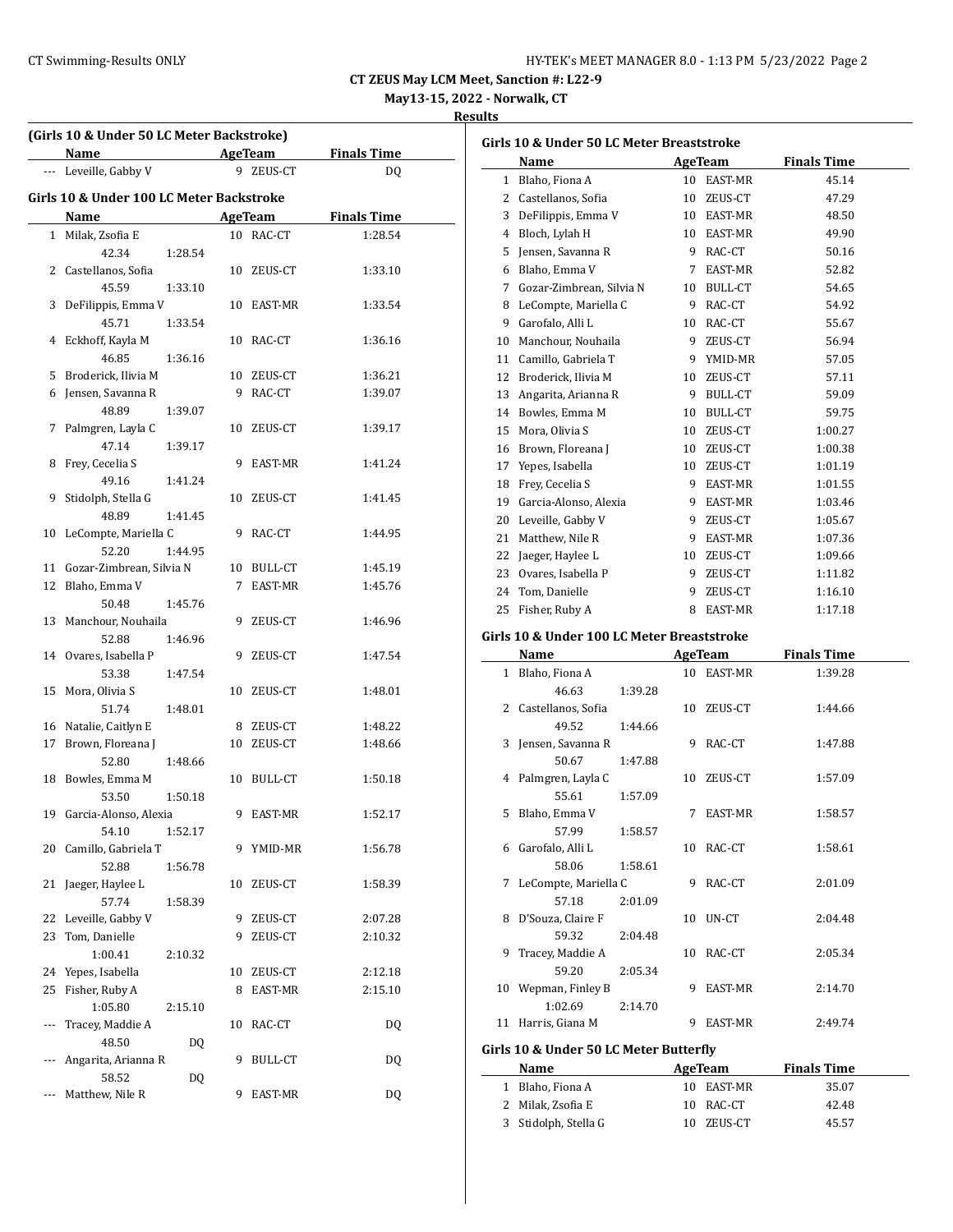## **May13-15, 2022 - Norwalk, CT Results**

|    | Name                     |    | AgeTeam | <b>Finals Time</b> |  |
|----|--------------------------|----|---------|--------------------|--|
| 4  | D'Souza, Claire F        | 10 | UN-CT   | 46.52              |  |
| 5  | Bowles, Emma M           | 10 | BULL-CT | 49.27              |  |
| 6  | Manchour, Nouhaila       | 9  | ZEUS-CT | 50.69              |  |
| 7  | Russell, Sasha R         | 10 | ZEUS-CT | 51.13              |  |
| 8  | Ovares, Isabella P       | 9  | ZEUS-CT | 52.63              |  |
| 9  | Jensen, Savanna R        | 9  | RAC-CT  | 52.96              |  |
| 10 | Natalie, Caitlyn E       | 8  | ZEUS-CT | 53.07              |  |
| 11 | Mora, Olivia S           | 10 | ZEUS-CT | 54.89              |  |
| 12 | Januski, Olive A         | 9  | BSY-CT  | 55.81              |  |
| 13 | Blaho, Emma V            | 7  | EAST-MR | 56.16              |  |
| 14 | Eckhoff, Kayla M         | 10 | RAC-CT  | 56.44              |  |
| 15 | Yepes, Isabella          | 10 | ZEUS-CT | 56.84              |  |
| 16 | Garcia-Alonso, Alexia    | 9  | EAST-MR | 57.62              |  |
| 17 | Brown, Floreana J        | 10 | ZEUS-CT | 58.28              |  |
| 18 | Angarita, Arianna R      | 9  | BULL-CT | 58.96              |  |
| 19 | Tracey, Maddie A         | 10 | RAC-CT  | 1:00.75            |  |
| 20 | Wepman, Finley B         | 9  | EAST-MR | 1:03.55            |  |
| 21 | Gozar-Zimbrean, Silvia N | 10 | BULL-CT | 1:05.50            |  |
| 22 | Leveille, Gabby V        | 9  | ZEUS-CT | 1:07.54            |  |
|    |                          |    |         |                    |  |

## **Girls 10 & Under 100 LC Meter Butterfly**

| Name                 |         | AgeTeam       | <b>Finals Time</b> |  |
|----------------------|---------|---------------|--------------------|--|
| 1 Javer, Samara L    |         | EAST-MR<br>10 | 1:24.82            |  |
| 39.55                | 1:24.82 |               |                    |  |
| 2 Stidolph, Stella G |         | 10 ZEUS-CT    | 1:54.55            |  |
| 49.60                | 1:54.55 |               |                    |  |

#### **Girls 10 & Under 200 LC Meter IM**

|              | Name                |         | AgeTeam      | <b>Finals Time</b> |
|--------------|---------------------|---------|--------------|--------------------|
| $\mathbf{1}$ | Blaho, Fiona A      |         | 10 EAST-MR   | 2:56.03            |
|              | 37.08               | 1:23.61 | 2:16.60      | 2:56.03            |
|              | 2 Jensen, Savanna R |         | RAC-CT<br>9  | 2:59.34            |
|              | 56.86               | 1:59.20 | 3:01.42      | 2:59.34            |
| 3            | Javer, Samara L     |         | 10 EAST-MR   | 3:06.12            |
|              | 41.15               | 1:27.91 | 2:24.93      | 3:06.12            |
| 4            | Bloch, Lylah H      |         | 10 EAST-MR   | 3:17.49            |
|              | 42.15               | 1:33.98 | 2:35.14      | 3:17.49            |
| 5.           | Milak, Zsofia E     |         | 10 RAC-CT    | 3:31.78            |
|              | 47.89               | 1:41.14 | 2:47.16      | 3:31.78            |
| 6            | Eckhoff, Kayla M    |         | 10 RAC-CT    | 3:43.03            |
|              | 54.88               | 1:50.71 | 2:58.47      | 3:43.03            |
| 7            | Garofalo, Alli L    |         | 10 RAC-CT    | 3:45.60            |
|              | 53.67               | 1:49.28 | 2:55.23      | 3:45.60            |
| 8            | Tracey, Maddie A    |         | RAC-CT<br>10 | 4:04.43            |
|              | 1:03.04             | 2:03.64 | 3:16.49      | 4:04.43            |

#### **Girls 11-12 50 LC Meter Freestyle**

|   | Name                 |    | AgeTeam    | <b>Finals Time</b> |  |
|---|----------------------|----|------------|--------------------|--|
| 1 | Frey, Lola S         | 12 | EAST-MR    | 29.31              |  |
| 2 | David, Ana N         | 12 | BULL-CT    | 29.40              |  |
| 3 | Reis, Sophie M       | 12 | EAST-MR    | 29.96              |  |
| 4 | Hill, Anna           |    | 12 YMID-MR | 31.37              |  |
|   | 5 Katra, Dalia       |    | 12 RAC-CT  | 31.64              |  |
|   | 6 Archibald, Chloe E | 12 | RAC-CT     | 31.65              |  |
| 7 | Vitti, Georgia H     | 12 | EAST-MR    | 31.80              |  |
| 8 | Fountain, Gianna M   | 12 | YMID-MR    | 32.17              |  |

| 9  | Cabello, Mackenzie E | 12 | EAST-MR        | 32.60 |
|----|----------------------|----|----------------|-------|
| 10 | Goralnick, Delaney G | 11 | RAC-CT         | 33.44 |
| 11 | Asante, Abby O       | 11 | ZEUS-CT        | 33.46 |
| 12 | Langerfeld, Julia A  | 12 | EAST-MR        | 34.01 |
| 13 | Zhang, Ziyan         | 12 | BULL-CT        | 34.09 |
| 14 | Chen, Heidi Y        | 11 | EAST-MR        | 34.32 |
| 15 | Wang, Louisa m       | 12 | YMID-MR        | 34.40 |
| 16 | West, Empress I      | 11 | ZEUS-CT        | 34.87 |
| 17 | Dobler, Ashley       | 12 | BSY-CT         | 34.97 |
| 18 | McDonald, Isabel C   | 12 | EAST-MR        | 35.83 |
| 19 | Camille, Maddie L    | 11 | ZEUS-CT        | 35.84 |
| 20 | Mojibian, Alia       | 11 | BULL-CT        | 36.00 |
| 21 | Jacobstein, Sophie C | 11 | RAC-CT         | 36.19 |
| 22 | DiBattista, Alexa M  | 11 | RAC-CT         | 36.34 |
| 23 | Howarth, Lainey L    | 11 | RAC-CT         | 36.62 |
| 24 | Fisher, Zoe M        | 11 | YMID-MR        | 37.11 |
| 25 | Bender, Lily M       | 11 | RAC-CT         | 37.34 |
| 26 | O'Reilly, Isabella C | 11 | RAC-CT         | 37.67 |
| 27 | D'Amico, Alia L      | 12 | RAC-CT         | 37.73 |
| 28 | Longtemps, Kate A    | 12 | RAC-CT         | 37.91 |
| 29 | Teel, Sabine H       | 11 | <b>BULL-CT</b> | 38.05 |
| 30 | McLaughlin, Olivia M | 12 | RAC-CT         | 38.62 |
| 31 | Vettorino, Viola     | 11 | YMID-MR        | 38.64 |
| 32 | Durante, Izzy R      | 12 | EAST-MR        | 39.34 |
| 33 | Toquica, Iyanna      | 11 | ZEUS-CT        | 39.41 |
| 34 | Belloni, Taylor R    | 11 | RAC-CT         | 39.51 |
| 35 | Yapkowitz, Emma B    | 11 | EAST-MR        | 39.52 |
| 36 | Mulqueen, Aylee C    | 12 | YMID-MR        | 40.44 |
| 37 | Camillo, Emilia T    | 12 | YMID-MR        | 41.09 |
| 38 | Kornusova, Amra      | 11 | RAC-CT         | 41.23 |
| 39 | Greist, Hailey J     | 11 | BSY-CT         | 42.37 |
| 40 | Popkhadze, Keti      | 11 | BULL-CT        | 43.31 |
| 41 | Vancheswaran, Laya   | 12 | ZEUS-CT        | 45.53 |

#### **Girls 11-12 100 LC Meter Freestyle**

|    | Name                   |         |    | <b>AgeTeam</b> | <b>Finals Time</b> |
|----|------------------------|---------|----|----------------|--------------------|
|    | 1 David, Ana N         |         |    | 12 BULL-CT     | 1:04.09            |
|    | 30.45                  | 1:04.09 |    |                |                    |
| 2  | Reis, Sophie M         |         |    | 12 EAST-MR     | 1:05.28            |
|    | 31.02                  | 1:05.28 |    |                |                    |
|    | 3 Archibald, Chloe E   |         |    | 12 RAC-CT      | 1:08.06            |
|    | 32.77                  | 1:08.06 |    |                |                    |
|    | 4 Katra, Dalia         |         |    | 12 RAC-CT      | 1:08.35            |
|    | 33.21                  | 1:08.35 |    |                |                    |
|    | 5 Cabello, Mackenzie E |         |    | 12 EAST-MR     | 1:09.65            |
|    | 33.96                  | 1:09.65 |    |                |                    |
| 6  | Vitti, Georgia H       |         |    | 12 EAST-MR     | 1:09.90            |
|    | 33.49                  | 1:09.90 |    |                |                    |
| 7  | Harris, Isla K         |         |    | 12 EAST-MR     | 1:10.57            |
|    | 34.25                  | 1:10.57 |    |                |                    |
| 8  | Fountain, Gianna M     |         |    | 12 YMID-MR     | 1:11.38            |
|    | 34.99                  | 1:11.38 |    |                |                    |
| 9  | Hill, Anna             |         |    | 12 YMID-MR     | 1:11.58            |
|    | 33.22                  | 1:11.58 |    |                |                    |
| 10 | Casey, Emma D          |         | 11 | EAST-MR        | 1:12.34            |
|    | 35.02                  | 1:12.34 |    |                |                    |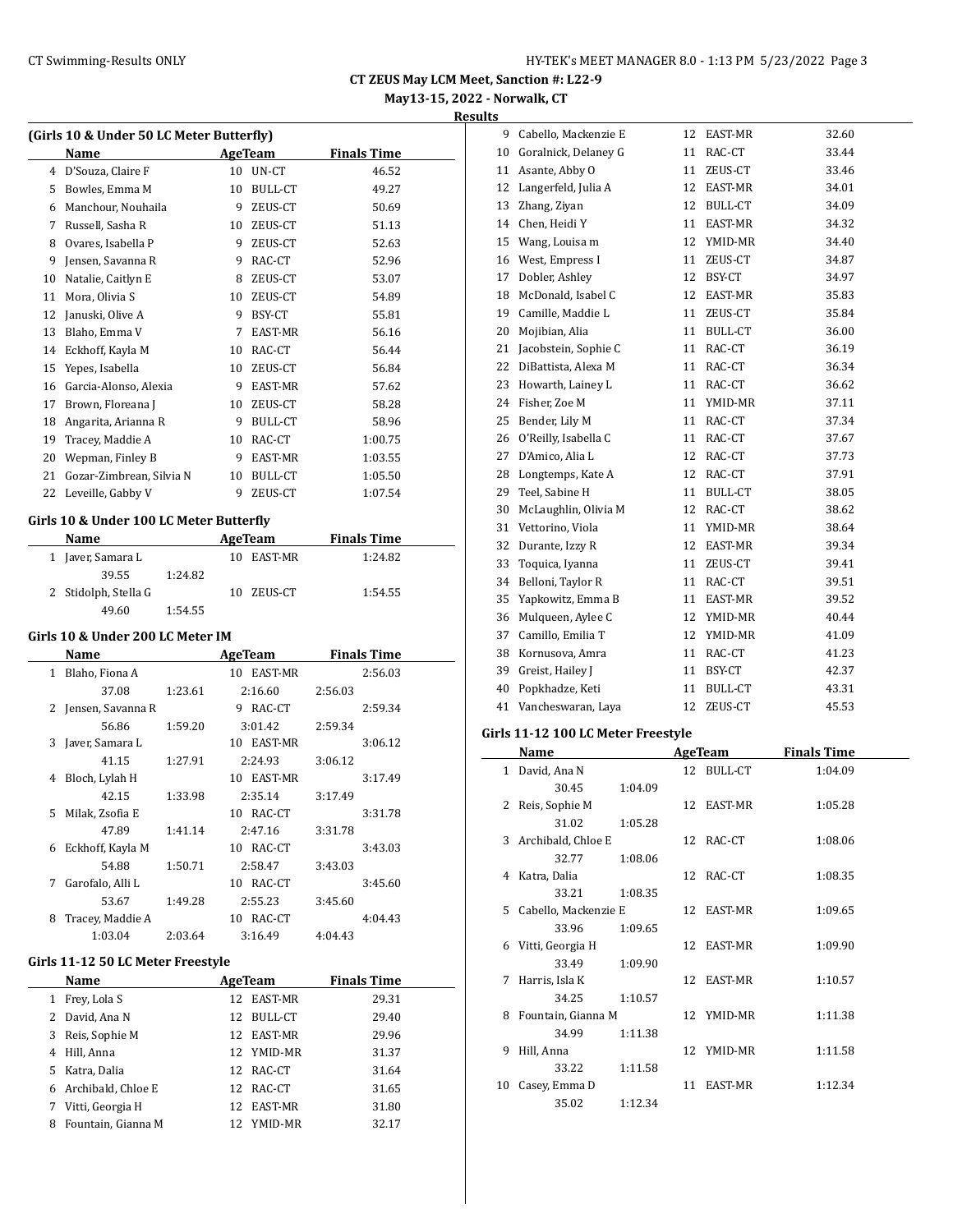**May13-15, 2022 - Norwalk, CT**

**Results**

| (Girls 11-12 100 LC Meter Freestyle) |                             |         |    |                          |                    |  |
|--------------------------------------|-----------------------------|---------|----|--------------------------|--------------------|--|
|                                      | Name                        |         |    | AgeTeam                  | <b>Finals Time</b> |  |
| 11                                   | Guerrero, McKenzie M        |         |    | 12 YMID-MR               | 1:12.60            |  |
|                                      | 34.51                       | 1:12.60 |    |                          |                    |  |
| 12                                   | Lingeza, Angelina           |         |    | 12 YMID-MR               | 1:13.47            |  |
|                                      | 34.79                       | 1:13.47 |    |                          |                    |  |
| 13                                   | Kohli, Eshani               |         | 12 | EAST-MR                  | 1:13.63            |  |
|                                      | 34.33                       | 1:13.63 |    |                          |                    |  |
| 14                                   | Griffin, Ellie V            |         | 12 | RAC-CT                   | 1:13.81            |  |
|                                      | 36.62                       | 1:13.81 |    |                          |                    |  |
|                                      | 15 Ward, Alana M            |         | 12 | RAC-CT                   | 1:14.20            |  |
|                                      | 35.85                       | 1:14.20 |    |                          |                    |  |
| 16                                   | Topkara, Ezgi E             |         |    | 11 YMID-MR               | 1:14.47            |  |
|                                      | 35.89                       | 1:14.47 |    |                          |                    |  |
| 17                                   | Goralnick, Delaney G        |         |    | 11 RAC-CT                | 1:14.70            |  |
|                                      | 36.68                       | 1:14.70 |    |                          |                    |  |
| 18                                   | Chen, Heidi Y               |         |    | 11 EAST-MR               | 1:15.20            |  |
|                                      | 36.11                       | 1:15.20 |    |                          |                    |  |
| 19                                   | Zhang, Ziyan                |         | 12 | BULL-CT                  | 1:15.65            |  |
|                                      | 35.97                       | 1:15.65 |    |                          |                    |  |
| 20                                   | Wu, Evelyn                  |         | 11 |                          |                    |  |
|                                      |                             |         |    | YMID-MR                  | 1:15.89            |  |
|                                      | 35.51                       | 1:15.89 |    |                          |                    |  |
| 21                                   | Langerfeld, Julia A         |         | 12 | EAST-MR                  | 1:17.77            |  |
|                                      | 37.18                       | 1:17.77 |    |                          |                    |  |
| 22                                   | Rolston, Vivi Q             |         | 12 | EAST-MR                  | 1:18.46            |  |
|                                      | 37.85                       | 1:18.46 |    |                          |                    |  |
| 23                                   | Ganti, Sanjana S            |         | 12 | RAC-CT                   | 1:18.87            |  |
|                                      | 38.43                       | 1:18.87 |    |                          |                    |  |
| 24                                   | Previdi, Pearson R          |         | 12 | RAC-CT                   | 1:19.02            |  |
| 25                                   | 36.99<br>McDonald, Isabel C | 1:19.02 | 12 |                          |                    |  |
|                                      | 37.56                       | 1:19.03 |    | EAST-MR                  | 1:19.03            |  |
| 26                                   | Wang, Louisa m              |         |    | 12 YMID-MR               | 1:19.05            |  |
|                                      | 36.74                       | 1:19.05 |    |                          |                    |  |
| 27                                   | West, Empress I             |         | 11 | ZEUS-CT                  | 1:19.13            |  |
|                                      | 38.55                       | 1:19.13 |    |                          |                    |  |
| 28                                   | Jacobstein, Sophie C        |         |    | 11 RAC-CT                | 1:19.26            |  |
|                                      | 37.52                       | 1:19.26 |    |                          |                    |  |
| 29                                   | O'Reilly, Isabella C        |         |    | 11 RAC-CT                | 1:20.43            |  |
|                                      | 39.77                       | 1:20.43 |    |                          |                    |  |
| 30                                   | Dobler, Ashley              |         |    | 12 BSY-CT                | 1:20.63            |  |
|                                      | 38.24                       | 1:20.63 |    |                          |                    |  |
| 31                                   | Terri, Sheena C             |         | 11 | YMID-MR                  | 1:21.13            |  |
|                                      | 38.74                       | 1:21.13 |    |                          |                    |  |
| 32                                   | Howarth, Lainey L           |         | 11 | RAC-CT                   | 1:21.21            |  |
|                                      | 37.60                       | 1:21.21 |    |                          |                    |  |
| 33                                   | Corvalan, Zoe A             |         | 11 | EAST-MR                  | 1:21.67            |  |
|                                      | 36.43                       | 1:21.67 |    |                          |                    |  |
| 34                                   | Camille, Maddie L           |         | 11 | ZEUS-CT                  | 1:22.01            |  |
|                                      | 38.56                       | 1:22.01 |    |                          |                    |  |
| 35                                   | Vettorino, Viola            |         | 11 | YMID-MR                  | 1:22.32            |  |
|                                      | 40.49                       | 1:22.32 |    |                          |                    |  |
| 36                                   | Crawford, Lauren L          |         |    | 11 RAC-CT                | 1:22.70            |  |
|                                      | 39.04                       | 1:22.70 |    |                          |                    |  |
| 37                                   | Mojibian, Alia              |         | 11 | $\operatorname{BULL-CT}$ | 1:23.62            |  |
|                                      | 40.11                       | 1:23.62 |    |                          |                    |  |
|                                      |                             |         |    |                          |                    |  |

| 38 Valluzzo, Sophia C  |         |    | 12 RAC-CT  | 1:23.86 |
|------------------------|---------|----|------------|---------|
| 39.30                  | 1:23.86 |    |            |         |
| 39 DiBattista, Alexa M |         |    | 11 RAC-CT  | 1:26.72 |
| 40.09                  | 1:26.72 |    |            |         |
| 40 Bender, Lily M      |         |    | 11 RAC-CT  | 1:26.88 |
| 40.68                  | 1:26.88 |    |            |         |
| 41 Longtemps, Kate A   |         |    | 12 RAC-CT  | 1:28.71 |
| 42.87                  | 1:28.71 |    |            |         |
| 42 Toquica, Iyanna     |         |    | 11 ZEUS-CT | 1:30.08 |
| 43.83                  | 1:30.08 |    |            |         |
| 43 D'Amico, Alia L     |         |    | 12 RAC-CT  | 1:30.69 |
| 42.05                  | 1:30.69 |    |            |         |
| 44 Belloni, Taylor R   |         |    | 11 RAC-CT  | 1:30.79 |
| 42.10                  | 1:30.79 |    |            |         |
| 45 Durante, Izzy R     |         |    | 12 EAST-MR | 1:31.02 |
| 42.58                  | 1:31.02 |    |            |         |
| 46 Steixner, Kate M    |         |    | 11 RAC-CT  | 1:32.47 |
| 42.39                  | 1:32.47 |    |            |         |
| 47 Binder, Ella R      |         |    | 12 RAC-CT  | 1:32.86 |
| 43.92                  | 1:32.86 |    |            |         |
| 48 Kornusova, Amra     |         |    | 11 RAC-CT  | 1:33.25 |
| 44.26                  | 1:33.25 |    |            |         |
| 49 Quezada, Ashley D   |         | 11 | ZEUS-CT    | 1:35.30 |
| 43.58                  | 1:35.30 |    |            |         |
| 50 Camillo, Emilia T   |         |    | 12 YMID-MR | 1:36.46 |
| 45.49                  | 1:36.46 |    |            |         |
| 51 Greist, Hailey J    |         | 11 | BSY-CT     | 1:36.98 |
| 52 Vancheswaran, Laya  |         | 12 | ZEUS-CT    | 1:51.00 |
| 50.82                  | 1:51.00 |    |            |         |

### **Girls 11-12 50 LC Meter Backstroke**

|    | Name                 |    | <b>AgeTeam</b> | <b>Finals Time</b> |
|----|----------------------|----|----------------|--------------------|
| 1  | Hill, Anna           | 12 | YMID-MR        | 34.18              |
| 2  | David, Ana N         | 12 | <b>BULL-CT</b> | 34.82              |
| 3  | Archibald, Chloe E   | 12 | RAC-CT         | 36.60              |
| 4  | Wu, Evelyn           | 11 | YMID-MR        | 37.58              |
| 5  | Reis, Sophie M       | 12 | EAST-MR        | 37.67              |
| 6  | Fountain, Gianna M   | 12 | YMID-MR        | 38.46              |
| 7  | Guerrero, McKenzie M | 12 | YMID-MR        | 38.70              |
| 8  | Previdi, Pearson R   | 12 | RAC-CT         | 39.65              |
| 9  | Corvalan, Zoe A      | 11 | EAST-MR        | 39.94              |
| 10 | Dobler, Ashley       | 12 | BSY-CT         | 40.27              |
| 11 | Cabello, Mackenzie E | 12 | EAST-MR        | 40.76              |
| 12 | Terri, Sheena C      | 11 | YMID-MR        | 41.46              |
| 13 | Topkara, Ezgi E      | 11 | YMID-MR        | 41.47              |
| 14 | Camille, Maddie L    | 11 | ZEUS-CT        | 41.75              |
| 15 | Kohli, Eshani        | 12 | EAST-MR        | 41.91              |
| 16 | DiBattista, Alexa M  | 11 | RAC-CT         | 42.48              |
| 17 | Langerfeld, Julia A  | 12 | EAST-MR        | 42.89              |
| 18 | Goralnick, Delaney G | 11 | RAC-CT         | 42.96              |
| 19 | Chen, Heidi Y        | 11 | EAST-MR        | 42.98              |
| 20 | Jacobstein, Sophie C | 11 | RAC-CT         | 43.10              |
| 21 | Mojibian, Alia       | 11 | BULL-CT        | 43.59              |
| 22 | D'Amico, Alia L      | 12 | RAC-CT         | 44.01              |
| 23 | Howarth, Lainey L    | 11 | RAC-CT         | 44.10              |
| 24 | McDonald, Isabel C   | 12 | EAST-MR        | 44.92              |
| 25 | Vettorino, Viola     | 11 | YMID-MR        | 45.10              |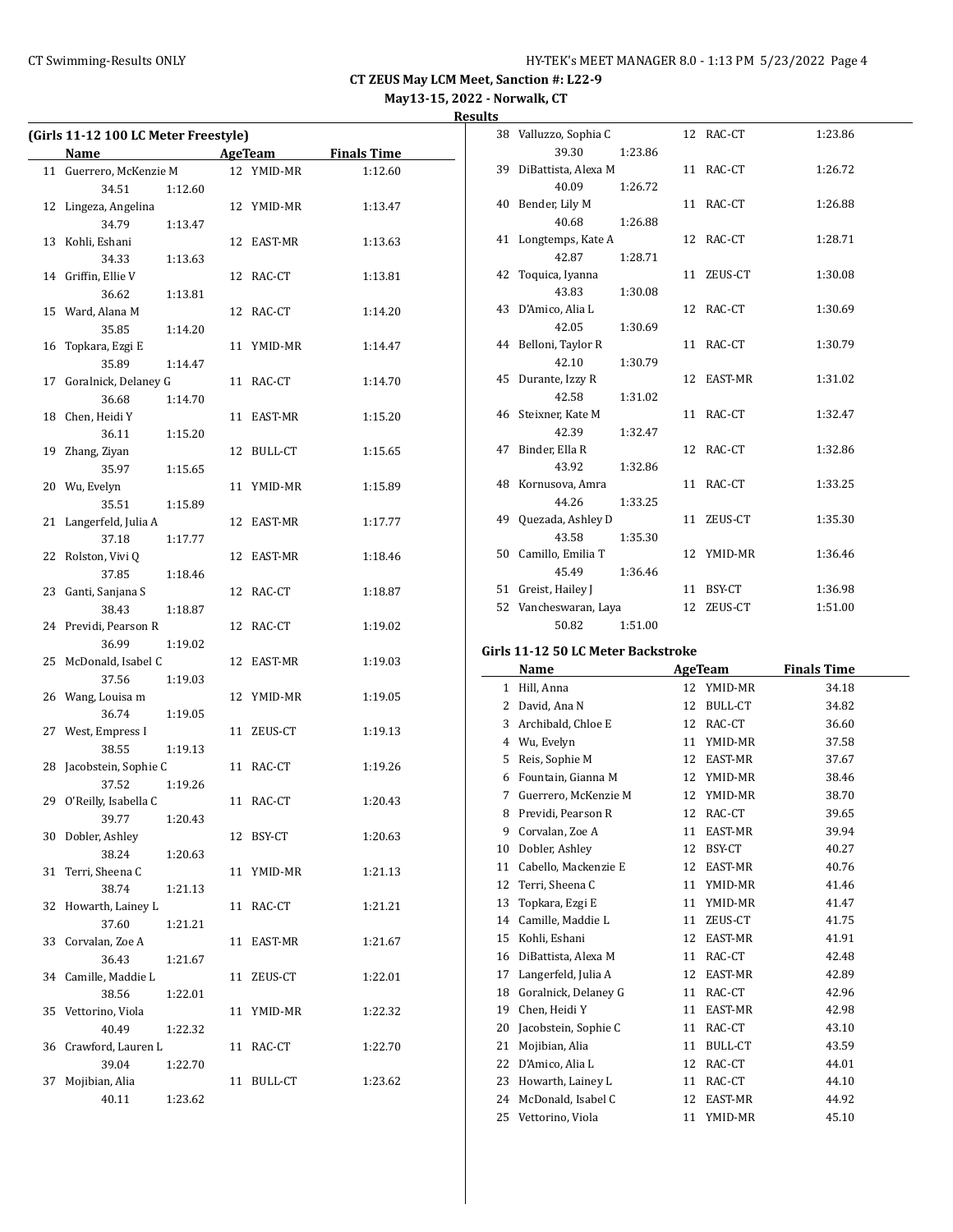**May13-15, 2022 - Norwalk, CT**

**Results**

|    | (Girls 11-12 50 LC Meter Backstroke) |    |         |                    |  |  |  |  |
|----|--------------------------------------|----|---------|--------------------|--|--|--|--|
|    | Name                                 |    | AgeTeam | <b>Finals Time</b> |  |  |  |  |
| 26 | Durante, Izzy R                      | 12 | EAST-MR | 46.09              |  |  |  |  |
| 27 | Binder, Ella R                       | 12 | RAC-CT  | 46.60              |  |  |  |  |
| 28 | Toquica, Iyanna                      | 11 | ZEUS-CT | 46.64              |  |  |  |  |
| 29 | Steixner, Kate M                     | 11 | RAC-CT  | 47.01              |  |  |  |  |
| 30 | Kornusova, Amra                      | 11 | RAC-CT  | 47.19              |  |  |  |  |
| 31 | Bender, Lily M                       | 11 | RAC-CT  | 47.78              |  |  |  |  |
| 32 | Quezada, Ashley D                    | 11 | ZEUS-CT | 49.05              |  |  |  |  |
| 33 | Greist, Hailey J                     | 11 | BSY-CT  | 49.08              |  |  |  |  |
| 34 | Longtemps, Kate A                    | 12 | RAC-CT  | 49.94              |  |  |  |  |
| 35 | Vancheswaran, Laya                   | 12 | ZEUS-CT | 56.47              |  |  |  |  |
|    | Ward, Alana M                        | 12 | RAC-CT  | DO.                |  |  |  |  |
|    | Camillo, Emilia T                    | 12 | YMID-MR | DO.                |  |  |  |  |

## **Girls 11-12 100 LC Meter Backstroke**

|              | <b>Name</b>                         |    | <b>AgeTeam</b> | <b>Finals Time</b> |
|--------------|-------------------------------------|----|----------------|--------------------|
| $\mathbf{1}$ | Hill, Anna                          |    | 12 YMID-MR     | 1:16.86            |
|              | 36.50<br>1:16.86                    |    |                |                    |
| 2            | Archibald, Chloe E                  |    | 12 RAC-CT      | 1:17.83            |
|              | 37.67<br>1:17.83                    |    |                |                    |
| 3            | Casey, Emma D                       | 11 | EAST-MR        | 1:19.92            |
|              | 39.37<br>1:19.92                    |    |                |                    |
| 4            | Ward, Alana M                       |    | 12 RAC-CT      | 1:24.94            |
|              | 41.03<br>1:24.94                    |    |                |                    |
| 5            | Previdi, Pearson R                  | 12 | RAC-CT         | 1:26.27            |
|              | 42.36<br>1:26.27                    |    |                |                    |
| 6            | Guerrero, McKenzie M                | 12 | YMID-MR        | 1:27.04            |
|              | 42.41<br>1:27.04                    |    |                |                    |
| 7            | Fountain, Gianna M                  |    | 12 YMID-MR     | 1:28.64            |
|              | 42.27<br>1:28.64                    |    |                |                    |
|              | *8 Corvalan, Zoe A                  |    | 11 EAST-MR     | 1:28.73            |
|              | *8 Ganti, Sanjana S                 |    | 12 RAC-CT      | 1:28.73            |
|              | 43.50<br>1:28.73                    |    |                |                    |
| 10           | Goralnick, Delaney G                | 11 | RAC-CT         | 1:29.87            |
|              | 44.49<br>1:29.87                    |    |                |                    |
| 11           | O'Reilly, Isabella C                | 11 | RAC-CT         | 1:30.39            |
|              | 44.75<br>1:30.39                    |    |                |                    |
|              | 12 Camille, Maddie L                | 11 | ZEUS-CT        | 1:30.91            |
|              | 44.14<br>1:30.91                    |    |                |                    |
| 13           | Chen, Heidi Y                       | 11 | EAST-MR        | 1:31.46            |
|              | 44.36<br>1:31.46                    |    |                |                    |
|              | 14 Rolston, Vivi Q                  | 12 | <b>EAST-MR</b> | 1:31.64            |
|              | 44.70<br>1:31.64                    |    |                |                    |
| 15           | Dobler, Ashley                      |    | 12 BSY-CT      | 1:32.12            |
| 16           | Zhang, Ziyan                        | 12 | <b>BULL-CT</b> | 1:32.75            |
|              | 46.47<br>1:32.75                    |    |                |                    |
|              | 17 Vettorino, Viola                 | 11 | YMID-MR        | 1:33.95            |
| 18           | Howarth, Lainey L                   |    | 11 RAC-CT      | 1:35.59            |
|              | 46.06<br>1:35.59                    |    |                |                    |
| 19           | Kornusova, Amra                     |    | 11 RAC-CT      | 1:38.10            |
| 20           | 46.82<br>1:38.10<br>Durante, Izzy R | 12 |                | 1:38.44            |
|              | 48.43<br>1:38.44                    |    | EAST-MR        |                    |
| 21           | Teel, Sabine H                      | 11 | <b>BULL-CT</b> | 1:39.22            |
|              | 47.23<br>1:39.22                    |    |                |                    |
|              |                                     |    |                |                    |

| 22  | Mojibian, Alia     |         | 11 | BULL-CT        | 1:39.25 |
|-----|--------------------|---------|----|----------------|---------|
|     | 49.56              | 1:39.25 |    |                |         |
| 23  | Fisher, Zoe M      |         |    | 11 YMID-MR     | 1:40.35 |
|     | 49.22              | 1:40.35 |    |                |         |
| 24  | Mulqueen, Aylee C  |         |    | 12 YMID-MR     | 1:41.69 |
|     | 49.43              | 1:41.69 |    |                |         |
| 25  | Longtemps, Kate A  |         |    | 12 RAC-CT      | 1:45.30 |
|     | 51.08              | 1:45.30 |    |                |         |
| 26  | Camillo, Emilia T  |         |    | 12 YMID-MR     | 1:45.70 |
|     | 51.08              | 1:45.70 |    |                |         |
| 27  | Popkhadze, Keti    |         | 11 | <b>BULL-CT</b> | 1:51.71 |
|     | 54.85              | 1:51.71 |    |                |         |
| 28  | Greist, Hailey J   |         | 11 | BSY-CT         | 1:53.10 |
|     | 55.05              | 1:53.10 |    |                |         |
| 29. | Vancheswaran, Laya |         |    | 12 ZEUS-CT     | 2:08.92 |
|     | 1:01.63            | 2:08.92 |    |                |         |
|     | Belloni, Taylor R  |         | 11 | RAC-CT         | DO.     |

#### **Girls 11-12 50 LC Meter Breaststroke**

|     | Name                                  | <b>AgeTeam</b> |                | <b>Finals Time</b> |  |  |  |  |  |
|-----|---------------------------------------|----------------|----------------|--------------------|--|--|--|--|--|
| 1   | Vitti, Georgia H                      | 12             | <b>EAST-MR</b> | 39.48              |  |  |  |  |  |
| 2   | Katra, Dalia                          | 12             | RAC-CT         | 41.48              |  |  |  |  |  |
| 3   | Reis, Sophie M                        | 12             | EAST-MR        | 42.55              |  |  |  |  |  |
| 4   | Cabello, Mackenzie E                  | 12             | EAST-MR        | 42.56              |  |  |  |  |  |
| 5   | Wang, Louisa m                        | 12             | YMID-MR        | 43.02              |  |  |  |  |  |
| 6   | Ganti, Sanjana S                      | 12             | RAC-CT         | 43.34              |  |  |  |  |  |
| 7   | West, Empress I                       | 11             | ZEUS-CT        | 44.99              |  |  |  |  |  |
| 8   | Corvalan, Zoe A                       | 11             | EAST-MR        | 46.87              |  |  |  |  |  |
| 9   | Jacobstein, Sophie C                  | 11             | RAC-CT         | 47.94              |  |  |  |  |  |
| 10  | Teel, Sabine H                        | 11             | <b>BULL-CT</b> | 48.63              |  |  |  |  |  |
| 11  | Popkhadze, Keti                       | 11             | BULL-CT        | 49.03              |  |  |  |  |  |
| 12  | Camillo, Emilia T                     | 12             | YMID-MR        | 49.56              |  |  |  |  |  |
| 13  | Toquica, Iyanna                       | 11             | ZEUS-CT        | 49.87              |  |  |  |  |  |
| 14  | Fountain, Gianna M                    | 12             | YMID-MR        | 50.05              |  |  |  |  |  |
| 15  | D'Amico, Alia L                       | 12             | RAC-CT         | 50.26              |  |  |  |  |  |
| 16  | Vettorino, Viola                      | 11             | YMID-MR        | 50.67              |  |  |  |  |  |
| 17  | Bender, Lily M                        | 11             | RAC-CT         | 51.59              |  |  |  |  |  |
| 18  | Fisher, Zoe M                         | 11             | YMID-MR        | 51.97              |  |  |  |  |  |
| 19  | Asante, Abby O                        | 11             | ZEUS-CT        | 52.40              |  |  |  |  |  |
| 20  | Goralnick, Delaney G                  | 11             | RAC-CT         | 53.09              |  |  |  |  |  |
| 21  | McLaughlin, Olivia M                  | 12             | RAC-CT         | 53.54              |  |  |  |  |  |
| 22  | DiBattista, Alexa M                   | 11             | RAC-CT         | 53.69              |  |  |  |  |  |
| 23  | Kornusova, Amra                       | 11             | RAC-CT         | 54.58              |  |  |  |  |  |
| 24  | Mulqueen, Aylee C                     | 12             | YMID-MR        | 55.50              |  |  |  |  |  |
| 25  | Yapkowitz, Emma B                     | 11             | EAST-MR        | 56.37              |  |  |  |  |  |
| 26  | Mojibian, Alia                        | 11             | BULL-CT        | 59.11              |  |  |  |  |  |
| 27  | Longtemps, Kate A                     | 12             | RAC-CT         | 59.67              |  |  |  |  |  |
| 28  | Greist, Hailey J                      | 11             | <b>BSY-CT</b>  | 1:01.81            |  |  |  |  |  |
| --- | Ke, Mandy                             | 11             | EAST-MR        | DQ                 |  |  |  |  |  |
|     | Girls 11-12 100 LC Meter Breaststroke |                |                |                    |  |  |  |  |  |
|     | Name                                  |                | <b>AgeTeam</b> | <b>Finals Time</b> |  |  |  |  |  |
| 1   | Katra, Dalia                          |                | 12 RAC-CT      | 1:27.44            |  |  |  |  |  |

| name               |         | 1160100111 | .       |  |
|--------------------|---------|------------|---------|--|
| Katra, Dalia       |         | 12 RAC-CT  | 1:27.44 |  |
| 41.44              | 1:27.44 |            |         |  |
| 2 Vitti, Georgia H |         | 12 EAST-MR | 1:28.79 |  |
| 41.74              | 1:28.79 |            |         |  |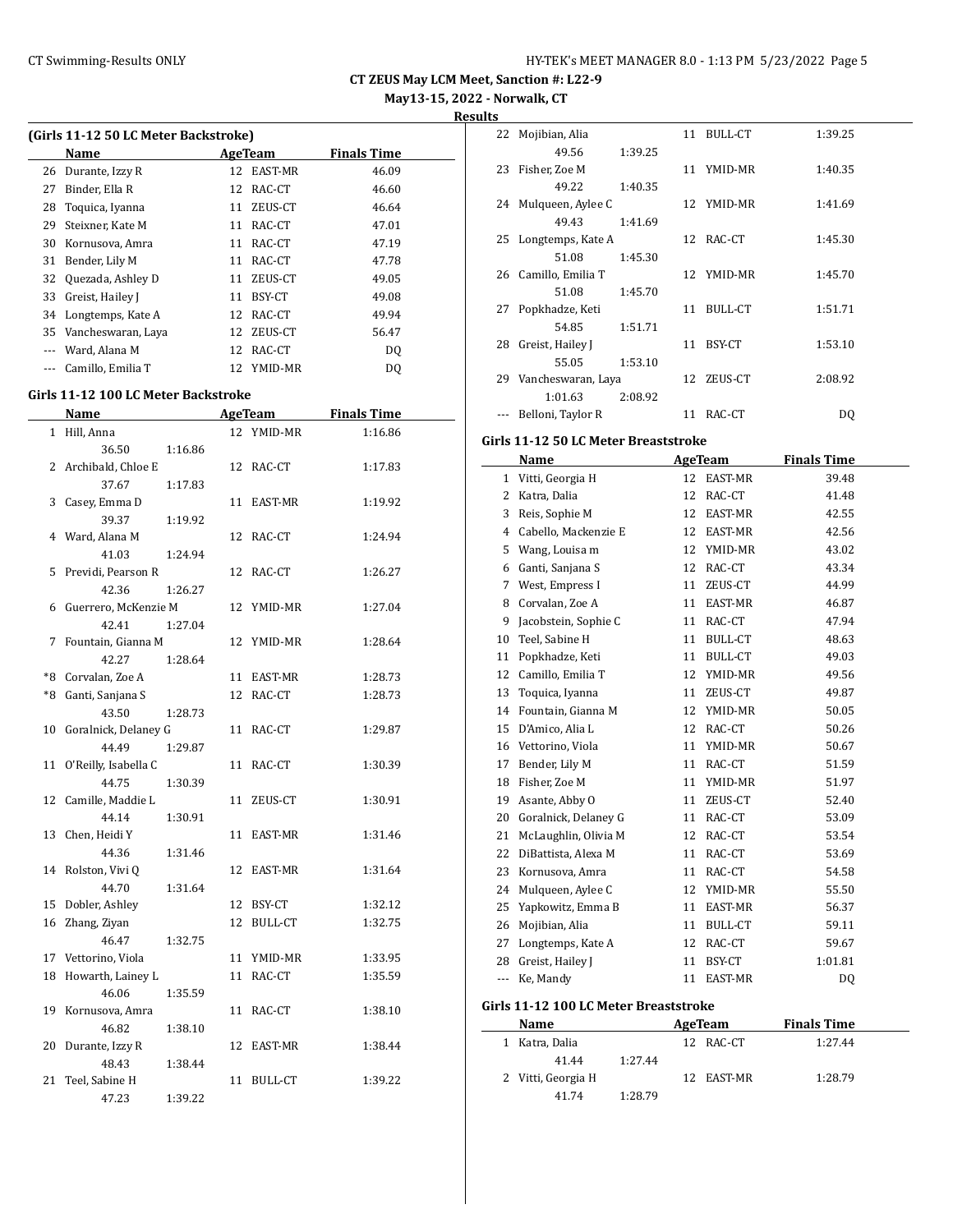# **May13-15, 2022 - Norwalk, CT Results**

|    | (Girls 11-12 100 LC Meter Breaststroke) |         |            |                    |
|----|-----------------------------------------|---------|------------|--------------------|
|    | Name                                    |         | AgeTeam    | <b>Finals Time</b> |
|    | 3 Ganti, Sanjana S                      |         | 12 RAC-CT  | 1:33.36            |
|    | 43.77                                   | 1:33.36 |            |                    |
| 4  | Harris, Isla K                          |         | 12 EAST-MR | 1:34.16            |
|    | 45.51                                   | 1:34.16 |            |                    |
| 5  | Lingeza, Angelina                       |         | 12 YMID-MR | 1:37.92            |
|    | 45.14                                   | 1:37.92 |            |                    |
| 6  | Griffin, Ellie V                        |         | 12 RAC-CT  | 1:38.69            |
|    | 47.46                                   | 1:38.69 |            |                    |
| 7  | West, Empress I                         |         | 11 ZEUS-CT | 1:39.81            |
|    | 48.66                                   | 1:39.81 |            |                    |
|    | 8 Wang, Louisa m                        |         | 12 YMID-MR | 1:41.09            |
|    | 48.66                                   | 1:41.09 |            |                    |
| 9  | Casey, Emma D                           |         | 11 EAST-MR | 1:44.33            |
|    | 49.77                                   | 1:44.33 |            |                    |
| 10 | Crawford, Lauren L                      |         | 11 RAC-CT  | 1:45.50            |
|    | 51.07                                   | 1:45.50 |            |                    |
| 11 | Valluzzo, Sophia C                      |         | 12 RAC-CT  | 1:48.09            |
|    | 50.86                                   | 1:48.09 |            |                    |
| 12 | Jacobstein, Sophie C                    |         | 11 RAC-CT  | 1:48.18            |
|    | 52.94                                   | 1:48.18 |            |                    |
| 13 | Camillo, Emilia T                       |         | 12 YMID-MR | 1:49.12            |
|    | 51.40                                   | 1:49.12 |            |                    |
|    | 14 Ward, Alana M                        |         | 12 RAC-CT  | 1:49.22            |
|    | 52.84                                   | 1:49.22 |            |                    |
| 15 | Rolston, Vivi Q                         |         | 12 EAST-MR | 1:49.57            |
|    | 52.51                                   | 1:49.57 |            |                    |
|    | 16 Vettorino, Viola                     |         | 11 YMID-MR | 1:51.70            |
|    | 53.68                                   | 1:51.70 |            |                    |
| 17 | Zhang, Ziyan                            |         | 12 BULL-CT | 1:52.43            |
|    | 51.91                                   | 1:52.43 |            |                    |
| 18 | O'Reilly, Isabella C                    |         | 11 RAC-CT  | 1:57.12            |
|    | 56.21                                   | 1:57.12 |            |                    |
| 19 | Kornusova, Amra                         |         | 11 RAC-CT  | 1:57.81            |
|    | 56.28                                   | 1:57.81 |            |                    |
| 20 | Belloni, Taylor R                       |         | 11 RAC-CT  | 1:57.92            |
|    | 55.76                                   | 1:57.92 |            |                    |
| 21 | D'Amico, Alia L                         |         | 12 RAC-CT  | 2:00.69            |
|    | 56.27                                   | 2:00.69 |            |                    |
| 22 | Longtemps, Kate A                       |         | 12 RAC-CT  | 2:11.23            |
|    | 1:03.45                                 | 2:11.23 |            |                    |

#### **Girls 11-12 50 LC Meter Butterfly**

| Name                 |                       |                | <b>Finals Time</b>                                                                                                                         |
|----------------------|-----------------------|----------------|--------------------------------------------------------------------------------------------------------------------------------------------|
| David, Ana N         | 12                    | BULL-CT        | 32.28                                                                                                                                      |
| Reis, Sophie M       | 12                    |                | 33.36                                                                                                                                      |
| Vitti, Georgia H     | 12                    |                | 34.87                                                                                                                                      |
| Guerrero, McKenzie M |                       |                | 35.18                                                                                                                                      |
| Hill, Anna           |                       |                | 35.18                                                                                                                                      |
| Archibald, Chloe E   |                       |                | 35.31                                                                                                                                      |
| Katra, Dalia         |                       |                | 35.73                                                                                                                                      |
| Cabello, Mackenzie E |                       |                | 35.85                                                                                                                                      |
| Wu, Evelyn           |                       |                | 36.06                                                                                                                                      |
| Lingeza, Angelina    |                       |                | 37.39                                                                                                                                      |
| Chen, Heidi Y        | 11                    | <b>EAST-MR</b> | 37.72                                                                                                                                      |
|                      |                       |                | 37.85                                                                                                                                      |
|                      | 12 Previdi, Pearson R |                | AgeTeam<br>EAST-MR<br>EAST-MR<br>12 YMID-MR<br>12 YMID-MR<br>12 RAC-CT<br>12 RAC-CT<br>12 EAST-MR<br>11 YMID-MR<br>12 YMID-MR<br>12 RAC-CT |

| 13    | Casey, Emma D        | 11 | EAST-MR        | 38.12 |
|-------|----------------------|----|----------------|-------|
| 14    | Topkara, Ezgi E      | 11 | YMID-MR        | 38.24 |
| $*15$ | Dobler, Ashley       | 12 | BSY-CT         | 38.60 |
| *15   | Harris, Isla K       | 12 | EAST-MR        | 38.60 |
| 17    | Kohli, Eshani        | 12 | EAST-MR        | 39.46 |
| 18    | Goralnick, Delaney G | 11 | RAC-CT         | 39.71 |
| 19    | DiBattista, Alexa M  | 11 | RAC-CT         | 39.82 |
| 20    | Fountain, Gianna M   | 12 | YMID-MR        | 39.87 |
| 21    | Wang, Louisa m       | 12 | YMID-MR        | 39.95 |
| 22    | Griffin, Ellie V     | 12 | RAC-CT         | 40.23 |
| 23    | McDonald, Isabel C   | 12 | EAST-MR        | 41.12 |
| 24    | Zhang, Ziyan         | 12 | <b>BULL-CT</b> | 41.13 |
| 25    | Langerfeld, Julia A  | 12 | EAST-MR        | 41.47 |
| 26    | Camille, Maddie L    | 11 | ZEUS-CT        | 41.86 |
| 27    | Terri, Sheena C      | 11 | YMID-MR        | 41.91 |
| 28    | Rolston, Vivi Q      | 12 | EAST-MR        | 42.06 |
| 29    | West, Empress I      | 11 | ZEUS-CT        | 42.23 |
| 30    | Crawford, Lauren L   | 11 | RAC-CT         | 42.38 |
| 31    | Mojibian, Alia       | 11 | BULL-CT        | 42.71 |
| 32    | Durante, Izzy R      | 12 | EAST-MR        | 44.44 |
| $*33$ | Ganti, Sanjana S     | 12 | RAC-CT         | 44.73 |
| $*33$ | O'Reilly, Isabella C | 11 | RAC-CT         | 44.73 |
| 35    | Howarth, Lainey L    | 11 | RAC-CT         | 44.74 |
| 36    | Toquica, Iyanna      | 11 | ZEUS-CT        | 44.84 |
| 37    | Corvalan, Zoe A      | 11 | EAST-MR        | 45.44 |
| 38    | Valluzzo, Sophia C   | 12 | RAC-CT         | 45.75 |
| 39    | Binder, Ella R       | 12 | RAC-CT         | 49.22 |
| 40    | Bender, Lily M       | 11 | RAC-CT         | 50.34 |
| 41    | Belloni, Taylor R    | 11 | RAC-CT         | 51.30 |
| 42    | Steixner, Kate M     | 11 | RAC-CT         | 51.57 |
| 43    | Quezada, Ashley D    | 11 | ZEUS-CT        | 54.09 |
| 44    | Greist, Hailey J     | 11 | <b>BSY-CT</b>  | 58.29 |

#### **Girls 11-12 100 LC Meter Butterfly**

|              | Name                   |         |    | AgeTeam    | <b>Finals Time</b> |
|--------------|------------------------|---------|----|------------|--------------------|
| $\mathbf{1}$ | David, Ana N           |         |    | 12 BULL-CT | 1:09.70            |
|              | 33.03                  | 1:09.70 |    |            |                    |
|              | 2 Guerrero, McKenzie M |         |    | 12 YMID-MR | 1:20.19            |
|              | 36.39                  | 1:20.19 |    |            |                    |
| 3            | Casey, Emma D          |         |    | 11 EAST-MR | 1:24.40            |
|              | 40.28                  | 1:24.40 |    |            |                    |
|              | 4 Langerfeld, Julia A  |         |    | 12 EAST-MR | 1:30.97            |
|              | 41.32                  | 1:30.97 |    |            |                    |
|              | 5 Previdi, Pearson R   |         |    | 12 RAC-CT  | 1:31.00            |
|              | 41.27                  | 1:31.00 |    |            |                    |
|              | 6 Dobler, Ashley       |         |    | 12 BSY-CT  | 1:32.52            |
|              | 41.64                  | 1:32.52 |    |            |                    |
| 7            | McDonald, Isabel C     |         |    | 12 EAST-MR | 1:35.88            |
|              | 42.84                  | 1:35.88 |    |            |                    |
|              | 8 Camille, Maddie L    |         |    | 11 ZEUS-CT | 1:36.10            |
|              | 44.67                  | 1:36.10 |    |            |                    |
|              | 9 West, Empress I      |         |    | 11 ZEUS-CT | 1:36.45            |
|              | 46.41                  | 1:36.45 |    |            |                    |
| 10           | O'Reilly, Isabella C   |         |    | 11 RAC-CT  | 1:36.90            |
|              | 44.66                  | 1:36.90 |    |            |                    |
| 11           | Rolston, Vivi Q        |         | 12 | EAST-MR    | 1:38.62            |
|              | 45.08                  | 1:38.62 |    |            |                    |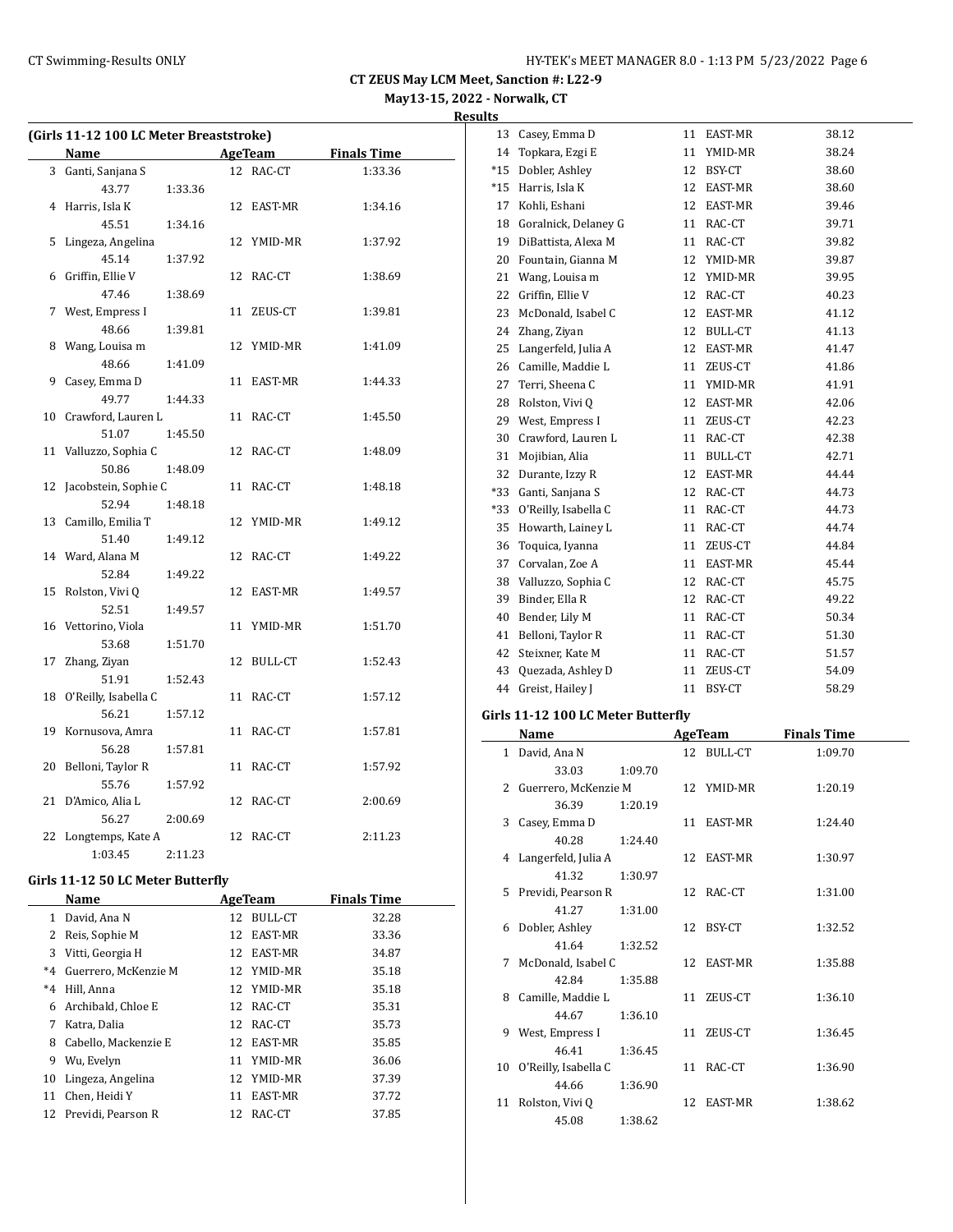**May13-15, 2022 - Norwalk, CT**

**Results**

| (Girls 11-12 100 LC Meter Butterfly) |  |  |  |
|--------------------------------------|--|--|--|
|--------------------------------------|--|--|--|

| <b>Name</b>        |         | AgeTeam    | <b>Finals Time</b> |  |
|--------------------|---------|------------|--------------------|--|
| 12 Ward, Alana M   |         | 12 RAC-CT  | 1:41.91            |  |
| 47.97              | 1:41.91 |            |                    |  |
| 13 Toquica, Iyanna |         | 11 ZEUS-CT | 1:46.32            |  |
| 48.95              | 1:46.32 |            |                    |  |

#### **Girls 11-12 200 LC Meter IM**

|              | <u>Name</u>             |         | <b>AgeTeam</b>       |         | <b>Finals Time</b> |
|--------------|-------------------------|---------|----------------------|---------|--------------------|
| $\mathbf{1}$ | David, Ana N            |         | 12 BULL-CT           |         | 2:39.76            |
|              | 34.75                   | 1:16.26 | 2:04.00              | 2:39.76 |                    |
|              | 2 Reis, Sophie M        |         | 12 EAST-MR           |         | 2:46.34            |
|              | 35.07                   | 1:18.58 | 2:09.97              | 2:46.34 |                    |
| 3            | Cabello, Mackenzie E    |         | 12 EAST-MR           |         | 2:49.52            |
|              | 37.25                   | 1:23.16 | 2:11.49              | 2:49.52 |                    |
|              | 4 Vitti, Georgia H      |         | 12 EAST-MR           |         | 2:50.55            |
|              | 36.73                   | 1:23.16 | 2:12.63              | 2:50.55 |                    |
| 5            | Archibald, Chloe E      |         | 12 RAC-CT            |         | 2:51.77            |
|              | 39.19                   | 1:21.88 | 2:13.82              | 2:51.77 |                    |
| 6            | Casey, Emma D           |         | 11 EAST-MR           |         | 2:59.71            |
|              | 40.69                   | 1:28.37 | 2:23.59              | 2:59.71 |                    |
| 7            | Guerrero, McKenzie M    |         | 12 YMID-MR           |         | 3:00.19            |
|              | 37.41                   | 1:24.96 | 2:21.36              | 3:00.19 |                    |
| 8            | Hill, Anna              |         | 12 YMID-MR           |         | 3:02.36            |
|              | 38.56                   | 1:22.53 | 2:21.14              | 3:02.36 |                    |
| 9            | Chen, Heidi Y           |         | 11 EAST-MR           |         | 3:06.56            |
|              | 40.73                   | 1:28.13 | 2:24.40              | 3:06.56 |                    |
|              | 10 Ward, Alana M        |         | 12 RAC-CT            |         | 3:13.59            |
|              | 46.21                   | 1:35.27 | 2:34.11              | 3:13.59 |                    |
|              | 11 Zhang, Ziyan         |         | 12 BULL-CT           |         | 3:13.96            |
|              | 41.57                   | 1:33.27 | 2:32.99              | 3:13.96 |                    |
|              | 12 Langerfeld, Julia A  |         | 12 EAST-MR           |         | 3:13.97            |
|              | 44.20                   | 1:34.07 | 2:32.78              | 3:13.97 |                    |
| 13           | Wang, Louisa m          |         | 12 YMID-MR           |         | 3:17.55            |
|              | 45.25                   | 1:34.10 | 2:31.02              | 3:17.55 |                    |
| 14           | Rolston, Vivi Q         |         | 12 EAST-MR           |         | 3:19.40            |
|              | 46.04                   | 1:36.03 | 2:38.31              | 3:19.40 |                    |
| 15           | Previdi, Pearson R      |         | 12 RAC-CT            |         | 3:19.96            |
|              | 44.01                   | 1:32.71 | 2:36.33              | 3:19.96 |                    |
|              | 16 Ganti, Sanjana S     |         | 12 RAC-CT            |         | 3:20.68            |
|              | 46.05                   | 1:37.16 | 2:32.98              | 3:20.68 |                    |
| 17           | Jacobstein, Sophie C    |         | 11 RAC-CT            |         | 3:21.63            |
|              |                         | 1:41.22 | 2:41.08              | 3:21.63 |                    |
|              | 18 Asante, Abby O       |         | 11 ZEUS-CT           |         | 3:22.47            |
|              | 44.10                   | 1:34.35 | 2:39.03              | 3:22.47 |                    |
| 19           | McDonald, Isabel C      |         | 12 EAST-MR           |         | 3:25.65            |
|              | 45.40                   | 1:35.90 | 2:40.48              | 3:25.65 |                    |
|              | 20 McLaughlin, Olivia M |         | 12 RAC-CT            |         | 3:25.99            |
|              | 44.56                   | 1:37.52 | 2:39.35              | 3:25.99 |                    |
| 21           | Howarth, Lainey L       |         | 11 RAC-CT            |         | 3:29.31            |
| 22           | 48.55                   | 1:40.29 | 2:45.52              | 3:29.31 |                    |
|              | DiBattista, Alexa M     |         | 11 RAC-CT            |         | 3:29.90            |
| 23           | 47.36                   | 1:37.22 | 2:41.45              | 3:29.90 |                    |
|              | Durante, Izzy R         |         | 12 EAST-MR           |         | 3:30.21            |
| 24           | 45.22<br>Bender, Lily M | 1:41.25 | 2:43.08<br>11 RAC-CT | 3:30.21 |                    |
|              | 52.04                   |         |                      |         | 3:38.32            |
|              |                         | 1:48.43 | 2:51.70              | 3:38.32 |                    |

| ults |                                   |    |                |         |                    |  |
|------|-----------------------------------|----|----------------|---------|--------------------|--|
| 25   | D'Amico, Alia L                   |    | 12 RAC-CT      |         | 3:45.78            |  |
|      | 52.84<br>1:49.89                  |    | 2:56.01        | 3:45.78 |                    |  |
|      | 26 Belloni, Taylor R              |    | 11 RAC-CT      |         | 3:48.59            |  |
|      | 56.30<br>1:55.78                  |    | 3:00.50        | 3:48.59 |                    |  |
|      | Girls 13-14 50 LC Meter Freestyle |    |                |         |                    |  |
|      | Name                              |    | <b>AgeTeam</b> |         | <b>Finals Time</b> |  |
|      | 1 Richardson, Davia K             |    | 13 YMID-MR     |         | 28.98              |  |
| 2    | Masters, Kate L                   |    | 13 EAST-MR     |         | 29.28              |  |
| 3    | Selvon, Saamanta M                |    | 13 YMID-MR     |         | 29.45              |  |
|      | 4 Lezinsky, Addison V             |    | 14 BULL-CT     |         | 29.96              |  |
| 5    | Ite, Ayana                        |    | 14 YMID-MR     |         | 30.39              |  |
|      | 6 Hamblett, Phoebe M              |    | 14 BULL-CT     |         | 30.69              |  |
|      | 7 Henson, Emma V                  |    | 14 RAC-CT      |         | 30.75              |  |
|      | 8 Carvente, Ashley                |    | 14 ZEUS-CT     |         | 30.97              |  |
|      | 9 Gies, Caroline C                |    | 13 ZEUS-CT     |         | 31.14              |  |
|      | 10 Putenis, Emily G               |    | 13 BULL-CT     |         | 31.22              |  |
| 11   | Hinkley, Kiera A                  |    | 14 RAC-CT      |         | 31.25              |  |
|      | 12 Lombardo, Kayla                |    | 14 YMID-MR     |         | 31.30              |  |
|      | 13 Broderick, Hayley S            |    | 14 ZEUS-CT     |         | 31.52              |  |
|      | 14 Luhman, Mairead E              |    | 13 RAC-CT      |         | 31.59              |  |
|      | 15 Menon, Vedika                  |    | 13 RAC-CT      |         | 31.74              |  |
|      | 16 White, Symantha G              |    | 14 EAST-MR     |         | 31.82              |  |
|      | 17 Coulthard, Tamsin A            |    | 13 YMID-MR     |         | 31.86              |  |
|      | 18 Portillo, Fernanda P           |    | 13 EAST-MR     |         | 31.97              |  |
| 19   | Nguyen, Lizzie                    |    | 13 RAC-CT      |         | 32.07              |  |
|      | 20 Suzuki, Riko                   |    | 14 YMID-MR     |         | 32.25              |  |
| 21   | Iacobazzi, Alba                   |    | 13 EAST-MR     |         | 32.29              |  |
| 22   | Wiese, Zoey G                     |    | 13 EAST-MR     |         | 32.37              |  |
| 23   | Cioffi, Fiamma                    |    | 13 EAST-MR     |         | 32.42              |  |
|      | 24 Ke, Serena                     |    | 13 EAST-MR     |         | 32.47              |  |
| 25   | Topkara, Devin c                  |    | 14 YMID-MR     |         | 32.70              |  |
|      | 26 Arencibia, Juliette L          |    | 13 RAC-CT      |         | 32.75              |  |
|      | 27 Sisca, Layla T                 |    | 14 RAC-CT      |         | 32.77              |  |
|      | 28 Holmes, Isabel J               |    | 14 YMID-MR     |         | 33.11              |  |
|      | 29 Silveri, Teresa E              |    | 14 RAC-CT      |         | 33.12              |  |
|      | 30 Wang, Melissa R                |    | 13 EAST-MR     |         | 33.19              |  |
| 31   | Vanover, Dani R                   |    | 14 EAST-MR     |         | 33.51              |  |
| 32   | Wagner, Lily E                    |    | 13 RAC-CT      |         | 33.81              |  |
| 33   | Scully, Christine E               | 14 | ZEUS-CT        |         | 33.93              |  |
| 34   | Kuczinski, Zoe                    | 14 | YMID-MR        |         | 34.20              |  |
| 35   | Holden, Ryann N                   | 14 | ZEUS-CT        |         | 34.26              |  |
| 36   | Melnyk, Diana                     | 14 | BULL-CT        |         | 34.34              |  |
| 37   | Goldstein, Sabrina G              | 13 | ZEUS-CT        |         | 34.52              |  |
| 38   | Escalante, Indah                  | 14 | BSY-CT         |         | 34.62              |  |
| 39   | Mack, Skylar R                    | 13 | EAST-MR        |         | 34.65              |  |
| 40   | Feller, Madison C                 | 14 | RAC-CT         |         | 34.69              |  |
| 41   | Zullo, Francesca I                | 13 | ZEUS-CT        |         | 35.66              |  |
| 42   | Scalmani, Julia G                 | 14 | BULL-CT        |         | 36.79              |  |
| 43   | Dominguez, Paloma J               | 13 | EAST-MR        |         | 38.25              |  |
| 44   | Gray, Marin C                     | 13 | BSY-CT         |         | 40.94              |  |
|      |                                   |    |                |         |                    |  |

#### **Girls 13-14 100 LC Meter Freestyle**

| <b>Name</b>     |         | AgeTeam    | <b>Finals Time</b> |  |
|-----------------|---------|------------|--------------------|--|
| 1 Fedor. Kate O |         | 14 ZEUS-CT | 1:01.12            |  |
| 29.59           | 1:01.12 |            |                    |  |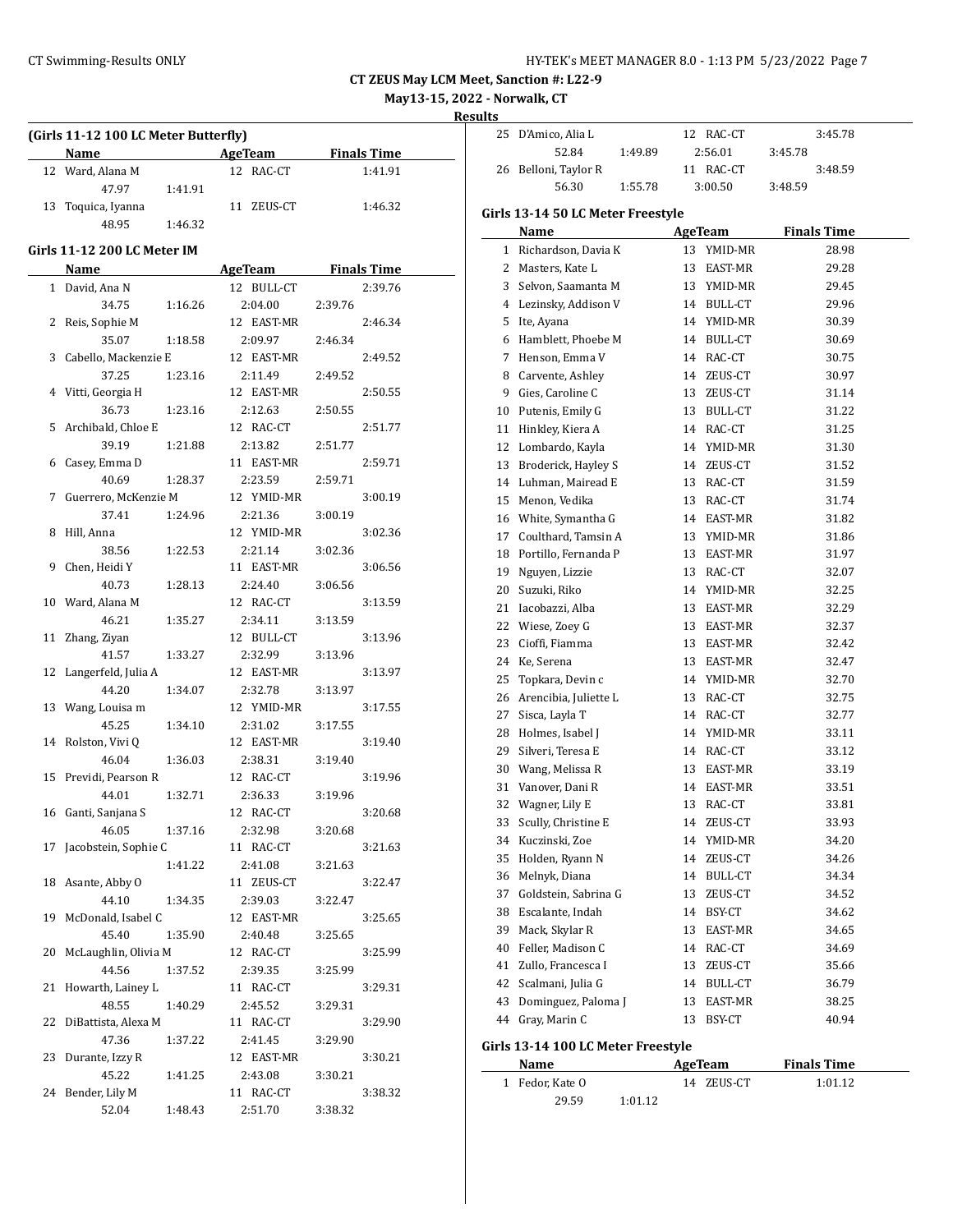**May13-15, 2022 - Norwalk, CT**

**Results**

| (Girls 13-14 100 LC Meter Freestyle) |                       |         |  |            |                    |  |
|--------------------------------------|-----------------------|---------|--|------------|--------------------|--|
|                                      | Name                  |         |  | AgeTeam    | <b>Finals Time</b> |  |
|                                      | 2 Richardson, Davia K |         |  | 13 YMID-MR | 1:03.39            |  |
|                                      | 30.53                 | 1:03.39 |  |            |                    |  |
| 3                                    | Masters, Kate L       |         |  | 13 EAST-MR | 1:04.60            |  |
|                                      | 31.16                 | 1:04.60 |  |            |                    |  |
| 4                                    | Lezinsky, Addison V   |         |  | 14 BULL-CT | 1:05.12            |  |
|                                      | 31.30                 | 1:05.12 |  |            |                    |  |
|                                      | 5 West, Makeda D      |         |  | 14 ZEUS-CT | 1:05.50            |  |
|                                      | 31.97                 | 1:05.50 |  |            |                    |  |
| 6                                    | Hinkley, Kiera A      |         |  | 14 RAC-CT  | 1:06.69            |  |
|                                      | 33.09                 | 1:06.69 |  |            |                    |  |
| 7                                    | Gies, Caroline C      |         |  | 13 ZEUS-CT | 1:06.86            |  |
|                                      | 32.51                 |         |  |            |                    |  |
|                                      |                       | 1:06.86 |  |            |                    |  |
| 8                                    | Selvon, Saamanta M    |         |  | 13 YMID-MR | 1:06.94            |  |
|                                      | 32.87                 | 1:06.94 |  |            |                    |  |
| 9                                    | Behr, Emily H         |         |  | 14 ZEUS-CT | 1:06.95            |  |
|                                      | 32.73                 | 1:06.95 |  |            |                    |  |
| 10                                   | Nguyen, Lizzie        |         |  | 13 RAC-CT  | 1:07.05            |  |
|                                      | 32.83                 | 1:07.05 |  |            |                    |  |
| 11                                   | Henson, Emma V        |         |  | 14 RAC-CT  | 1:07.35            |  |
|                                      | 32.16                 | 1:07.35 |  |            |                    |  |
|                                      | 12 Carvente, Ashley   |         |  | 14 ZEUS-CT | 1:07.71            |  |
|                                      | 32.46                 | 1:07.71 |  |            |                    |  |
|                                      | 13 Putenis, Emily G   |         |  | 13 BULL-CT | 1:07.88            |  |
|                                      | 32.21                 | 1:07.88 |  |            |                    |  |
|                                      | 14 Ite, Ayana         |         |  | 14 YMID-MR | 1:08.39            |  |
|                                      | 33.71                 | 1:08.39 |  |            |                    |  |
| 15                                   | Lombardo, Kayla       |         |  | 14 YMID-MR | 1:08.49            |  |
|                                      | 32.35                 | 1:08.49 |  |            |                    |  |
|                                      | 16 Luhman, Mairead E  |         |  | 13 RAC-CT  | 1:09.33            |  |
|                                      | 33.27                 | 1:09.33 |  |            |                    |  |
| 17                                   | Arencibia, Juliette L |         |  | 13 RAC-CT  | 1:09.97            |  |
|                                      | 33.26                 | 1:09.97 |  |            |                    |  |
| 18                                   | Ke, Serena            |         |  | 13 EAST-MR | 1:10.65            |  |
|                                      | 34.37                 | 1:10.65 |  |            |                    |  |
| 19                                   | Cioffi, Fiamma        |         |  | 13 EAST-MR | 1:10.82            |  |
|                                      | 34.32                 | 1:10.82 |  |            |                    |  |
| 20                                   | Holmes, Isabel J      |         |  | 14 YMID-MR | 1:11.31            |  |
|                                      | 33.76                 | 1:11.31 |  |            |                    |  |
| 21                                   | Broderick, Hayley S   |         |  | 14 ZEUS-CT | 1:12.68            |  |
|                                      | 34.65                 | 1:12.68 |  |            |                    |  |
| 22                                   | Iacobazzi, Alba       |         |  | 13 EAST-MR | 1:12.86            |  |
|                                      | 34.86                 | 1:12.86 |  |            |                    |  |
| 23                                   | Wiese, Zoey G         |         |  | 13 EAST-MR | 1:13.06            |  |
|                                      | 34.93                 | 1:13.06 |  |            |                    |  |
| 24                                   | Wagner, Lily E        |         |  | 13 RAC-CT  | 1:13.09            |  |
|                                      | 35.25                 | 1:13.09 |  |            |                    |  |
| 25                                   | Holden, Ryann N       |         |  | 14 ZEUS-CT | 1:13.95            |  |
|                                      | 35.99                 |         |  |            |                    |  |
|                                      |                       | 1:13.95 |  |            |                    |  |
| 26                                   | Cunniffe, Isla G      |         |  | 14 ZEUS-CT | 1:14.62            |  |
|                                      | 36.22                 | 1:14.62 |  |            |                    |  |
|                                      | 27 Wang, Melissa R    |         |  | 13 EAST-MR | 1:14.90            |  |
|                                      | 35.65                 | 1:14.90 |  |            |                    |  |
| 28                                   | Mack, Skylar R        |         |  | 13 EAST-MR | 1:15.28            |  |
|                                      | 36.22                 | 1:15.28 |  |            |                    |  |

| 29 | Scully, Christine E     |         |    | 14 ZEUS-CT | 1:15.48 |
|----|-------------------------|---------|----|------------|---------|
|    | 35.35                   | 1:15.48 |    |            |         |
|    | 30 Vanover, Dani R      |         |    | 14 EAST-MR | 1:16.25 |
|    | 36.26                   | 1:16.25 |    |            |         |
|    | 31 Barlow, Ashley a     |         |    | 14 YMID-MR | 1:16.44 |
|    | 36.31                   | 1:16.44 |    |            |         |
|    | 32 Goldstein, Sabrina G |         |    | 13 ZEUS-CT | 1:16.56 |
|    | 36.35                   | 1:16.56 |    |            |         |
|    | 33 Sisca, Layla T       |         |    | 14 RAC-CT  | 1:16.78 |
|    | 36.24                   | 1:16.78 |    |            |         |
|    | 34 Zullo, Francesca I   |         |    | 13 ZEUS-CT | 1:17.48 |
|    | 37.31                   | 1:17.48 |    |            |         |
|    | 35 Escalante, Indah     |         |    | 14 BSY-CT  | 1:17.80 |
|    | 37.63                   | 1:17.80 |    |            |         |
|    | 36 Melnyk, Diana        |         |    | 14 BULL-CT | 1:20.01 |
|    | 37.81                   | 1:20.01 |    |            |         |
| 37 | Otis, Luella K          |         |    | 13 EAST-MR | 1:20.20 |
|    | 38.55                   | 1:20.20 |    |            |         |
| 38 | Kuczinski, Zoe          |         |    | 14 YMID-MR | 1:20.72 |
|    | 38.19                   | 1:20.72 |    |            |         |
| 39 | Scalmani, Julia G       |         |    | 14 BULL-CT | 1:23.80 |
|    | 40.32                   | 1:23.80 |    |            |         |
| 40 | Gray, Marin C           |         | 13 | BSY-CT     | 1:36.48 |
|    | 44.73                   | 1:36.48 |    |            |         |

# **Girls 13-14 200 LC Meter Freestyle**

| Name                    | <b>AgeTeam</b> | <b>Finals Time</b> |
|-------------------------|----------------|--------------------|
| 1 Fedor, Kate O         | 14 ZEUS-CT     | 2:13.30            |
| 31.47<br>1:06.04        | 1:39.64        | 2:13.30            |
| 2 Lezinsky, Addison V   | 14 BULL-CT     | 2:23.20            |
| 32.54<br>1:08.46        | 1:46.23        | 2:23.20            |
| 3 Behr, Emily H         | 14 ZEUS-CT     | 2:24.43            |
| 34.15<br>1:10.99        | 1:48.38        | 2:24.43            |
| 4 Ite, Ayana            | 14 YMID-MR     | 2:24.69            |
| 34.09<br>1:11.12        | 1:48.65        | 2:24.69            |
| 5 Masters, Kate L       | 13 EAST-MR     | 2:26.28            |
| 33.01<br>1:10.11        | 1:48.36        | 2:26.28            |
| 6 Henson, Emma V        | 14 RAC-CT      | 2:27.53            |
| 1:11.14<br>33.72        | 1:49.83        | 2:27.53            |
| 7 Lombardo, Kayla       | 14 YMID-MR     | 2:28.83            |
| 34.82<br>1:12.44        | 1:51.69        | 2:28.83            |
| 8 Hamblett, Phoebe M    | 14 BULL-CT     | 2:29.02            |
| 35.19<br>1:13.48        | 1:52.95        | 2:29.02            |
| 9 Hinkley, Kiera A      | 14 RAC-CT      | 2:29.84            |
| 34.30 1:12.50           | 1:51.60        | 2:29.84            |
| 10 Putenis, Emily G     | 13 BULL-CT     | 2:30.89            |
| 34.79<br>1:13.38        | 1:53.42        | 2:30.89            |
| 11 Portillo, Fernanda P | 13 EAST-MR     | 2:30.98            |
| 34.58<br>1:12.90        | 1:52.48        | 2:30.98            |
| 12 Ke, Serena           | 13 EAST-MR     | 2:31.47            |
| 34.37 1:12.23           | 1:52.92        | 2:31.47            |
| 13 White, Symantha G    | 14 EAST-MR     | 2:31.66            |
| 1:12.51<br>34.30        | 1:53.21        | 2:31.66            |
| 14 Wiese, Zoey G        | 13 EAST-MR     | 2:33.03            |
| 35.11<br>1:15.03        | 1:54.60        | 2:33.03            |
| 15 Holmes, Isabel J     | 14 YMID-MR     | 2:33.97            |
| 36.10<br>1:16.03        | 1:55.89        | 2:33.97            |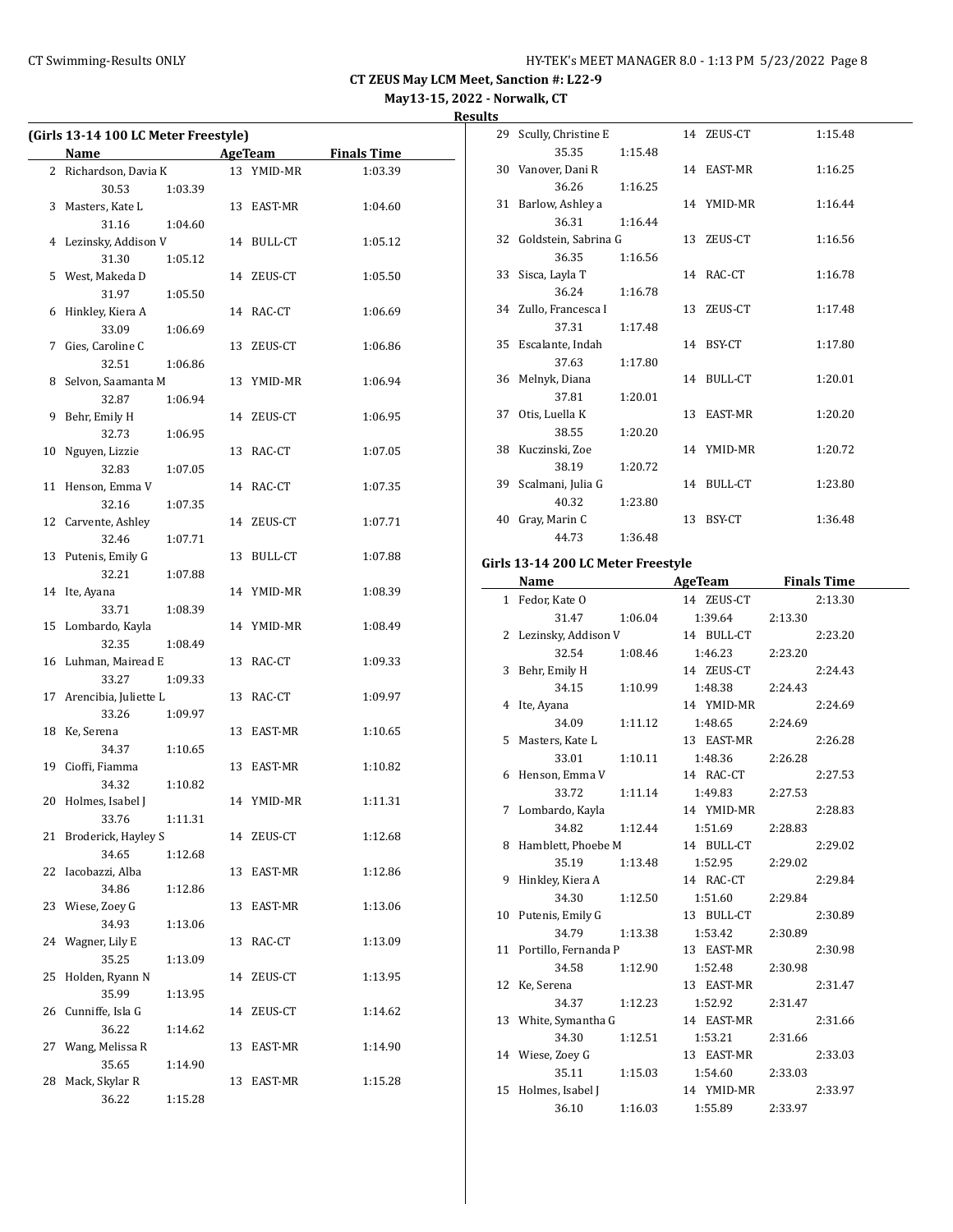**May13-15, 2022 - Norwalk, CT Results**

| <b>Name</b>            |         | AgeTeam Finals Time   |         |         |
|------------------------|---------|-----------------------|---------|---------|
| 16 Silveri, Teresa E   |         | 14 RAC-CT             |         | 2:34.01 |
|                        |         | 35.85 1:15.42 1:55.32 | 2:34.01 |         |
| 17 Luhman, Mairead E   |         | 13 RAC-CT             |         | 2:34.14 |
| 34.93                  | 1:14.44 | 1:55.71               | 2:34.14 |         |
| 18 Wagner, Lily E      |         | 13 RAC-CT             |         | 2:34.56 |
| 35.90                  |         | 1:15.12   1:56.11     | 2:34.56 |         |
| 19 Suzuki, Riko        |         | 14 YMID-MR            |         | 2:34.84 |
| 36.29                  |         | 1:16.13 1:56.88       | 2:34.84 |         |
| 20 Iacobazzi, Alba     |         | 13 EAST-MR            |         | 2:35.96 |
| 35.68                  |         | 1:15.45   1:57.15     | 2:35.96 |         |
| 21 Topkara, Devin c    |         | 14 YMID-MR            |         | 2:37.68 |
| 35.59                  |         | 1:16.28 1:57.05       | 2:37.68 |         |
| 22 Coulthard, Tamsin A |         | 13 YMID-MR            |         | 2:38.58 |
| 36.74                  |         | 1:17.99 1:59.08       | 2:38.58 |         |
| 23 Nguyen, Lizzie      |         | 13 RAC-CT             |         | 2:38.74 |
| 37.12                  |         | 1:17.53 1:57.90       | 2:38.74 |         |
| 24 Vanover, Dani R     |         | 14 EAST-MR            |         | 2:38.97 |
| 35.64                  |         | 1:16.41  1:58.50      | 2:38.97 |         |
| 25 Fleming, Kaitlyn    |         | 13 YMID-MR            |         | 2:45.22 |
| 38.17                  | 2:45.22 |                       |         |         |
| 26 Scully, Christine E |         | 14 ZEUS-CT            |         | 2:49.24 |
| 37.14                  |         | 1:21.38 2:05.74       | 2:49.24 |         |
| 27 Kuczinski, Zoe      |         | 14 YMID-MR            |         | 2:50.52 |
| 37.95                  | 1:22.19 | 2:06.42               | 2:50.52 |         |
| 28 Escalante, Indah    |         | 14 BSY-CT             |         | 2:52.99 |
| 39.45                  | 1:22.67 | 2:08.90               | 2:52.99 |         |
| 29 Melnyk, Diana       |         | 14 BULL-CT            |         | 2:58.01 |
| 38.81                  | 1:25.28 | 2:13.51               | 2:58.01 |         |
| 30 Gray, Marin C       |         | 13 BSY-CT             |         | 3:23.95 |
| 44.46                  |         | 1:36.93 2:30.00       | 3:23.95 |         |

#### **Girls 13-14 100 LC Meter Backstroke**

 $\overline{a}$ 

|    | Name                     |         | AgeTeam    | <b>Finals Time</b> |
|----|--------------------------|---------|------------|--------------------|
|    | 1 Fedor, Kate O          |         | 14 ZEUS-CT | 1:06.80            |
|    | 32.62                    | 1:06.80 |            |                    |
|    | 2 Henson, Emma V         |         | 14 RAC-CT  | 1:14.78            |
|    | 36.15                    | 1:14.78 |            |                    |
| 3  | Gies, Caroline C         |         | 13 ZEUS-CT | 1:15.52            |
|    | 36.84                    | 1:15.52 |            |                    |
|    | 4 Hamblett, Phoebe M     |         | 14 BULL-CT | 1:16.17            |
|    | 37.42                    | 1:16.17 |            |                    |
| 5. | Behr, Emily H            |         | 14 ZEUS-CT | 1:16.84            |
|    | 37.35                    | 1:16.84 |            |                    |
| 6  | Carvente, Ashley         |         | 14 ZEUS-CT | 1:17.60            |
|    | 38.14                    | 1:17.60 |            |                    |
|    | 7 White, Symantha G      |         | 14 EAST-MR | 1:17.76            |
|    | 37.54                    | 1:17.76 |            |                    |
|    | 8 Portillo, Fernanda P   |         | 13 EAST-MR | 1:17.85            |
|    | 38.05                    | 1:17.85 |            |                    |
| 9  | Silveri, Teresa E        |         | 14 RAC-CT  | 1:19.36            |
|    | 39.23                    | 1:19.36 |            |                    |
|    | 10 Arencibia, Juliette L |         | 13 RAC-CT  | 1:19.90            |
|    | 38.53                    | 1:19.90 |            |                    |
| 11 | Coulthard, Tamsin A      |         | 13 YMID-MR | 1:19.91            |
|    | 39.73                    | 1:19.91 |            |                    |
|    |                          |         |            |                    |

| 12    | Ite, Ayana                 |         |    | 14 YMID-MR               | 1:20.01            |
|-------|----------------------------|---------|----|--------------------------|--------------------|
|       | 40.22                      | 1:20.01 |    |                          |                    |
| 13    | Broderick, Hayley S        |         |    | 14 ZEUS-CT               | 1:20.22            |
|       | 40.03                      | 1:20.22 |    |                          |                    |
| 14    | Hinkley, Kiera A           |         |    | 14 RAC-CT                | 1:20.89            |
|       | 38.69                      | 1:20.89 |    |                          |                    |
| 15    | Vanover, Dani R            |         | 14 | EAST-MR                  | 1:21.31            |
|       | 39.60                      | 1:21.31 |    |                          |                    |
| 16    | Luhman, Mairead E          |         | 13 | RAC-CT                   | 1:21.42            |
|       | 38.91                      | 1:21.42 |    |                          |                    |
| 17    | Lezinsky, Addison V        |         | 14 | <b>BULL-CT</b>           | 1:21.54            |
|       | 39.32                      | 1:21.54 |    |                          |                    |
| 18    | Suzuki, Riko               |         |    | 14 YMID-MR               | 1:21.59            |
|       | 40.24                      | 1:21.59 |    |                          |                    |
|       | 19 Cioffi, Fiamma          |         |    | 13 EAST-MR               | 1:21.61            |
|       | 40.60                      | 1:21.61 |    |                          |                    |
| 20    | Mack, Skylar R             |         | 13 | EAST-MR                  | 1:24.16            |
|       | 42.09                      | 1:24.16 |    |                          |                    |
| $*21$ | Topkara, Devin c           |         | 14 | YMID-MR                  | 1:25.14            |
|       | 41.43                      | 1:25.14 |    |                          |                    |
| *21   | Wagner, Lily E             |         |    | 13 RAC-CT                | 1:25.14            |
|       | 40.64                      | 1:25.14 |    |                          |                    |
| 23    | Selvon, Saamanta M         |         |    | 13 YMID-MR               | 1:27.40            |
|       | 43.64                      | 1:27.40 |    |                          |                    |
|       | 24 Holden, Ryann N         |         |    | 14 ZEUS-CT               | 1:28.23            |
| 25    | Feller, Madison C          |         |    | 14 RAC-CT                | 1:28.86            |
|       | 43.72                      | 1:28.86 |    |                          |                    |
|       | 26 Fleming, Kaitlyn        |         |    | 13 YMID-MR               | 1:29.53            |
| 27    | Ke, Serena                 |         |    | 13 EAST-MR               | 1:29.59            |
|       | 43.45                      | 1:29.59 |    |                          |                    |
| 28    | Scalmani, Julia G<br>44.36 |         | 14 | <b>BULL-CT</b>           | 1:31.71            |
|       | 29 Kuczinski, Zoe          | 1:31.71 |    |                          |                    |
|       | 30 Scully, Christine E     |         |    | 14 YMID-MR<br>14 ZEUS-CT | 1:32.21<br>1:33.52 |
|       | 45.62                      | 1:33.52 |    |                          |                    |
| 31    | Melnyk, Diana              |         | 14 | <b>BULL-CT</b>           | 1:34.31            |
|       | 45.84                      | 1:34.31 |    |                          |                    |
| 32    | Goldstein, Sabrina G       |         | 13 | ZEUS-CT                  | 1:34.64            |
|       | 46.69                      | 1:34.64 |    |                          |                    |
| 33    | Wang, Melissa R            |         | 13 | EAST-MR                  | 1:36.86            |
|       | 46.37                      | 1:36.86 |    |                          |                    |
| 34    | Dominguez, Paloma J        |         |    | 13 EAST-MR               | 1:43.61            |
| 35    | Gray, Marin C              |         | 13 | <b>BSY-CT</b>            | 2:02.22            |
|       | 58.65                      | 2:02.22 |    |                          |                    |
|       |                            |         |    |                          |                    |

# **Girls 13-14 200 LC Meter Backstroke**

|    | Name                  |         | AgeTeam        | <b>Finals Time</b> |         |
|----|-----------------------|---------|----------------|--------------------|---------|
| 1  | Fedor, Kate O         |         | ZEUS-CT<br>14  |                    | 2:28.03 |
|    | 34.13                 | 1:11.71 | 1:50.13        | 2:28.03            |         |
| 2. | Behr, Emily H         |         | 14 ZEUS-CT     |                    | 2:38.69 |
|    | 37.81                 | 1:17.87 | 1:58.16        | 2:38.69            |         |
| 3. | Gies, Caroline C      |         | ZEUS-CT<br>13. |                    | 2:43.07 |
|    | 38.03                 | 1:19.30 | 2:01.53        | 2:43.07            |         |
| 4  | Carvente, Ashley      |         | ZEUS-CT<br>14  |                    | 2:46.59 |
|    | 39.40                 | 1:21.74 | 2:04.78        | 2:46.59            |         |
| 5. | Arencibia, Juliette L |         | RAC-CT<br>13   |                    | 2:46.79 |
|    | 38.78                 | 1:21.01 | 2:04.70        | 2:46.79            |         |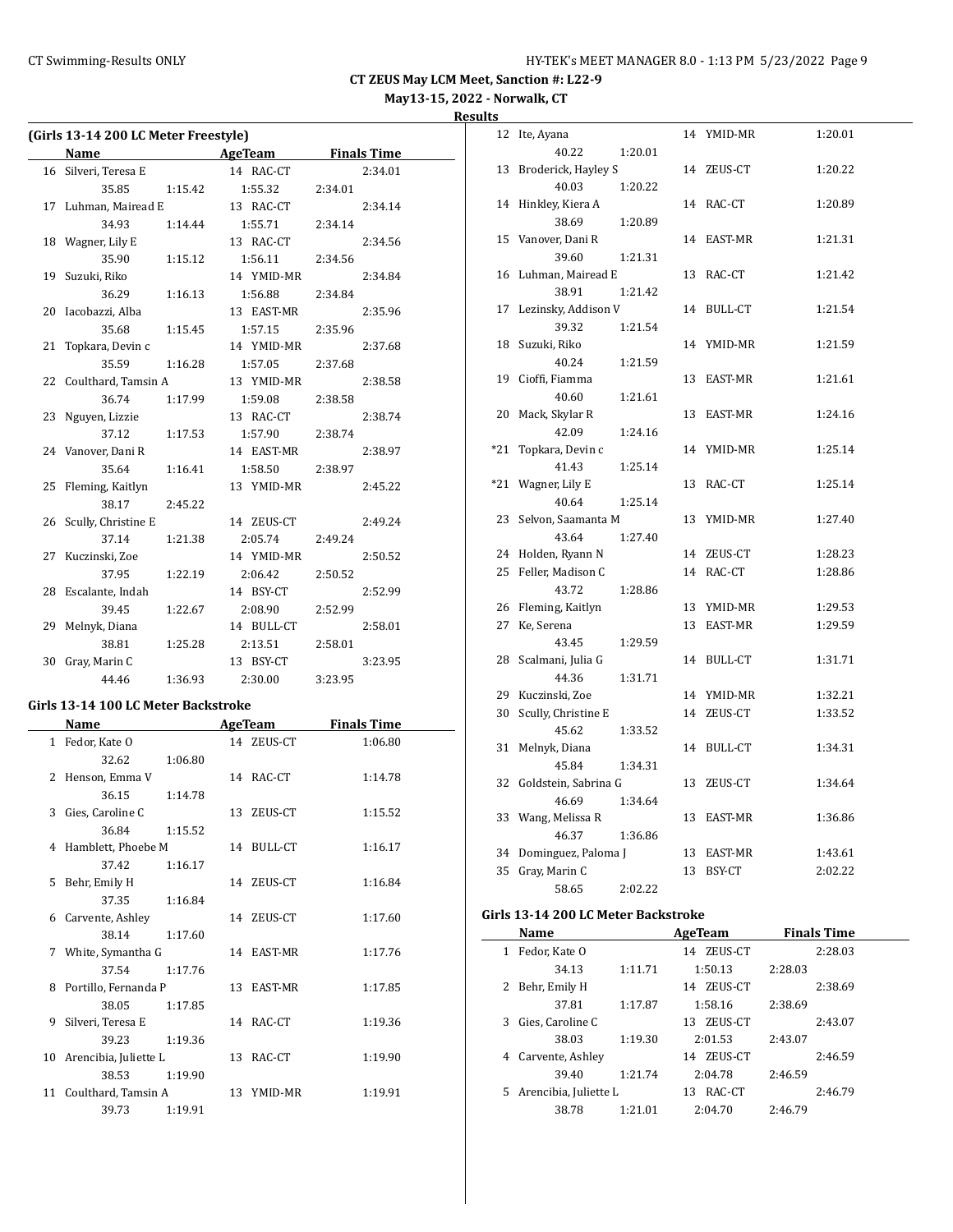**May13-15, 2022 - Norwalk, CT**

**Results**

|    | (Girls 13-14 200 LC Meter Backstroke)      |         |                           |                    |
|----|--------------------------------------------|---------|---------------------------|--------------------|
|    | Name                                       |         | <b>AgeTeam</b>            | <b>Finals Time</b> |
|    | 6 Henson, Emma V                           |         | 14 RAC-CT                 | 2:47.95            |
|    | 39.88                                      |         | 1:23.17 2:06.65           | 2:47.95            |
|    | 7 Portillo, Fernanda P                     |         | 13 EAST-MR                | 2:49.33            |
|    | 39.32                                      | 1:22.69 | 2:06.49                   | 2:49.33            |
|    | 8 Silveri, Teresa E                        |         | 14 RAC-CT                 | 2:51.69            |
|    | 40.59                                      | 1:24.25 | 2:08.90                   | 2:51.69            |
| 9  | Ite, Ayana                                 |         | 14 YMID-MR                | 2:51.73            |
|    | 41.78                                      | 1:25.79 | 2:08.98                   | 2:51.73            |
|    | 10 Luhman, Mairead E                       |         | 13 RAC-CT                 | 2:52.66            |
|    | 39.45                                      | 1:23.70 | 2:09.02                   | 2:52.66            |
|    | 11 Menon, Vedika                           |         | 13 RAC-CT                 | 2:52.80            |
|    | 40.86                                      | 1:24.43 | 2:09.39                   | 2:52.80            |
|    | 12 Hinkley, Kiera A                        |         | 14 RAC-CT                 | 2:54.14            |
|    | 40.89 1:25.72                              |         | 2:10.76                   | 2:54.14            |
|    | 13 Lezinsky, Addison V                     |         | 14 BULL-CT                | 2:54.99            |
|    | 41.30                                      | 1:25.77 | 2:11.10                   | 2:54.99            |
|    | 14 Vanover, Dani R                         |         | 14 EAST-MR                | 3:03.22            |
|    | 44.49                                      | 1:30.83 | 2:17.88                   | 3:03.22            |
|    | 15 Lopez Reyes Retana, MariaJos 13 YMID-MR |         |                           | 3:09.93            |
|    | 43.99                                      | 1:32.22 | 2:21.46                   | 3:09.93            |
| 16 | Otis, Luella K                             |         | 13 EAST-MR                | 3:11.14            |
|    | 46.47                                      | 1:35.48 | 2:24.24                   | 3:11.14            |
|    | Girls 13-14 100 LC Meter Breaststroke      |         |                           |                    |
|    | Name                                       |         | <b>Example 21 AgeTeam</b> | <b>Finals Time</b> |
|    | 1 Richardson, Davia K                      |         | 13 YMID-MR                | 1:23.35            |
|    | 40.11 1:23.35                              |         |                           |                    |

|    | 40.11                        | 1:23.35 |    |            |         |
|----|------------------------------|---------|----|------------|---------|
|    | 2 West, Makeda D             |         |    | 14 ZEUS-CT | 1:25.60 |
|    | 40.39                        | 1:25.60 |    |            |         |
| 3  | Lombardo, Kayla              |         |    | 14 YMID-MR | 1:26.48 |
|    | 40.26                        | 1:26.48 |    |            |         |
| 4  | Nguyen, Lizzie               |         |    | 13 RAC-CT  | 1:28.15 |
|    | 42.13                        | 1:28.15 |    |            |         |
| 5  | Masters, Kate L              |         |    | 13 EAST-MR | 1:29.57 |
|    | 43.08                        | 1:29.57 |    |            |         |
|    | 6 Wiese, Zoey G              |         |    | 13 EAST-MR | 1:32.26 |
|    | 45.11                        | 1:32.26 |    |            |         |
| 7  | Lopez Reyes Retana, MariaJos |         |    | 13 YMID-MR | 1:34.31 |
|    | 43.54                        | 1:34.31 |    |            |         |
| 8  | Putenis, Emily G             |         | 13 | BULL-CT    | 1:34.77 |
|    | 44.02                        | 1:34.77 |    |            |         |
| 9  | Cioffi, Fiamma               |         | 13 | EAST-MR    | 1:36.76 |
|    | 46.76                        | 1:36.76 |    |            |         |
| 10 | Wang, Melissa R              |         | 13 | EAST-MR    | 1:37.19 |
|    | 44.95                        | 1:37.19 |    |            |         |
| 11 | Sisca, Layla T               |         |    | 14 RAC-CT  | 1:37.50 |
|    | 45.59                        | 1:37.50 |    |            |         |
|    | 12 Iacobazzi, Alba           |         | 13 | EAST-MR    | 1:37.52 |
|    | 47.27                        | 1:37.52 |    |            |         |
|    | 13 Holden, Ryann N           |         |    | 14 ZEUS-CT | 1:37.54 |
|    | 46.53                        | 1:37.54 |    |            |         |
|    | 14 Selvon, Saamanta M        |         |    | 13 YMID-MR | 1:38.01 |
|    | 46.39                        | 1:38.01 |    |            |         |
| 15 | Broderick, Hayley S          |         | 14 | ZEUS-CT    | 1:38.60 |
|    | 46.63                        | 1:38.60 |    |            |         |

|    | 16 Silveri, Teresa E    |         |    | 14 RAC-CT      | 1:39.10 |
|----|-------------------------|---------|----|----------------|---------|
|    | 46.82                   | 1:39.10 |    |                |         |
| 17 | Scalmani, Julia G       |         | 14 | <b>BULL-CT</b> | 1:40.17 |
|    | 47.69                   | 1:40.17 |    |                |         |
|    | 18 Zullo, Francesca I   |         | 13 | ZEUS-CT        | 1:40.42 |
|    | 49.47                   | 1:40.42 |    |                |         |
|    | 19 Portillo, Fernanda P |         |    | 13 EAST-MR     | 1:41.59 |
|    | 48.34                   | 1:41.59 |    |                |         |
|    | 20 Wagner, Lily E       |         | 13 | RAC-CT         | 1:42.49 |
|    | 48.65                   | 1:42.49 |    |                |         |
|    | 21 Cunniffe, Isla G     |         |    | 14 ZEUS-CT     | 1:42.78 |
|    | 50.50                   | 1:42.78 |    |                |         |
|    | 22 Ke, Serena           |         |    | 13 EAST-MR     | 1:43.06 |
|    | 48.50                   | 1:43.06 |    |                |         |
|    | 23 Goldstein, Sabrina G |         | 13 | ZEUS-CT        | 1:45.49 |
|    | 50.82                   | 1:45.49 |    |                |         |
|    | 24 Scully, Christine E  |         |    | 14 ZEUS-CT     | 1:46.17 |
|    | 50.23                   | 1:46.17 |    |                |         |
|    | 25 Kuczinski, Zoe       |         |    | 14 YMID-MR     | 1:48.28 |
|    | 50.96                   | 1:48.28 |    |                |         |
|    | 26 Barlow, Ashley a     |         |    | 14 YMID-MR     | 1:51.97 |
|    | 53.18                   | 1:51.97 |    |                |         |
|    | 27 Escalante, Indah     |         |    | 14 BSY-CT      | 1:52.47 |
|    | 53.03                   | 1:52.47 |    |                |         |
|    | 28 Mack, Skylar R       |         | 13 | EAST-MR        | 1:53.35 |
|    | 54.78                   | 1:53.35 |    |                |         |
|    | 29 Vanover, Dani R      |         | 14 | EAST-MR        | 1:56.85 |
|    | 55.67                   | 1:56.85 |    |                |         |
| 30 | Otis, Luella K          |         | 13 | <b>EAST-MR</b> | 2:00.50 |
|    | 56.52                   | 2:00.50 |    |                |         |
| 31 | Gray, Marin C           |         | 13 | <b>BSY-CT</b>  | 2:37.04 |
|    | 1:16.17                 | 2:37.04 |    |                |         |
|    |                         |         |    |                |         |

## **Girls 13-14 200 LC Meter Breaststroke**

|   | Name                    |         | AgeTeam    | <b>Finals Time</b> |
|---|-------------------------|---------|------------|--------------------|
|   | 1 Richardson, Davia K   |         | 13 YMID-MR | 3:07.30            |
|   | 43.20                   | 1:30.51 | 2:20.72    | 3:07.30            |
|   | 2 Lombardo, Kayla       |         | 14 YMID-MR | 3:11.17            |
|   | 42.71                   | 1:31.85 | 2:22.60    | 3:11.17            |
|   | 3 Wiese, Zoey G         |         | 13 EAST-MR | 3:12.81            |
|   | 45.85                   | 1:35.68 | 2:24.85    | 3:12.81            |
|   | 4 Masters, Kate L       |         | 13 EAST-MR | 3:14.59            |
|   | 45.70                   | 1:35.03 | 2:24.50    | 3:14.59            |
|   | 5 Behr, Emily H         |         | 14 ZEUS-CT | 3:14.72            |
|   | 42.71                   | 1:31.85 | 2:22.60    | 3:14.72            |
|   | 6 Menon, Vedika         |         | 13 RAC-CT  | 3:19.55            |
|   | 46.23                   | 1:36.58 | 2:29.03    | 3:19.55            |
| 7 | Sisca, Layla T          |         | 14 RAC-CT  | 3:21.47            |
|   | 45.85                   | 1:35.68 | 2:24.85    | 3:21.47            |
|   | 8 Iacobazzi, Alba       |         | 13 EAST-MR | 3:26.69            |
|   | 47.13                   | 1:39.77 | 2:35.06    | 3:26.69            |
|   | 9 Zullo, Francesca I    |         | 13 ZEUS-CT | 3:28.68            |
|   | 45.70                   | 1:35.03 | 2:24.50    | 3:28.68            |
|   | 10 Goldstein, Sabrina G |         | 13 ZEUS-CT | 3:50.33            |
|   | 43.20                   | 1:30.51 | 2:20.72    | 3:50.33            |
|   | 11 Escalante, Indah     |         | 14 BSY-CT  | 4:04.08            |
|   | 47.13                   | 1:39.77 | 2:35.06    | 4:04.08            |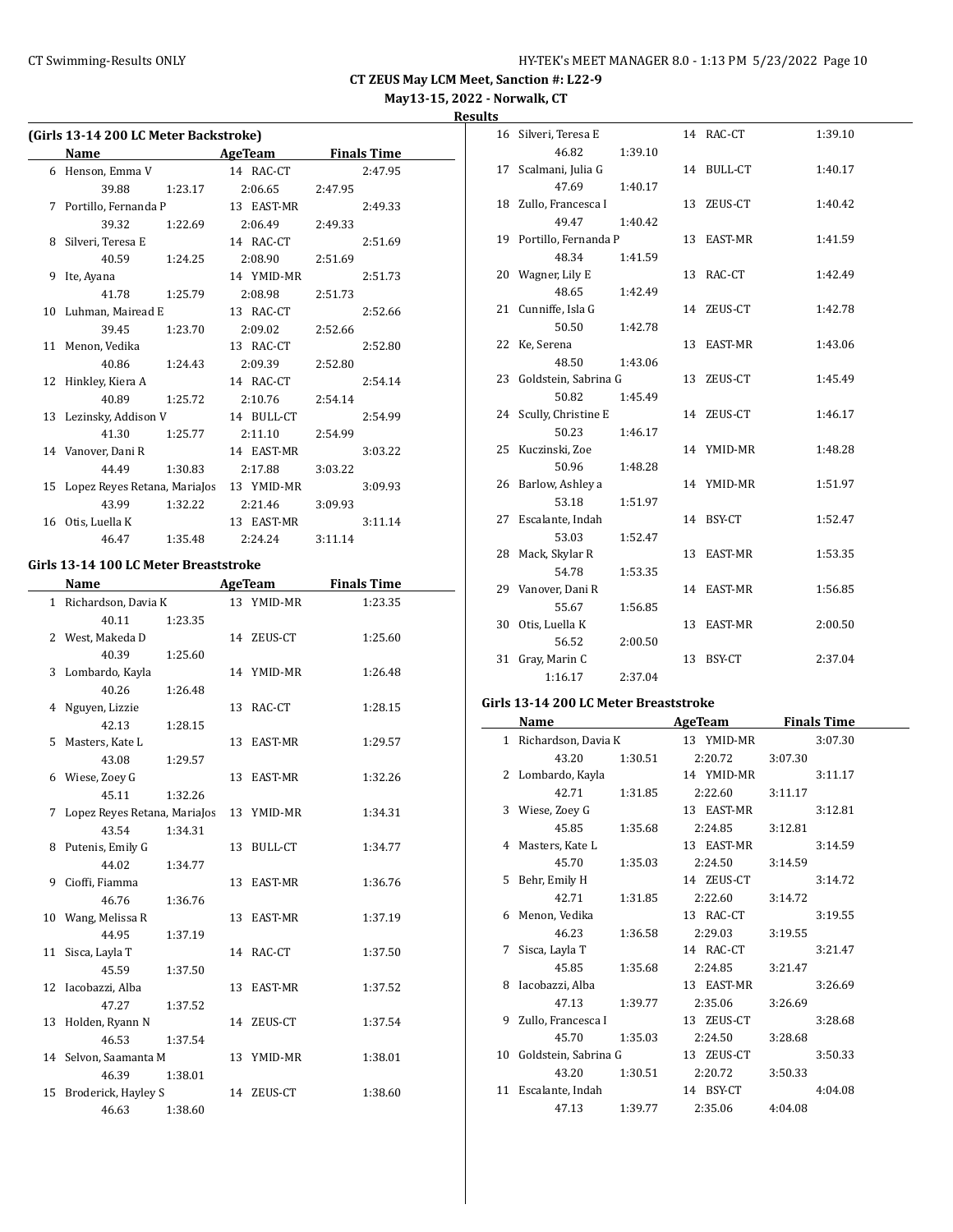**May13-15, 2022 - Norwalk, CT**

**Results**

|    | Girls 13-14 100 LC Meter Butterfly<br>Name |         |                       | <b>Finals Time</b> |
|----|--------------------------------------------|---------|-----------------------|--------------------|
|    | 1 Fedor, Kate O                            |         | AgeTeam<br>14 ZEUS-CT | 1:09.03            |
|    |                                            |         |                       |                    |
|    | 32.15                                      | 1:09.03 |                       |                    |
|    | 2 Carvente, Ashley<br>33.92                |         | 14 ZEUS-CT            | 1:11.79            |
| 3  | Gies, Caroline C                           | 1:11.79 | 13 ZEUS-CT            | 1:12.98            |
|    | 33.60                                      | 1:12.98 |                       |                    |
| 4  | Richardson, Davia K                        |         | 13 YMID-MR            | 1:13.98            |
|    | 35.18                                      | 1:13.98 |                       |                    |
|    | 5 Menon, Vedika                            |         | 13 RAC-CT             | 1:17.79            |
|    | 35.75                                      | 1:17.79 |                       |                    |
| 6  | Holmes, Isabel J                           |         | 14 YMID-MR            | 1:18.03            |
|    | 36.83                                      | 1:18.03 |                       |                    |
|    | 7 Putenis, Emily G                         |         | 13 BULL-CT            | 1:20.80            |
|    | 36.23                                      | 1:20.80 |                       |                    |
| 8  | Nguyen, Lizzie                             |         | 13 RAC-CT             | 1:21.10            |
|    | 37.19                                      | 1:21.10 |                       |                    |
| 9  | Broderick, Hayley S                        |         | 14 ZEUS-CT            | 1:22.41            |
|    | 36.90                                      | 1:22.41 |                       |                    |
| 10 | Cioffi, Fiamma                             |         | 13 EAST-MR            | 1:22.81            |
|    | 38.64                                      | 1:22.81 |                       |                    |
| 11 | Selvon, Saamanta M                         |         | 13 YMID-MR            | 1:22.85            |
|    | 36.77                                      | 1:22.85 |                       |                    |
| 12 | Mack, Skylar R                             |         | 13 EAST-MR            | 1:25.00            |
|    | 40.16                                      | 1:25.00 |                       |                    |
|    | 13 Arencibia, Juliette L                   |         | 13 RAC-CT             | 1:26.50            |
|    | 38.98                                      | 1:26.50 |                       |                    |
|    | 14 Holden, Ryann N                         |         | 14 ZEUS-CT            | 1:30.97            |
|    | 40.71                                      | 1:30.97 |                       |                    |
| 15 | Scalmani, Julia G                          |         | 14 BULL-CT            | 1:31.33            |
|    | 42.22                                      | 1:31.33 |                       |                    |
| 16 | Sisca, Layla T                             |         | 14 RAC-CT             | 1:32.64            |
|    | 39.12                                      | 1:32.64 |                       |                    |
| 17 | Zullo, Francesca I                         |         | 13 ZEUS-CT            | 1:35.88            |
|    | 45.36                                      | 1:35.88 |                       |                    |
|    | 18 Wang, Melissa R                         |         | 13 EAST-MR            | 1:36.57            |
|    | 44.57                                      | 1:36.57 |                       |                    |
|    | 19 Feller, Madison C                       |         | 14 RAC-CT             | 1:43.86            |
|    | 46.22                                      | 1:43.86 |                       |                    |

#### **Girls 13-14 200 LC Meter Butterfly**

|   | Name                  |         | AgeTeam       | <b>Finals Time</b> |  |
|---|-----------------------|---------|---------------|--------------------|--|
|   | 1 Carvente, Ashley    |         | ZEUS-CT<br>14 | 2:39.88            |  |
|   | 35.93                 | 1:16.19 | 1:57.45       | 2:39.88            |  |
|   | 2 Richardson, Davia K |         | YMID-MR<br>13 | 2:48.42            |  |
|   | 37.02                 | 1:19.14 | 2:05.58       | 2:48.42            |  |
|   | 3 Holmes, Isabel J    |         | 14 YMID-MR    | 2:52.62            |  |
|   | 36.84                 | 1:20.49 | 2:06.50       | 2:52.62            |  |
| 4 | Menon, Vedika         |         | RAC-CT<br>13. | 2:55.73            |  |
|   | 38.54                 | 1:22.62 | 2:11.23       | 2:55.73            |  |
|   |                       |         |               |                    |  |

#### **Girls 13-14 200 LC Meter IM**

| Name               |         | AgeTeam    | <b>Finals Time</b> |  |
|--------------------|---------|------------|--------------------|--|
| 1 Gies. Caroline C |         | 13 ZEUS-CT | 2:41.08            |  |
| 33.78              | 1:14.78 | 2:01.73    | 2:41.08            |  |

| 2  | Nguyen, Lizzie                          | 13 RAC-CT                        | 2:42.28 |
|----|-----------------------------------------|----------------------------------|---------|
|    | 34.74<br>1:16.75                        | 2:06.57<br>2:42.28               |         |
| 3  | West, Makeda D                          | 14 ZEUS-CT                       | 2:42.34 |
|    | 34.45<br>1:16.75                        | 2:03.50<br>2:42.34               |         |
| 4  | Behr, Emily H                           | 14 ZEUS-CT                       | 2:43.87 |
|    | 35.43<br>1:14.94                        | 2:06.20<br>2:43.87               |         |
| 5  | Holmes, Isabel J                        | 14 YMID-MR                       | 2:47.83 |
|    | 35.47<br>1:17.93                        | 2:10.18<br>2:47.83               |         |
| 6  | Lezinsky, Addison V                     | 14 BULL-CT                       | 2:48.00 |
|    | 36.05<br>1:19.84                        | 2:13.80<br>2:48.00               |         |
| 7  | Masters, Kate L                         | 13 EAST-MR                       | 2:48.32 |
|    | 35.60<br>1:18.90                        | 2:09.64<br>2:48.32               |         |
| 8  | Henson, Emma V                          | 14 RAC-CT                        | 2:50.23 |
|    | 36.69<br>1:20.32                        | 2:13.10<br>2:50.23               |         |
| 9  | Lombardo, Kayla                         | 14 YMID-MR                       | 2:50.44 |
|    | 36.21<br>1:23.40                        | 2:10.98<br>2:50.44               |         |
| 10 | Putenis, Emily G                        | 13 BULL-CT                       | 2:51.62 |
|    | 37.00<br>1:20.80                        | 2:12.50<br>2:51.62               |         |
| 11 | Ite, Ayana                              | 14 YMID-MR                       | 2:51.94 |
|    | 39.13<br>1:22.93                        | 2:15.26<br>2:51.94               |         |
| 12 | Luhman, Mairead E                       | 13 RAC-CT                        | 2:52.18 |
|    | 38.36<br>1:21.34                        | 2:12.76<br>2:52.18               |         |
| 13 | Cioffi, Fiamma                          | 13 EAST-MR                       | 2:53.51 |
|    | 37.66<br>1:24.23                        | 2:16.58<br>2:53.51               |         |
| 14 | Hinkley, Kiera A                        | 14 RAC-CT                        | 2:54.49 |
|    | 35.94<br>1:20.58                        | 2:17.17<br>2:54.49               |         |
| 15 | Portillo, Fernanda P                    | 13 EAST-MR                       | 2:56.07 |
|    | 40.17<br>1:22.15                        | 2:18.77<br>2:56.07               |         |
| 16 | Broderick, Hayley S                     | 14 ZEUS-CT                       | 2:56.59 |
|    | 35.70<br>1:20.28                        | 2:14.28<br>2:56.59               |         |
| 17 | Silveri, Teresa E                       | 14 RAC-CT                        | 2:56.62 |
|    | 39.18<br>1:22.98                        | 2:16.21<br>2:56.62               |         |
| 18 | Ke, Serena                              | 13 EAST-MR                       | 2:57.76 |
|    | 37.95<br>1:25.96                        | 2:20.72<br>2:57.76               |         |
| 19 | Iacobazzi, Alba                         | 13 EAST-MR                       | 2:58.00 |
|    | 38.33<br>1:25.59                        | 2:18.68<br>2:58.00               |         |
| 20 | Cunniffe, Isla G                        | 14 ZEUS-CT                       | 2:58.11 |
|    | 38.89<br>1:23.98                        | 2:17.69<br>2:58.11               |         |
| 21 | Wagner, Lily E                          | 13 RAC-CT                        | 3:01.71 |
|    | 40.37<br>1:27.43                        | 2:22.82<br>3:01.71               |         |
| 22 | Sisca, Layla T                          | 14 RAC-CT                        | 3:02.01 |
|    | 40.41<br>1:29.18                        | 2:21.04<br>3:02.01               |         |
| 23 | Selvon, Saamanta M                      | 13 YMID-MR                       | 3:03.57 |
|    | 37.22<br>1:27.26                        | 2:25.55<br>3:03.57               |         |
| 24 | Holden, Ryann N                         | 14 ZEUS-CT                       | 3:04.45 |
|    | 38.54<br>1:26.70                        | 2:21.36<br>3:04.45               |         |
| 25 | Mack, Skylar R                          | 13 EAST-MR                       | 3:06.42 |
|    | 38.04<br>1:26.01                        | 2:24.95<br>3:06.42               |         |
| 26 | Zullo, Francesca I                      | 13<br>ZEUS-CT                    | 3:07.57 |
|    | 43.48<br>1:33.38                        | 2:25.38<br>3:07.57               |         |
| 27 | Lopez Reyes Retana, MariaJos            | 13<br>YMID-MR                    | 3:08.29 |
|    | 41.91<br>1:29.97                        | 2:23.03<br>3:08.29<br>BULL-CT    |         |
| 28 | Scalmani, Julia G                       | 14                               | 3:09.60 |
| 29 | 41.28<br>1:30.26<br>Scully, Christine E | 2:24.21<br>3:09.60<br>14 ZEUS-CT | 3:11.82 |
|    | 40.80<br>1:30.20                        | 2:27.96<br>3:11.82               |         |
|    |                                         |                                  |         |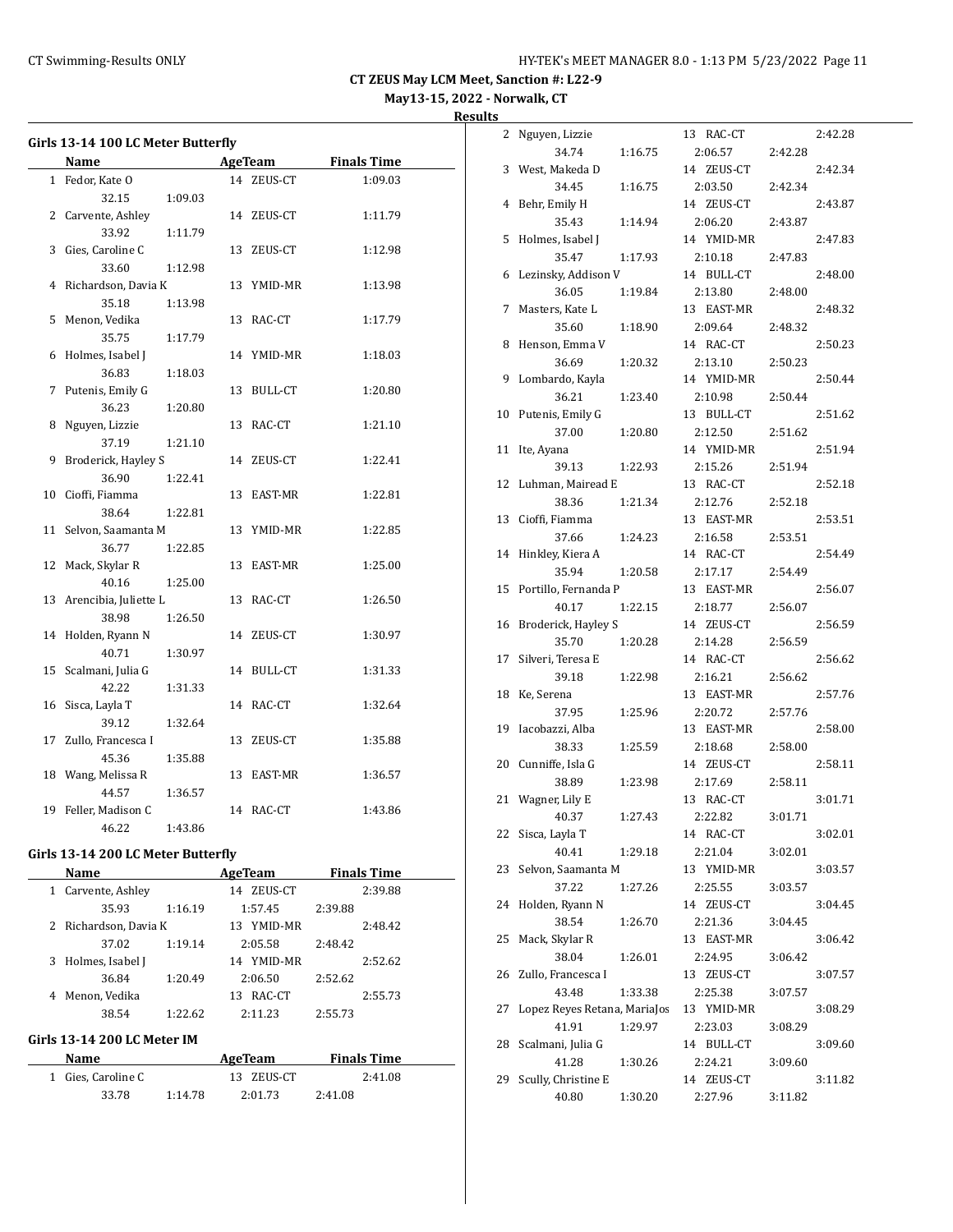**May13-15, 2022 - Norwalk, CT**

**Results**

|    | (Girls 13-14 200 LC Meter IM)         |         |            |                    |  |
|----|---------------------------------------|---------|------------|--------------------|--|
|    | Name                                  |         | AgeTeam    | <b>Finals Time</b> |  |
| 30 | Wang, Melissa R                       |         | 13 EAST-MR | 3:17.69            |  |
|    | 43.55                                 | 1:30.56 | 2:29.61    | 3:17.69            |  |
| 31 | Barlow, Ashley a                      |         | 14 YMID-MR | 3:18.56            |  |
|    | 45.05                                 | 1:35.45 | 2:36.74    | 3:18.56            |  |
| 32 | Kuczinski, Zoe                        |         | 14 YMID-MR | 3:19.55            |  |
|    | 41.83                                 | 1:34.24 | 2:34.94    | 3:19.55            |  |
| 33 | Goldstein, Sabrina G                  |         | 13 ZEUS-CT | 3:19.94            |  |
|    | 46.39                                 | 1:39.93 | 2:35.87    | 3:19.94            |  |
| 34 | Escalante, Indah                      |         | 14 BSY-CT  | 3:28.72            |  |
|    | 49.13                                 | 1:44.21 | 2:44.70    | 3:28.72            |  |
| 35 | Melnyk, Diana                         |         | 14 BULL-CT | 3:32.24            |  |
|    | 44.81                                 | 1:35.98 | 2:51.26    | 3:32.24            |  |
|    | Wiese, Zoey G                         |         | 13 EAST-MR | DQ                 |  |
|    | 41.63                                 | 1:26.30 | 2:14.24    | DQ                 |  |
|    | Gray, Marin C                         |         | 13 BSY-CT  | DQ                 |  |
|    | 56.40                                 | 2:09.26 | 3:26.52    | DQ                 |  |
|    | Girls 15 & Over 50 LC Meter Freestyle |         |            |                    |  |
|    | Name                                  |         | AgeTeam    | <b>Finals Time</b> |  |
|    |                                       |         |            |                    |  |

|       | Name                     |    | <b>Age ream</b> | rinais Time |
|-------|--------------------------|----|-----------------|-------------|
| 1     | Ferranto, Natalia R      | 17 | ZEUS-CT         | 28.61       |
| 2     | Moore, Morgan P          | 18 | BULL-CT         | 29.34       |
| 3     | Mordaunt, Victoria       | 15 | YMID-MR         | 29.89       |
| $^*4$ | Pelusio, Mazie L         | 15 | RAC-CT          | 29.92       |
| $^*4$ | Li, Marea J              | 15 | BULL-CT         | 29.92       |
| 6     | Hamblett, Ava S          | 17 | BULL-CT         | 29.95       |
| 7     | Stidolph, Julia F        | 15 | ZEUS-CT         | 30.10       |
| 8     | Bijleveld, Luna A        | 16 | BULL-CT         | 30.28       |
| 9     | Sweeney, Gracie R        | 18 | BULL-CT         | 30.42       |
| 10    | Natlo, Hannah C          | 15 | ZEUS-CT         | 30.64       |
| 11    | Bleil, Abby L            | 16 | UN-CT           | 30.73       |
| 12    | Ferneini, Isabella M     | 16 | BULL-CT         | 30.80       |
| 13    | Sundstrom, Ila S         | 15 | BULL-CT         | 30.99       |
| 14    | Kelly, Caroline E        | 16 | RAC-CT          | 31.11       |
| 15    | Tula, Kelly A            | 16 | YMID-MR         | 31.20       |
|       | 16 Burdzicki, Victoria M | 16 | ZEUS-CT         | 31.28       |
| 17    | Scalmani, Alice V        | 16 | BULL-CT         | 31.59       |
| 18    | Looney, Hannah V         | 15 | ZEUS-CT         | 31.68       |
| 19    | Stoll, Olivia P          | 18 | EAST-MR         | 31.72       |
| 20    | Marini, Madison          | 16 | ZEUS-CT         | 31.84       |
| 21    | Jadot, Manon V           | 15 | EAST-MR         | 31.86       |
|       | 22 Wu, Serena Y          | 15 | YMID-MR         | 32.01       |
| 23    | Saunders, Morgan M       | 17 | ZEUS-CT         | 32.04       |
| 24    | Brennan, Katie R         | 15 | ZEUS-CT         | 32.17       |
| 25    | Thompson, Emily V        | 16 | ZEUS-CT         | 32.43       |
| 26    | Brown, Bella E           | 15 | BULL-CT         | 32.57       |
| 27    | Diaz, Heimi              | 18 | ZEUS-CT         | 32.94       |
| 28    | Zullo, Marabella D       | 15 | ZEUS-CT         | 33.26       |
| 29    | Zhou, Wini R             | 15 | BULL-CT         | 33.46       |
| 30    | Livieri, Samantha A      | 16 | ZEUS-CT         | 35.14       |
| 31    | Joshi, Sana A            | 15 | UN-CT           | 35.82       |
| 32    | Iacobazzi, Michela       | 15 | EAST-MR         | 35.97       |
| 33    | Riley, Emily C           | 15 | EAST-MR         | 37.40       |
|       |                          |    |                 |             |

|    | Name                        |         |    | <b>AgeTeam</b> | <b>Finals Time</b> |
|----|-----------------------------|---------|----|----------------|--------------------|
|    | 1 Moore, Morgan P           |         |    | 18 BULL-CT     | 1:03.12            |
|    | 30.82                       | 1:03.12 |    |                |                    |
|    | 2 Li, Marea J               |         |    | 15 BULL-CT     | 1:05.07            |
|    | 31.17                       | 1:05.07 |    |                |                    |
| 3  | Bijleveld, Luna A           |         |    | 16 BULL-CT     | 1:06.28            |
|    | 31.97                       | 1:06.28 |    |                |                    |
| 4  | Rosado, Julia A             |         | 17 | BULL-CT        | 1:06.57            |
|    | 32.03                       | 1:06.57 |    |                |                    |
|    | 5 Pelusio, Mazie L          |         |    | 15 RAC-CT      | 1:06.67            |
|    | 31.85                       | 1:06.67 |    |                |                    |
|    | 6 Natlo, Hannah C           |         | 15 | ZEUS-CT        | 1:06.69            |
|    | 32.37                       | 1:06.69 |    |                |                    |
|    | 7 Sundstrom, Ila S          |         |    | 15 BULL-CT     | 1:07.44            |
|    | 32.68                       | 1:07.44 |    |                |                    |
|    | 8 Mordaunt, Victoria        |         |    | 15 YMID-MR     | 1:07.86            |
|    | 32.21                       | 1:07.86 |    |                |                    |
| 9. | Ferneini, Isabella M        |         |    | 16 BULL-CT     | 1:07.98            |
|    | 32.64                       | 1:07.98 |    |                |                    |
|    | 10 Lynch, Katie H           |         |    | 16 EAST-MR     | 1:08.52            |
|    | 32.00                       | 1:08.52 |    |                |                    |
|    | 11 Scalmani, Alice V        |         |    | 16 BULL-CT     | 1:08.65            |
|    | 33.49                       | 1:08.65 |    |                |                    |
|    | 12 Stoll, Olivia P          |         |    | 18 EAST-MR     | 1:09.36            |
|    | 33.87                       | 1:09.36 |    |                |                    |
| 13 | Rapuano, Mikayla R          |         |    | 16 BULL-CT     | 1:09.41            |
|    | 32.59                       | 1:09.41 |    |                |                    |
|    | 14 Burdzicki, Victoria M    |         |    | 16 ZEUS-CT     | 1:09.43            |
|    | 32.34                       | 1:09.43 |    |                |                    |
| 15 | Tula, Kelly A               |         |    | 16 YMID-MR     | 1:09.56            |
|    | 33.12                       | 1:09.56 |    |                |                    |
|    | 16 Goldberg, Sydney P       |         |    | 16 EAST-MR     | 1:09.85            |
|    | 33.25                       | 1:09.85 |    |                |                    |
|    | 17 Brennan, Katie R         |         |    | 15 ZEUS-CT     | 1:10.48            |
|    | 33.64                       | 1:10.48 |    |                |                    |
|    | 18 Marini, Madison          |         |    | 16 ZEUS-CT     | 1:10.51            |
|    | 34.65                       | 1:10.51 |    |                |                    |
| 19 | Looney, Hannah V            |         | 15 | ZEUS-CT        | 1:10.63            |
|    | 33.72<br>20 Brown, Bella E  | 1:10.63 |    | 15 BULL-CT     | 1:11.03            |
|    | 33.99                       | 1:11.03 |    |                |                    |
| 21 | Teel, Lillian Z             |         | 15 | <b>BULL-CT</b> | 1:11.14            |
|    | 34.26                       | 1:11.14 |    |                |                    |
| 22 | Carroll, Spencer L          |         | 17 | <b>BULL-CT</b> | 1:11.27            |
|    | 32.86                       | 1:11.27 |    |                |                    |
| 23 | Zullo, Marabella D          |         | 15 | ZEUS-CT        | 1:11.70            |
|    | 34.75                       | 1:11.70 |    |                |                    |
| 24 | Thompson, Emily V           |         | 16 | ZEUS-CT        | 1:14.13            |
|    | 35.04                       | 1:14.13 |    |                |                    |
| 25 | Washington-Patterson, Madis |         | 17 | YMID-MR        | 1:14.20            |
|    | 35.13                       | 1:14.20 |    |                |                    |
| 26 | Livieri, Samantha A         |         | 16 | ZEUS-CT        | 1:14.95            |
|    | 35.86                       | 1:14.95 |    |                |                    |
| 27 | Zhou, Wini R                |         | 15 | <b>BULL-CT</b> | 1:16.90            |
|    | 36.09                       | 1:16.90 |    |                |                    |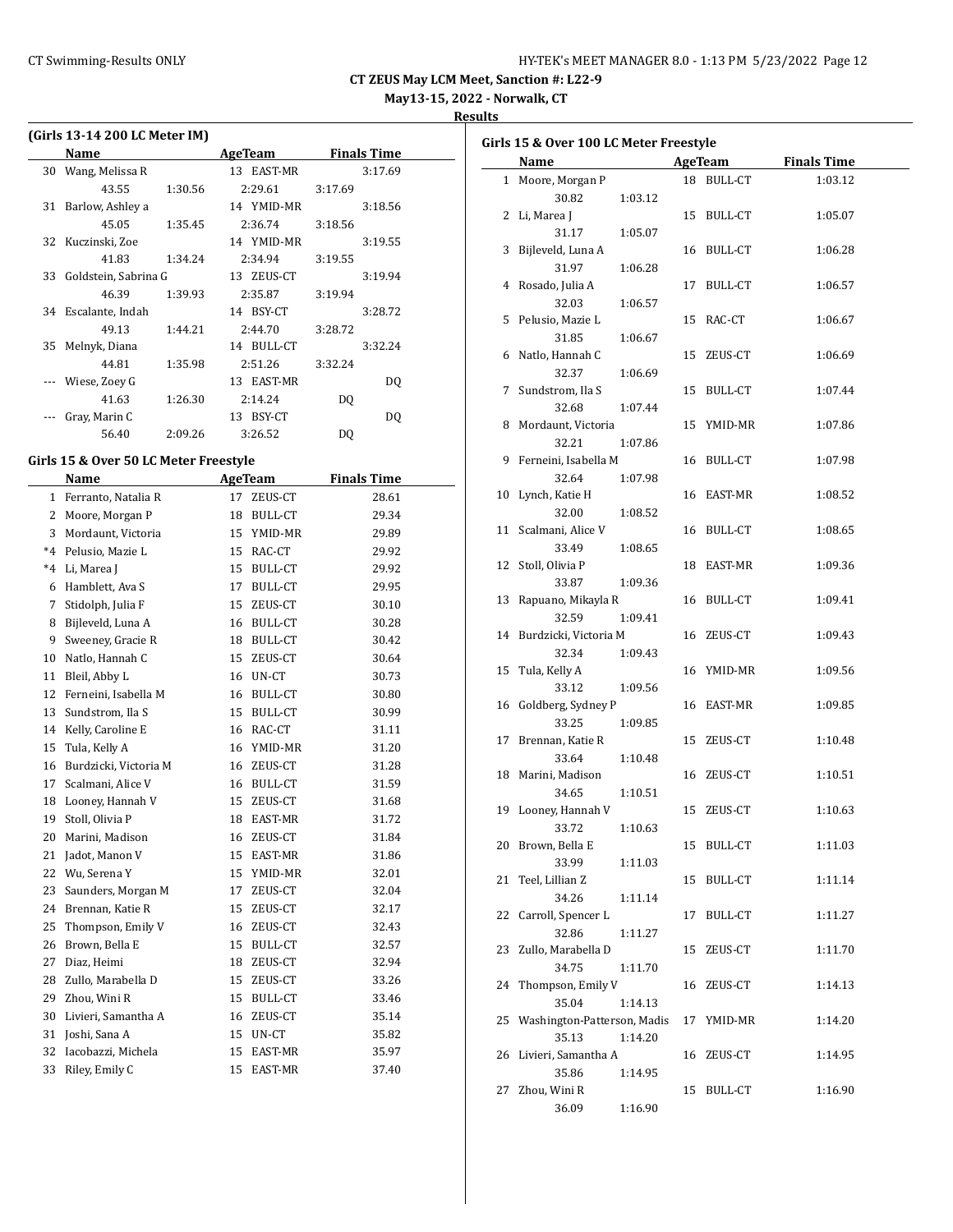**May13-15, 2022 - Norwalk, CT**

**Results**

 $\frac{1}{2}$ 

|              | (Girls 15 & Over 100 LC Meter Freestyle)<br>Name |         |    |                |         | <b>Finals Time</b> |
|--------------|--------------------------------------------------|---------|----|----------------|---------|--------------------|
| 28           |                                                  |         | 15 | AgeTeam        |         | 1:18.61            |
|              | Iacobazzi, Michela                               |         |    | <b>EAST-MR</b> |         |                    |
|              | 35.52                                            | 1:18.61 |    |                |         |                    |
| 29           | Joshi, Sana A                                    |         | 15 | UN-CT          |         | 1:19.75            |
|              | 37.33                                            | 1:19.75 |    |                |         |                    |
|              | Girls 15 & Over 200 LC Meter Freestyle           |         |    |                |         |                    |
|              | Name                                             |         |    | AgeTeam        |         | <b>Finals Time</b> |
| $\mathbf{1}$ | Moore, Morgan P                                  |         |    | 18 BULL-CT     |         | 2:13.54            |
|              | 31.76                                            | 1:05.88 |    | 1:40.08        | 2:13.54 |                    |
| 2            | Hamblett, Ava S                                  |         |    | 17 BULL-CT     |         | 2:16.00            |
|              | 31.67                                            | 1:06.17 |    | 1:40.77        | 2:16.00 |                    |
| 3            | Sweeney, Gracie R                                |         |    | 18 BULL-CT     |         | 2:18.61            |
|              | 32.76                                            | 1:08.24 |    | 1:43.98        | 2:18.61 |                    |
| 4            | Sundstrom, Ila S                                 |         |    | 15 BULL-CT     |         | 2:20.31            |
|              | 32.53                                            | 1:07.79 |    | 1:44.35        | 2:20.31 |                    |
| 5            | Kelly, Caroline E                                |         |    | 16 RAC-CT      |         | 2:21.63            |
|              | 33.57                                            | 1:08.55 |    | 1:45.88        | 2:21.63 |                    |
| 6            | Stidolph, Julia F                                |         |    | 15 ZEUS-CT     |         | 2:22.10            |
|              | 32.45                                            | 1:08.29 |    | 1:45.68        | 2:22.10 |                    |
| 7            | Bijleveld, Luna A                                |         |    | 16 BULL-CT     |         | 2:22.50            |
|              | 32.66                                            | 1:08.26 |    | 1:45.48        | 2:22.50 |                    |
| 8            | Natlo, Hannah C                                  |         |    | 15 ZEUS-CT     |         | 2:25.97            |
|              | 34.97                                            | 1:12.05 |    | 1:49.29        | 2:25.97 |                    |
| 9            | Scalmani, Alice V                                |         |    | 16 BULL-CT     |         | 2:27.86            |
|              | 35.92                                            | 1:14.32 |    | 1:52.13        | 2:27.86 |                    |
| 10           | Pelusio, Mazie L                                 |         |    | 15 RAC-CT      |         | 2:28.24            |
|              | 33.77                                            | 1:11.22 |    | 1:50.16        | 2:28.24 |                    |
| 11           | Stoll, Olivia P                                  |         |    | 18 EAST-MR     |         | 2:28.69            |
|              | 34.69                                            | 1:12.83 |    | 1:51.48        | 2:28.69 |                    |
| 12           | Tula, Kelly A                                    |         |    | 16 YMID-MR     |         | 2:29.84            |
|              | 33.92                                            | 1:11.05 |    | 1:50.76        | 2:29.84 |                    |
| 13           | Zullo, Marabella D                               |         |    | 15 ZEUS-CT     |         | 2:34.75            |
|              | 36.69                                            | 1:16.33 |    | 1:56.72        | 2:34.75 |                    |
| 14           | Burdzicki, Victoria M                            |         |    | 16 ZEUS-CT     |         | 2:37.17            |
|              | 34.61                                            | 1:13.88 |    | 1:54.85        | 2:37.17 |                    |
| 15           | Brown, Bella E                                   |         |    | 15 BULL-CT     |         | 2:37.67            |
|              | 35.63                                            | 1:16.12 |    | 1:57.90        | 2:37.67 |                    |
| 16           | Joshi, Sana A                                    |         |    | 15 UN-CT       |         | 2:48.67            |
|              | 38.27                                            | 1:21.35 |    | 2:06.43        | 2:48.67 |                    |
| 17           | Zhou, Wini R                                     |         |    | 15 BULL-CT     |         | 2:53.67            |
|              | 38.02                                            | 1:23.05 |    | 2:09.15        | 2:53.67 |                    |
| 18           | Riley, Emily C                                   |         |    | 15 EAST-MR     |         | 3:02.57            |
|              | 38.49                                            | 1:24.93 |    | 2:14.42        | 3:02.57 |                    |

## **Girls 15 & Over 100 LC Meter Backstroke**

|              | Name                  |         |    | AgeTeam        | <b>Finals Time</b> |  |
|--------------|-----------------------|---------|----|----------------|--------------------|--|
| $\mathbf{1}$ | Hamblett, Ava S       |         | 17 | BULL-CT        | 1:10.54            |  |
|              | 34.44                 | 1:10.54 |    |                |                    |  |
|              | 2 Rosado, Julia A     |         | 17 | BULL-CT        | 1:12.06            |  |
|              | 34.98                 | 1:12.06 |    |                |                    |  |
| 3            | Stoll, Olivia P       |         | 18 | EAST-MR        | 1:12.69            |  |
|              | 4 Pelusio, Mazie L    |         |    | 15 RAC-CT      | 1:13.38            |  |
|              | 5 Livieri, Samantha A |         | 16 | ZEUS-CT        | 1:15.46            |  |
| 6            | Bijleveld, Luna A     |         | 16 | <b>BULL-CT</b> | 1:16.38            |  |
|              | 37.67                 | 1:16.38 |    |                |                    |  |

| 7  | Rapuano, Mikayla R    |         |    | 16 BULL-CT | 1:16.47 |
|----|-----------------------|---------|----|------------|---------|
|    | 37.00                 | 1:16.47 |    |            |         |
| 8  | Ferranto, Natalia R   |         |    | 17 ZEUS-CT | 1:17.01 |
|    | 37.72                 | 1:17.01 |    |            |         |
| 9  | Kelly, Caroline E     |         |    | 16 RAC-CT  | 1:17.09 |
|    | 37.46                 | 1:17.09 |    |            |         |
| 10 | Mordaunt, Victoria    |         |    | 15 YMID-MR | 1:17.29 |
|    | 38.66                 | 1:17.29 |    |            |         |
| 11 | Tula, Kelly A         |         |    | 16 YMID-MR | 1:18.33 |
|    | 37.67                 | 1:18.33 |    |            |         |
| 12 | Ferneini, Isabella M  |         |    | 16 BULL-CT | 1:18.87 |
| 13 | Marini, Madison       |         |    | 16 ZEUS-CT | 1:19.67 |
| 14 | Wu, Serena Y          |         |    | 15 YMID-MR | 1:19.71 |
| 15 | Rickey, Mason E       |         |    | 15 BULL-CT | 1:19.78 |
|    | 38.38                 | 1:19.78 |    |            |         |
|    | 16 Looney, Hannah V   |         |    | 15 ZEUS-CT | 1:20.49 |
|    | 39.18                 | 1:20.49 |    |            |         |
| 17 | O'Malley, Eden G      |         |    | 15 RAC-CT  | 1:20.91 |
|    | 40.54                 | 1:20.91 |    |            |         |
| 18 | Brown, Bella E        |         |    | 15 BULL-CT | 1:21.44 |
|    | 39.78                 | 1:21.44 |    |            |         |
| 19 | Brennan, Katie R      |         |    | 15 ZEUS-CT | 1:21.90 |
|    | 39.54                 | 1:21.90 |    |            |         |
| 20 | Diaz, Heimi           |         |    | 18 ZEUS-CT | 1:28.06 |
|    | 42.47                 | 1:28.06 |    |            |         |
| 21 | Joshi, Sana A         |         | 15 | UN-CT      | 1:28.89 |
|    | 43.34                 | 1:28.89 |    |            |         |
| 22 | Iacobazzi, Michela    |         | 15 | EAST-MR    | 1:29.89 |
|    | 44.10                 | 1:29.89 |    |            |         |
| 23 | Burdzicki, Victoria M |         |    | 16 ZEUS-CT | 1:31.25 |
| 24 | Riley, Emily C        |         | 15 | EAST-MR    | 1:40.85 |

## **Girls 15 & Over 200 LC Meter Backstroke**

|              | Name                  |         | AgeTeam |            |         | <b>Finals Time</b> |
|--------------|-----------------------|---------|---------|------------|---------|--------------------|
| $\mathbf{1}$ | Rosado, Julia A       |         |         | 17 BULL-CT |         | 2:35.86            |
|              | 36.97                 | 1:17.00 |         | 1:56.88    | 2:35.86 |                    |
|              | 2 Stoll, Olivia P     |         |         | 18 EAST-MR |         | 2:36.74            |
|              | 37.50                 | 1:17.71 |         | 1:58.31    | 2:36.74 |                    |
| 3            | Rickey, Mason E       |         |         | 15 BULL-CT |         | 2:47.64            |
|              | 38.79                 | 1:21.63 |         | 2:04.86    | 2:47.64 |                    |
| 4            | Bijleveld, Luna A     |         |         | 16 BULL-CT |         | 2:48.95            |
|              | 40.62                 | 1:22.67 | 2:06.10 |            | 2:48.95 |                    |
|              | 5 Livieri, Samantha A |         |         | 16 ZEUS-CT |         | 2:49.15            |
|              | 39.56                 | 1:22.04 | 2:05.02 |            | 2:49.15 |                    |
| 6            | Looney, Hannah V      |         |         | 15 ZEUS-CT |         | 2:51.44            |
|              | 40.55                 | 1:23.92 |         | 2:08.59    | 2:51.44 |                    |
| 7            | Goldberg, Sydney P    |         |         | 16 EAST-MR |         | 2:54.18            |
|              | 42.91                 | 1:26.42 |         | 2:10.80    | 2:54.18 |                    |
| 8            | Brennan, Katie R      |         |         | 15 ZEUS-CT |         | 2:56.38            |
|              | 41.82                 | 1:25.68 |         | 2:11.26    | 2:56.38 |                    |
| 9            | Tula, Kelly A         |         |         | 16 YMID-MR |         | 2:57.16            |
|              | 41.43                 | 1:26.01 | 2:12.22 |            | 2:57.16 |                    |
| 10           | Natlo, Hannah C       |         |         | 15 ZEUS-CT |         | 3:03.39            |
|              | 47.10                 | 1:33.30 |         | 2:19.61    | 3:03.39 |                    |
| 11           | Burdzicki, Victoria M |         |         | 16 ZEUS-CT |         | 3:12.35            |
|              | 45.55                 | 1:33.27 | 2:22.90 |            | 3:12.35 |                    |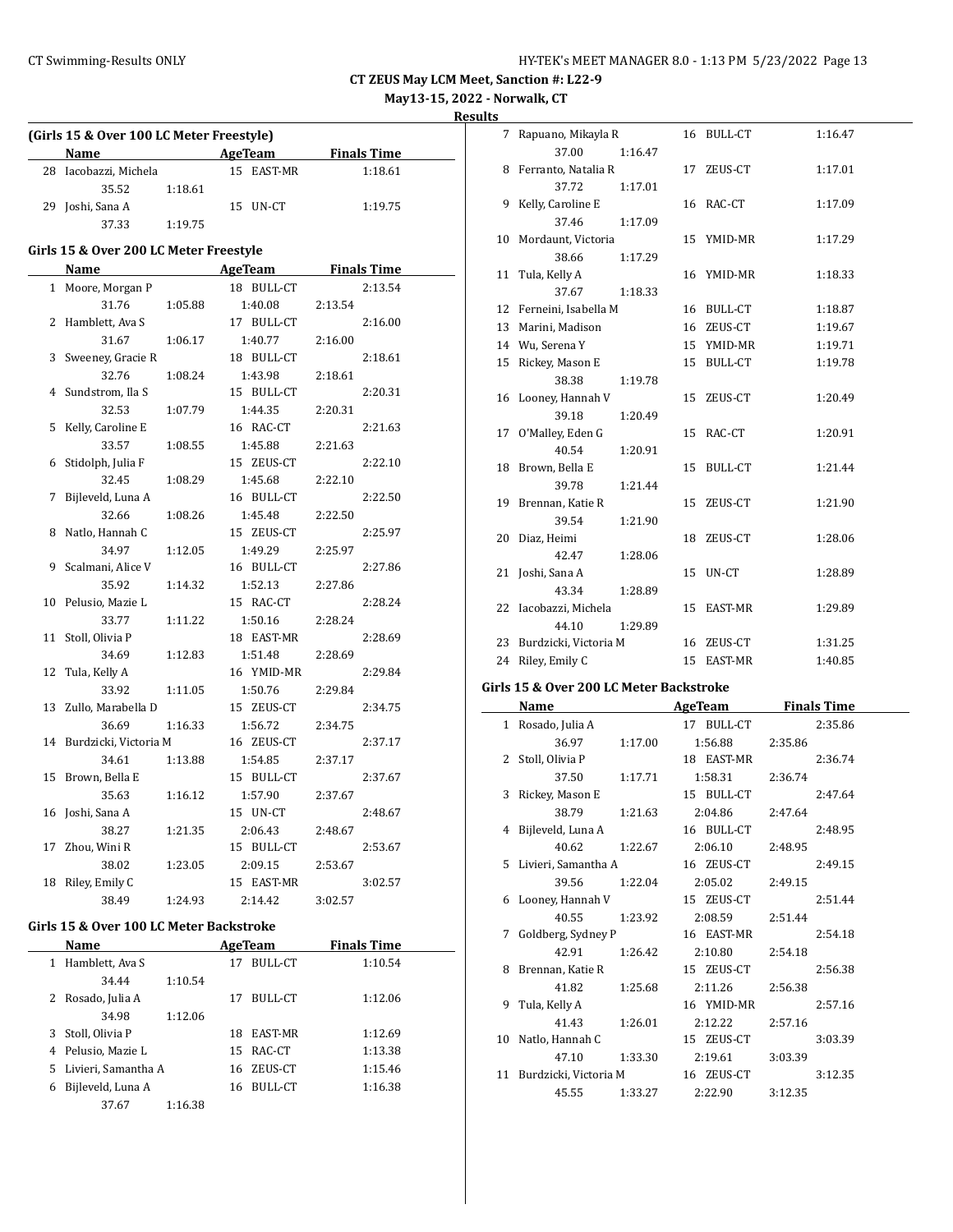8 Rapuano, Mikayla R 16 BULL-CT 3:11.53 43.62 1:32.93 2:23.48 3:11.53 9 Zullo, Marabella D 15 ZEUS-CT 3:15.86 46.08 1:35.58 2:27.09 3:15.86

**CT ZEUS May LCM Meet, Sanction #: L22-9**

**May13-15, 2022 - Norwalk, CT**

**Results**

|                | (Girls 15 & Over 200 LC Meter Backstroke) |         |    |                |                    |  |  |
|----------------|-------------------------------------------|---------|----|----------------|--------------------|--|--|
|                | Name AgeTeam                              |         |    |                | <b>Finals Time</b> |  |  |
| $\overline{a}$ | Brown, Bella E                            |         |    | 15 BULL-CT     | DQ                 |  |  |
|                | 41.53                                     | 1:27.31 |    | 2:12.78        | DQ                 |  |  |
|                | --- Iacobazzi, Michela                    |         |    | 15 EAST-MR     | DQ                 |  |  |
|                | 43.50                                     | 1:31.80 |    | 2:19.23        | DQ                 |  |  |
|                | Girls 15 & Over 100 LC Meter Breaststroke |         |    |                |                    |  |  |
|                | Name                                      |         |    | <b>AgeTeam</b> | <b>Finals Time</b> |  |  |
|                | 1 Bleil, Abby L                           |         |    | 16 UN-CT       | 1:18.63            |  |  |
|                | 37.12                                     | 1:18.63 |    |                |                    |  |  |
| 2              | Ferneini, Isabella M                      |         |    | 16 BULL-CT     | 1:22.94            |  |  |
|                | 39.61                                     | 1:22.94 |    |                |                    |  |  |
|                | 3 Li, Marea J                             |         | 15 | BULL-CT        | 1:24.35            |  |  |
|                | 39.76                                     | 1:24.35 |    |                |                    |  |  |
| 4              | Scalmani, Alice V                         |         | 16 | BULL-CT        | 1:26.48            |  |  |
|                | 41.89                                     | 1:26.48 |    |                |                    |  |  |
| 5              | Rickey, Mason E                           |         | 15 | BULL-CT        | 1:28.90            |  |  |
|                | 42.81                                     | 1:28.90 |    |                |                    |  |  |
| 6              | Thompson, Emily V                         |         | 16 | ZEUS-CT        | 1:29.13            |  |  |
|                | 41.53                                     | 1:29.13 |    |                |                    |  |  |
| 7              | Teel, Lillian Z                           |         | 15 | BULL-CT        | 1:29.55            |  |  |
|                | 43.28                                     | 1:29.55 |    |                |                    |  |  |
| 8              | Lynch, Katie H                            |         | 16 | EAST-MR        | 1:29.56            |  |  |
|                | 42.12                                     | 1:29.56 |    |                |                    |  |  |
| 9              | Carroll, Spencer L                        |         | 17 | BULL-CT        | 1:31.35            |  |  |
|                | 42.44                                     | 1:31.35 |    |                |                    |  |  |
| 10             | Zullo, Marabella D                        |         | 15 | ZEUS-CT        | 1:31.95            |  |  |
|                | 44.86                                     | 1:31.95 |    |                |                    |  |  |
| 11             | Zhou, Wini R                              |         | 15 | <b>BULL-CT</b> | 1:36.52            |  |  |
|                | 46.27                                     | 1:36.52 |    |                |                    |  |  |
| 12             | Joshi, Sana A                             |         | 15 | UN-CT          | 1:36.56            |  |  |
|                | 45.33                                     | 1:36.56 |    |                |                    |  |  |
| 13             | Iacobazzi, Michela                        |         | 15 | EAST-MR        | 1:36.65            |  |  |
|                | 45.45                                     | 1:36.65 |    |                |                    |  |  |
|                | 14 Washington-Patterson, Madis            |         |    | 17 YMID-MR     | 1:42.98            |  |  |
|                | 47.82                                     | 1:42.98 |    |                |                    |  |  |
|                | 15 Livieri, Samantha A                    |         |    | 16 ZEUS-CT     | 1:48.11            |  |  |
|                | 51.01                                     | 1:48.11 |    |                |                    |  |  |
|                | Girls 15 & Over 200 LC Meter Breaststroke |         |    |                |                    |  |  |
|                | <b>Name</b>                               |         |    | AgeTeam        | <b>Finals Time</b> |  |  |
|                | 1 Bleil, Abby L                           |         |    | 16 UN-CT       | 2:53.75            |  |  |
|                | 38.70                                     | 1:22.58 |    | 2:08.35        | 2:53.75            |  |  |
|                | 2 Saunders, Morgan M                      |         |    | 17 ZEUS-CT     | 2:53.85            |  |  |

40.06 1:24.25 2:09.39 2:53.85 3 Rosado, Julia A 17 BULL-CT 2:59.23 43.02 1:28.81 2:14.66 2:59.23 4 Scalmani, Alice V 16 BULL-CT 2:59.53 42.23 1:28.97 2:14.81 2:59.53 5 Ferneini, Isabella M 16 BULL-CT 2:59.63 42.00 1:28.47 2:14.23 2:59.63 6 Li, Marea J 15 BULL-CT 3:01.71 41.96 1:28.72 2:15.29 3:01.71 7 Rickey, Mason E 15 BULL-CT 3:05.80 44.52 1:31.36 2:18.86 3:05.80

| 10                                     | Thompson, Emily V   |         |    | 16 ZEUS-CT     |         | 3:19.48            |  |  |  |
|----------------------------------------|---------------------|---------|----|----------------|---------|--------------------|--|--|--|
|                                        | 44.54               | 1:35.16 |    | 2:28.50        | 3:19.48 |                    |  |  |  |
| 11                                     | Zhou, Wini R        |         |    | 15 BULL-CT     |         | 3:19.98            |  |  |  |
|                                        | 46.07               | 1:37.82 |    | 2:28.63        | 3:19.98 |                    |  |  |  |
| 12                                     | Diaz, Heimi         |         |    | 18 ZEUS-CT     |         | 3:24.76            |  |  |  |
|                                        | 46.93               | 1:38.89 |    | 2:32.25        | 3:24.76 |                    |  |  |  |
|                                        |                     |         |    |                |         |                    |  |  |  |
| Girls 15 & Over 100 LC Meter Butterfly |                     |         |    |                |         |                    |  |  |  |
|                                        | Name                |         |    | AgeTeam        |         | <b>Finals Time</b> |  |  |  |
|                                        | 1 Moore, Morgan P   |         |    | 18 BULL-CT     |         | 1:09.39            |  |  |  |
|                                        | 32.84               | 1:09.39 |    |                |         |                    |  |  |  |
|                                        | 2 Sweeney, Gracie R |         |    | 18 BULL-CT     |         | 1:09.64            |  |  |  |
|                                        | 33.18               | 1:09.64 |    |                |         |                    |  |  |  |
| 3                                      | Li, Marea J         |         | 15 | <b>BULL-CT</b> |         | 1:11.03            |  |  |  |
|                                        | 33.82               | 1:11.03 |    |                |         |                    |  |  |  |
|                                        | 4 Stidolph, Julia F |         | 15 | ZEUS-CT        |         | 1:12.71            |  |  |  |
|                                        | 33.91               | 1:12.71 |    |                |         |                    |  |  |  |
| 5                                      | Ferranto, Natalia R |         | 17 | ZEUS-CT        |         | 1:13.03            |  |  |  |
|                                        | 33.48               | 1:13.03 |    |                |         |                    |  |  |  |
| 6                                      | Mordaunt, Victoria  |         | 15 | YMID-MR        |         | 1:13.74            |  |  |  |
|                                        | 34.31               | 1:13.74 |    |                |         |                    |  |  |  |
|                                        | 7 O'Malley, Eden G  |         |    | 15 RAC-CT      |         | 1:14.32            |  |  |  |
|                                        | 34.91               | 1:14.32 |    |                |         |                    |  |  |  |
| 8                                      | Jadot, Manon V      |         | 15 | EAST-MR        |         | 1:15.04            |  |  |  |
|                                        | 33.72               | 1:15.04 |    |                |         |                    |  |  |  |
| 9                                      | Sundstrom, Ila S    |         | 15 | <b>BULL-CT</b> |         | 1:15.08            |  |  |  |
|                                        | 35.06               | 1:15.08 |    |                |         |                    |  |  |  |
| 10                                     | Rosado, Julia A     |         |    | 17 BULL-CT     |         | 1:15.15            |  |  |  |
|                                        | 34.98               | 1:15.15 |    |                |         |                    |  |  |  |
| 11                                     | Marini, Madison     |         |    | 16 ZEUS-CT     |         | 1:15.61            |  |  |  |
|                                        | 35.22               | 1:15.61 |    |                |         |                    |  |  |  |
| 12                                     | Rapuano, Mikayla R  |         |    | 16 BULL-CT     |         | 1:15.64            |  |  |  |
|                                        |                     |         |    |                |         |                    |  |  |  |
|                                        | 33.70               | 1:15.64 |    |                |         |                    |  |  |  |
|                                        | 13 Wu, Serena Y     |         | 15 | YMID-MR        |         | 1:16.66            |  |  |  |
|                                        | 36.63               | 1:16.66 |    |                |         |                    |  |  |  |
| 14                                     | Bleil, Abby L       |         |    | 16 UN-CT       |         | 1:17.26            |  |  |  |
|                                        | 35.53               | 1:17.26 |    |                |         |                    |  |  |  |
| 15                                     | Looney, Hannah V    |         | 15 | ZEUS-CT        |         | 1:19.00            |  |  |  |
|                                        | 36.53               | 1:19.00 |    |                |         |                    |  |  |  |
|                                        | 16 Natlo, Hannah C  |         | 15 | ZEUS-CT        |         | 1:19.37            |  |  |  |
|                                        | 36.31               | 1:19.37 |    |                |         |                    |  |  |  |
| 17                                     | Rickey, Mason E     |         |    | 15 BULL-CT     |         | 1:20.60            |  |  |  |
|                                        | 36.51               | 1:20.60 |    |                |         |                    |  |  |  |
| 18                                     | Saunders, Morgan M  |         | 17 | ZEUS-CT        |         | 1:22.90            |  |  |  |
|                                        | 38.39               | 1:22.90 |    |                |         |                    |  |  |  |
| 19                                     | Thompson, Emily V   |         | 16 | ZEUS-CT        |         | 1:22.93            |  |  |  |
|                                        | 38.98               | 1:22.93 |    |                |         |                    |  |  |  |
| 20                                     | Livieri, Samantha A |         | 16 | ZEUS-CT        |         | 1:23.15            |  |  |  |
|                                        | 38.63               | 1:23.15 |    |                |         |                    |  |  |  |
| 21                                     | Brennan, Katie R    |         | 15 | ZEUS-CT        |         | 1:27.92            |  |  |  |
|                                        | 39.04               | 1:27.92 |    |                |         |                    |  |  |  |
| 22                                     | Iacobazzi, Michela  |         | 15 | EAST-MR        |         | 1:29.96            |  |  |  |
|                                        | 42.01               | 1:29.96 |    |                |         |                    |  |  |  |
|                                        |                     |         |    |                |         |                    |  |  |  |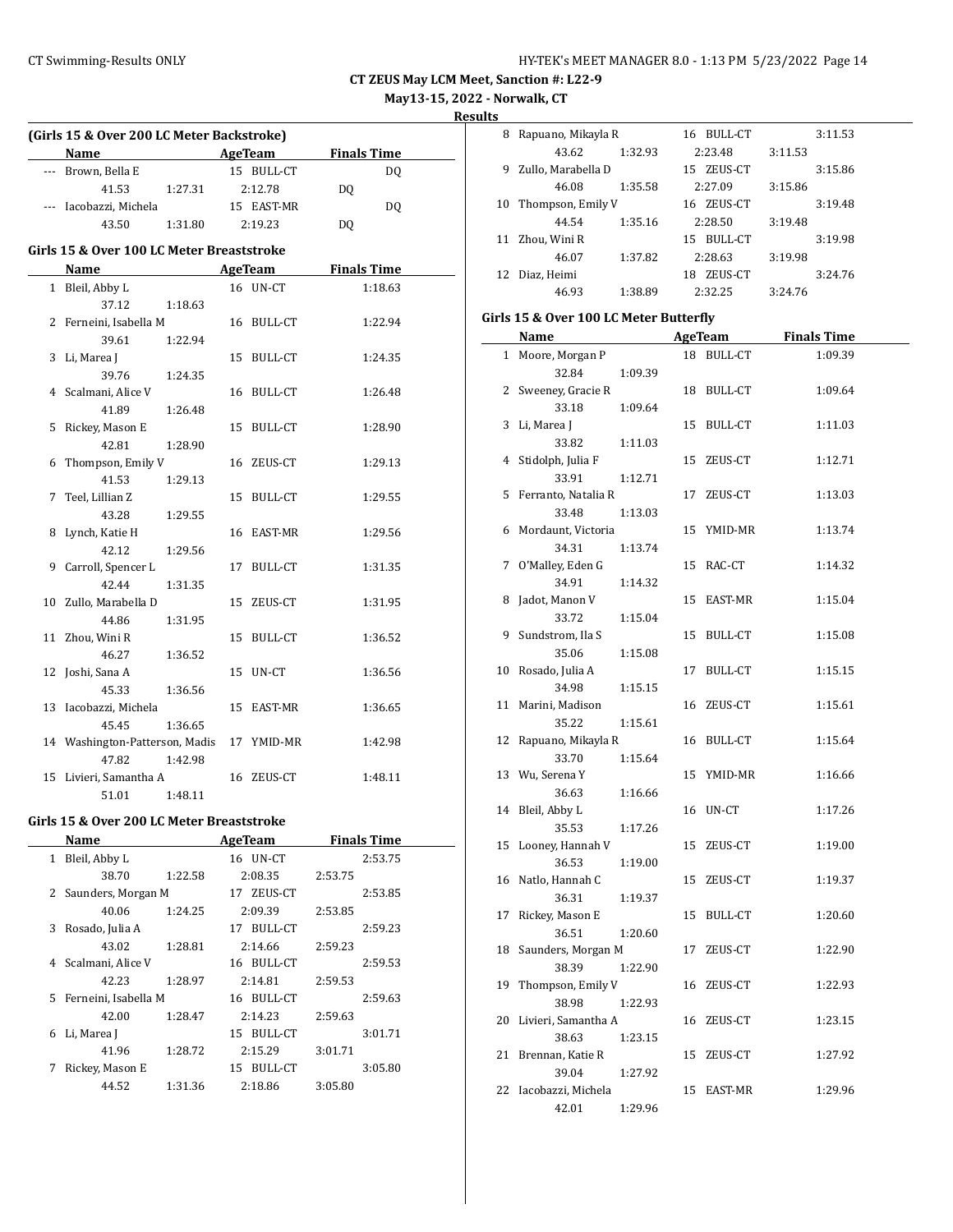**May13-15, 2022 - Norwalk, CT**

**Results**

|   | Girls 15 & Over 200 LC Meter Butterfly |         |                |         |                    |  |  |  |  |
|---|----------------------------------------|---------|----------------|---------|--------------------|--|--|--|--|
|   | Name                                   |         | AgeTeam        |         | <b>Finals Time</b> |  |  |  |  |
| 1 | Rapuano, Mikayla R                     |         | BULL-CT<br>16  |         | 2:42.53            |  |  |  |  |
|   | 35.03                                  | 1:16.63 | 2:00.01        | 2:42.53 |                    |  |  |  |  |
| 2 | Marini, Madison                        |         | 16 ZEUS-CT     |         | 2:46.74            |  |  |  |  |
|   | 36.40                                  | 1:18.80 | 2:03.80        | 2:46.74 |                    |  |  |  |  |
| 3 | Mordaunt, Victoria                     |         | 15 YMID-MR     |         | 2:47.36            |  |  |  |  |
|   | 34.93                                  | 1:16.26 | 2:01.74        | 2:47.36 |                    |  |  |  |  |
| 4 | Sundstrom, Ila S                       |         | BULL-CT<br>15. |         | 2:54.26            |  |  |  |  |
|   | 36.93                                  | 1:21.01 | 2:08.44        | 2:54.26 |                    |  |  |  |  |
| 5 | Bleil, Abby L                          |         | UN-CT<br>16    |         | 2:54.81            |  |  |  |  |
|   | 36.87                                  | 1:20.95 | 2:09.24        | 2:54.81 |                    |  |  |  |  |

# **Girls 15 & Over 200 LC Meter IM**

|    | <b>Name</b>          | <b>AgeTeam</b> | <b>Finals Time</b> |
|----|----------------------|----------------|--------------------|
|    | 1 Moore, Morgan P    | 18 BULL-CT     | 2:32.54            |
|    | 32.47<br>1:11.16     | 1:58.00        | 2:32.54            |
| 2  | Li, Marea J          | 15 BULL-CT     | 2:34.81            |
|    | 32.41<br>1:12.45     | 1:58.18        | 2:34.81            |
| 3  | Scalmani, Alice V    | 16 BULL-CT     | 2:37.71            |
|    | 35.78<br>1:16.56     | 2:01.42        | 2:37.71            |
| 4  | Rosado, Julia A      | 17 BULL-CT     | 2:39.63            |
|    | 34.49<br>1:15.32     | 2:03.28        | 2:39.63            |
| 5  | Ferneini, Isabella M | 16 BULL-CT     | 2:40.80            |
|    | 34.42<br>1:18.76     | 2:02.91        | 2:40.80            |
| 6  | Bleil, Abby L        | 16 UN-CT       | 2:40.98            |
|    | 34.76<br>1:18.58     | 2:04.06        | 2:40.98            |
| 7  | Bijleveld, Luna A    | 16 BULL-CT     | 2:42.75            |
|    | 34.05<br>1:16.81     | 2:06.50        | 2:42.75            |
| 8  | Rapuano, Mikayla R   | 16 BULL-CT     | 2:43.93            |
|    | 34.42<br>1:16.45     | 2:06.39        | 2:43.93            |
| 9  | Mordaunt, Victoria   | 15 YMID-MR     | 2:43.94            |
|    | 34.16<br>1:15.82     | 2:06.26        | 2:43.94            |
| 10 | Teel, Lillian Z      | 15 BULL-CT     | 2:44.38            |
|    | 35.09<br>1:18.02     | 2:05.96        | 2:44.38            |
| 11 | Lynch, Katie H       | 16 EAST-MR     | 2:45.20            |
|    | 35.19<br>1:18.20     | 2:06.45        | 2:45.20            |
| 12 | Saunders, Morgan M   | 17 ZEUS-CT     | 2:45.39            |
|    | 36.04<br>1:21.14     | 2:05.77        | 2:45.39            |
| 13 | Marini, Madison      | 16 ZEUS-CT     | 2:45.56            |
|    | 35.22<br>1:18.55     | 2:08.81        | 2:45.56            |
| 14 | Rickey, Mason E      | 15 BULL-CT     | 2:47.07            |
|    | 37.05<br>1:19.53     | 2:08.15        | 2:47.07            |
| 15 | Pelusio, Mazie L     | 15 RAC-CT      | 2:47.57            |
|    | 34.03<br>1:15.94     | 2:08.97        | 2:47.57            |
| 16 | Stoll, Olivia P      | 18 EAST-MR     | 2:48.09            |
|    | 34.40<br>1:15.52     | 2:10.57        | 2:48.09            |
| 17 | Sundstrom, Ila S     | 15 BULL-CT     | 2:48.69            |
|    | 34.75<br>1:17.82     | 2:12.38        | 2:48.69            |
| 18 | Looney, Hannah V     | 15 ZEUS-CT     | 2:51.70            |
|    | 37.17<br>1:20.94     | 2:14.21        | 2:51.70            |
| 19 | Carroll, Spencer L   | 17 BULL-CT     | 2:51.88            |
|    | 34.08<br>1:19.05     | 2:09.13        | 2:51.88            |
| 20 | Natlo, Hannah C      | 15<br>ZEUS-CT  | 2:52.13            |
|    | 35.92<br>1:21.31     | 2:14.32        | 2:52.13            |

| 21 | Goldberg, Sydney P    |         | 16 EAST-MR |         | 2:54.89 |
|----|-----------------------|---------|------------|---------|---------|
|    | 35.43                 | 1:20.55 | 2:13.86    | 2:54.89 |         |
| 22 | Zullo, Marabella D    |         | 15 ZEUS-CT |         | 2:55.55 |
|    | 40.12                 | 1:28.88 | 2:16.95    | 2:55.55 |         |
| 23 | Brown, Bella E        |         | 15 BULL-CT |         | 3:01.01 |
|    | 38.81                 | 1:24.72 | 2:21.75    | 3:01.01 |         |
| 24 | Brennan, Katie R      |         | 15 ZEUS-CT |         | 3:01.51 |
|    | 38.42                 | 1:24.32 | 2:20.12    | 3:01.51 |         |
| 25 | Zhou, Wini R          |         | 15 BULL-CT |         | 3:05.20 |
|    | 40.00                 | 1:28.62 | 2:22.65    | 3:05.20 |         |
| 26 | Burdzicki, Victoria M |         | 16 ZEUS-CT |         | 3:06.08 |
|    | 37.76                 | 1:26.95 | 2:22.60    | 3:06.08 |         |
| 27 | Thompson, Emily V     |         | 16 ZEUS-CT |         | 3:06.12 |
|    | 38.02                 | 1:30.91 | 2:21.26    | 3:06.12 |         |
| 28 | Joshi, Sana A         |         | 15 UN-CT   |         | 3:07.64 |
|    | 41.14                 | 1:31.48 | 2:24.94    | 3:07.64 |         |
|    | Tula, Kelly A         |         | 16 YMID-MR |         | DQ      |
|    | 35.13                 | 1:20.65 | 2:16.21    | DQ      |         |
|    |                       |         |            |         |         |

## **Girls 400 LC Meter Freestyle**

| <b>Name</b>              |         | <b>AgeTeam</b> | <b>Finals Time</b> |  |
|--------------------------|---------|----------------|--------------------|--|
| 1 Hamblett, Ava S        |         | 17 BULL-CT     | 4:43.05            |  |
| 32.05                    |         | 1:43.97        |                    |  |
| 2:56.15                  |         | 4:07.52        | 4:43.05            |  |
| 2 Vitti, Alexa A         |         | 16 EAST-MR     | 4:45.07            |  |
| 32.94                    | 1:08.16 | 1:44.33        | 2:20.73            |  |
| 2:57.23                  | 3:33.67 | 4:10.00        | 4:45.07            |  |
| 3 Kelly, Caroline E      |         | 16 RAC-CT      | 4:49.60            |  |
| 32.50                    | 1:07.97 | 1:44.33        | 2:21.11            |  |
| 2:58.29                  | 3:35.21 | 4:12.92        | 4:49.60            |  |
| 4 Sweeney, Gracie R      |         | 18 BULL-CT     | 4:50.80            |  |
| 33.21                    | 1:10.51 | 1:48.85        | 2:26.04            |  |
| 3:03.05                  | 3:39.66 | 4:16.17        | 4:50.80            |  |
| 5 O'Malley, Eden G       |         | 15 RAC-CT      | 4:56.93            |  |
| 34.85                    | 1:12.32 | 1:50.13        | 2:28.12            |  |
| 3:06.48                  | 3:44.41 | 4:22.67        | 4:56.93            |  |
| 6 Stidolph, Julia F      |         | 15 ZEUS-CT     | 4:56.94            |  |
| 32.68                    | 1:08.93 | 1:46.01        | 2:23.91            |  |
| 3:01.51                  | 3:39.91 | 4:18.48        | 4:56.94            |  |
| 7 Bonitatebus, Miranda R |         | 17 RAC-CT      | 4:58.77            |  |
| 33.01                    | 1:10.04 | 1:48.29        | 2:26.71            |  |
| 3:05.29                  | 3:43.77 | 4:21.74        | 4:58.77            |  |
| 8 Reis, Sophie M         |         | 12 EAST-MR     | 4:59.09            |  |
| 33.52                    | 1:10.94 | 1:49.66        | 2:28.68            |  |
| 3:07.09                  | 3:45.13 | 4:23.96        | 4:59.09            |  |
| 9 Sundstrom, Ila S       |         | 15 BULL-CT     | 5:01.72            |  |
| 34.41                    |         | 1:50.78        |                    |  |
| 3:07.80                  | 3:46.45 | 4:25.05        | 5:01.72            |  |
| 10 Lezinsky, Addison V   |         | 14 BULL-CT     | 5:04.62            |  |
| 34.11                    | 1:11.87 | 1:50.76        | 2:29.77            |  |
| 3:08.96                  | 3:48.16 | 4:27.28        | 5:04.62            |  |
| 11 Wiese, Zoey G         |         | 13 EAST-MR     | 5:05.84            |  |
| 34.78                    | 1:13.61 | 1:52.41        | 2:31.79            |  |
| 3:11.17                  | 3:50.73 | 4:28.73        | 5:05.84            |  |
| 12 Menon, Vedika         |         | 13 RAC-CT      | 5:06.65            |  |
| 33.90                    | 1:12.13 | 1:51.96        | 2:31.48            |  |
| 3:11.26                  | 3:50.46 | 4:29.28        | 5:06.65            |  |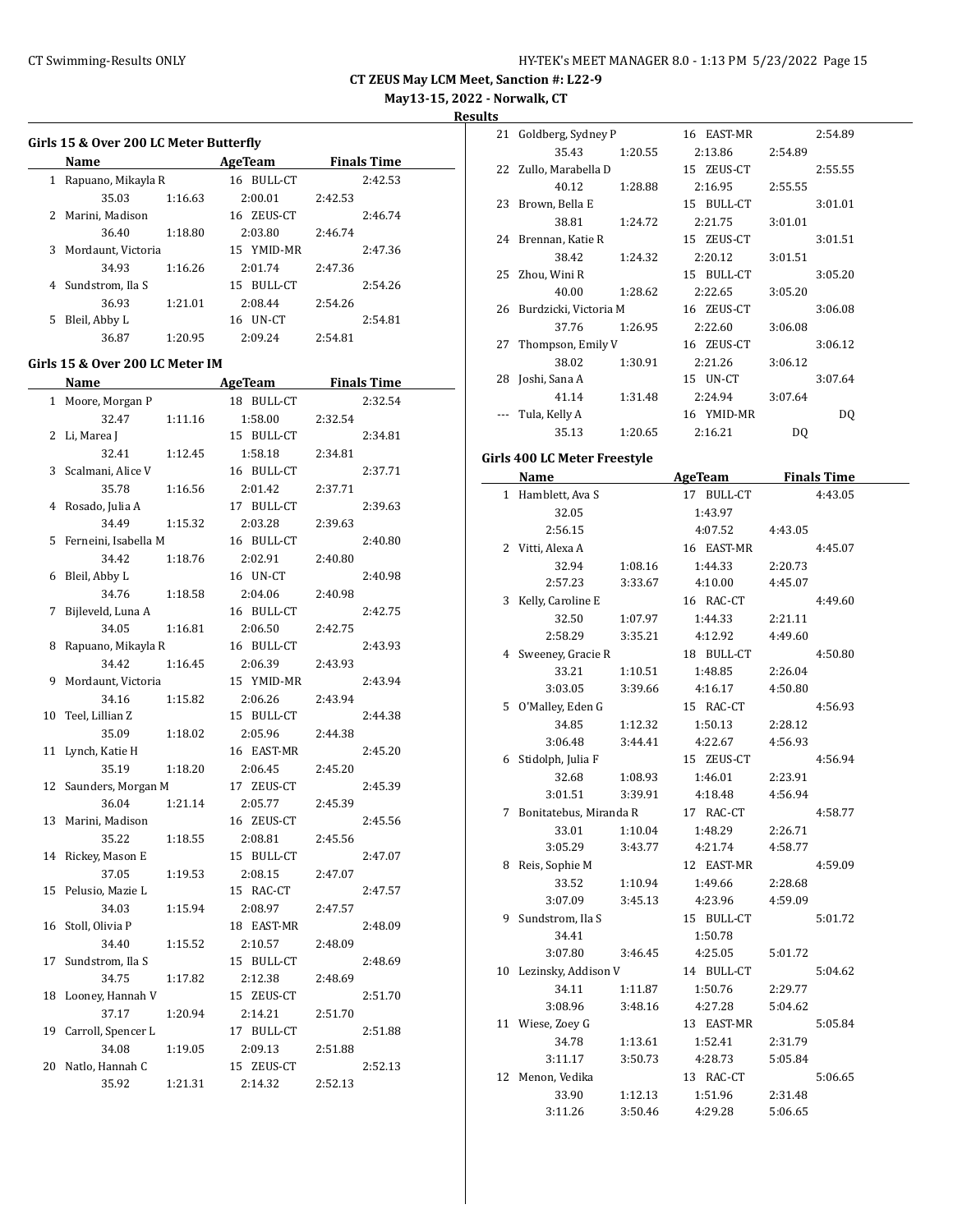#### CT Swimming-Results ONLY HY-TEK's MEET MANAGER 8.0 - 1:13 PM 5/23/2022 Page 16

**CT ZEUS May LCM Meet, Sanction #: L22-9**

**May13-15, 2022 - Norwalk, CT**

#### **Results**

|    | (Girls 400 LC Meter Freestyle) |         |                |         |                    |
|----|--------------------------------|---------|----------------|---------|--------------------|
|    | <b>Name</b>                    |         | <b>AgeTeam</b> |         | <b>Finals Time</b> |
| 13 | Vitti, Georgia H               |         | 12 EAST-MR     |         | 5:11.20            |
|    | 36.31                          | 1:15.30 | 1:55.29        | 2:34.57 |                    |
|    | 3:14.68                        | 3:53.87 | 4:33.91        | 5:11.20 |                    |
|    | 14 Cabello, Mackenzie E        |         | 12 EAST-MR     |         | 5:13.76            |
|    | 37.81                          | 1:18.13 | 1:59.61        | 2:39.23 |                    |
|    | 3:19.15                        | 3:58.50 | 4:36.22        | 5:13.76 |                    |
| 15 | Nguyen, Lizzie                 |         | 13 RAC-CT      |         | 5:13.79            |
|    | 35.13                          | 1:13.68 | 1:53.32        | 2:33.47 |                    |
|    | 3:14.01                        | 3:54.74 | 4:34.76        | 5:13.79 |                    |
| 16 | Natlo, Hannah C                |         | 15 ZEUS-CT     |         | 5:15.89            |
|    | 36.31                          | 1:15.43 | 1:55.96        | 2:36.94 |                    |
|    | 3:17.34                        | 3:58.07 | 4:37.60        | 5:15.89 |                    |
|    | 17 Arencibia, Juliette L       |         | 13 RAC-CT      |         | 5:17.57            |
|    | 34.90                          | 1:14.09 | 1:55.13        | 2:36.13 |                    |
|    | 3:17.22                        | 3:59.11 | 4:39.21        | 5:17.57 |                    |
| 18 | Stoll, Olivia P                |         | 18 EAST-MR     |         | 5:17.71            |
|    | 36.42                          | 1:17.16 | 1:58.68        | 2:40.10 |                    |
|    | 3:20.55                        | 4:00.81 | 4:40.38        | 5:17.71 |                    |
| 19 | Zullo, Marabella D             |         | 15 ZEUS-CT     |         | 5:23.65            |
|    | 36.48                          | 1:16.62 | 1:58.18        | 2:39.44 |                    |
|    | 3:21.26                        | 4:02.85 | 4:43.59        | 5:23.65 |                    |
| 20 | Looney, Hannah V               |         | 15 ZEUS-CT     |         | 5:25.80            |
|    | 36.92                          | 1:17.50 | 1:59.00        | 2:40.43 |                    |
|    | 3:22.61                        | 4:04.48 | 4:45.69        | 5:25.80 |                    |
| 21 | Brennan, Katie R               |         | 15 ZEUS-CT     |         | 5:33.62            |
|    | 36.02                          | 1:16.26 | 1:57.82        | 2:40.66 |                    |
|    | 3:23.81                        | 4:07.52 | 4:51.22        | 5:33.62 |                    |
| 22 | Sisca, Layla T                 |         | 14 RAC-CT      |         | 5:43.77            |
|    | 37.95                          | 1:21.38 | 2:05.34        | 2:49.79 |                    |
|    | 3:33.72                        | 4:18.13 | 5:02.64        | 5:43.77 |                    |
| 23 | Otis, Luella K                 |         | 13 EAST-MR     |         | 5:49.45            |
|    | 38.69                          | 1:23.52 | 2:07.95        | 2:52.48 |                    |
|    | 3:36.57                        | 4:21.63 | 5:05.79        | 5:49.45 |                    |
| 24 | Mack, Skylar R                 |         | 13 EAST-MR     |         | 6:00.75            |
|    | 40.22                          | 1:25.82 | 2:12.11        | 2:58.52 |                    |
|    | 3:44.30                        | 4:30.47 | 5:15.68        | 6:00.75 |                    |
| 25 | Previdi, Pearson R             |         | 12 RAC-CT      |         | 6:08.98            |
|    | 39.61                          | 1:24.91 | 2:12.39        | 2:59.79 |                    |
|    | 3:48.37                        | 6:08.98 |                |         |                    |
| 26 | Jacobstein, Sophie C           |         | 11 RAC-CT      |         | 6:10.89            |
|    | 40.10                          | 1:26.18 | 2:15.37        | 3:03.27 |                    |
|    | 3:52.46                        | 4:39.45 | 5:27.74        | 6:10.89 |                    |
| 27 | Asante, Abby O                 |         | 11 ZEUS-CT     |         | 6:17.65            |
|    |                                |         | 2:10.72        | 2:59.93 |                    |
|    | 6:17.65                        |         |                |         |                    |
| 28 | Crawford, Lauren L             |         | 11 RAC-CT      |         | 6:30.27            |
|    | 41.81                          | 1:28.88 | 2:19.69        | 3:10.57 |                    |
|    | 4:02.17                        | 4:52.68 | 5:44.12        | 6:30.27 |                    |
| 29 | Bender, Lily M                 |         | 11 RAC-CT      |         | 6:39.67            |
|    | 41.80                          | 1:31.58 | 2:23.57        | 3:16.46 |                    |
|    | 4:08.17                        | 4:59.67 | 5:49.68        | 6:39.67 |                    |
| 30 | LeCompte, Mariella C           |         | 9 RAC-CT       |         | 6:58.16            |
|    | 46.25                          | 1:37.81 | 2:30.63        | 3:25.32 |                    |
|    | 4:18.88                        | 5:11.31 | 6:04.84        | 6:58.16 |                    |

| Moore, Morgan P<br>18 BULL-CT<br>9:20.90<br>$\mathbf{1}$<br>32.44<br>1:41.92<br>2:16.76<br>1:06.98 |  |
|----------------------------------------------------------------------------------------------------|--|
|                                                                                                    |  |
|                                                                                                    |  |
| 3:56.55<br>2:43.42<br>3:26.37<br>4:36.68                                                           |  |
| 5:02.84<br>5:47.54<br>6:23.13<br>6:58.36                                                           |  |
| 7:34.39<br>8:10.30<br>8:46.22<br>9:20.90                                                           |  |
| 2 Kelly, Caroline E<br>16 RAC-CT<br>9:39.96                                                        |  |
| 32.76<br>1:08.39<br>1:44.41<br>2:20.68                                                             |  |
| 2:56.64<br>3:32.84<br>4:09.11<br>4:45.57                                                           |  |
| 5:22.28<br>5:59.43<br>6:30.57<br>7:14.05                                                           |  |
| 7:39.09<br>8:27.99<br>8:57.47<br>9:39.96                                                           |  |
| Fedor, Kate O<br>14 ZEUS-CT<br>9:55.52<br>3                                                        |  |
| 1:43.69<br>32.54<br>1:07.55<br>2:20.11                                                             |  |
| 2:47.90<br>3:34.19<br>4:03.85<br>4:49.13                                                           |  |
| 5:22.93<br>6:05.32<br>6:37.87<br>7:21.93                                                           |  |
| 7:50.51<br>8:39.54<br>9:18.61<br>9:55.52                                                           |  |
| 4 O'Malley, Eden G<br>15 RAC-CT<br>10:02.42                                                        |  |
| 1:49.29<br>33.98<br>1:10.80<br>2:27.77                                                             |  |
| 3:06.56<br>4:23.14<br>3:44.78<br>5:01.16                                                           |  |
| 7:33.74<br>5:39.22<br>6:17.29<br>6:55.77                                                           |  |
| 8:12.13<br>8:50.18<br>9:28.83<br>10:02.42                                                          |  |
| 5 Richardson, Davia K<br>13 YMID-MR<br>10:28.56                                                    |  |
| 33.74<br>1:12.59<br>1:51.86<br>2:31.50                                                             |  |
| 4:31.01<br>3:11.37<br>3:51.08<br>5:11.34                                                           |  |
| 5:51.66<br>7:12.13<br>7:53.04<br>6:31.55                                                           |  |
| 8:33.62<br>9:12.82<br>9:48.25<br>10:28.56                                                          |  |
| Menon, Vedika<br>13 RAC-CT<br>10:29.50<br>6                                                        |  |
| 34.56<br>1:48.52<br>1:13.07<br>2:31.96                                                             |  |
| 3:12.04<br>3:51.80<br>4:32.05<br>5:12.16                                                           |  |
| 5:52.58<br>6:32.61<br>7:13.16<br>7:53.13                                                           |  |
| 8:33.74<br>9:13.26<br>9:43.12<br>10:29.50                                                          |  |
| Nguyen, Lizzie<br>13 RAC-CT<br>10:53.55<br>7                                                       |  |
| 34.43<br>1:12.99<br>1:47.38<br>2:33.69                                                             |  |
| 3:57.37<br>4:30.19<br>5:22.30<br>3:08.61                                                           |  |
| 6:05.37<br>7:29.84<br>6:47.34<br>8:11.45                                                           |  |
| 8:53.19<br>9:34.09<br>10:14.86<br>10:53.55                                                         |  |
| 8 Katra, Dalia<br>12 RAC-CT<br>11:54.88                                                            |  |
| 2:06.27<br>2:51.50<br>38.02<br>1:21.43                                                             |  |
| 5:10.33<br>3:37.17<br>4:23.34<br>5:56.97                                                           |  |
| 6:44.36<br>7:29.85<br>8:16.51<br>9:01.94                                                           |  |
| 9:47.69<br>10:31.46<br>11:14.82<br>11:54.88                                                        |  |
|                                                                                                    |  |

## **Name AgeTeam Finals Time** 1 Moore, Morgan P 18 BULL-CT 5:14.89 32.43 1:09.68 1:49.97 2:30.54 3:17.18 4:04.74 4:40.14 5:14.89 2 Fedor, Kate O 14 ZEUS-CT 5:28.54 33.95 1:12.48 1:52.91 2:33.22 3:22.88 4:13.55 4:51.72 5:28.54 3 Li, Marea J 15 BULL-CT 5:30.10 34.13 1:12.68 1:56.10 2:38.78 3:25.31 4:13.61 4:51.99 5:30.10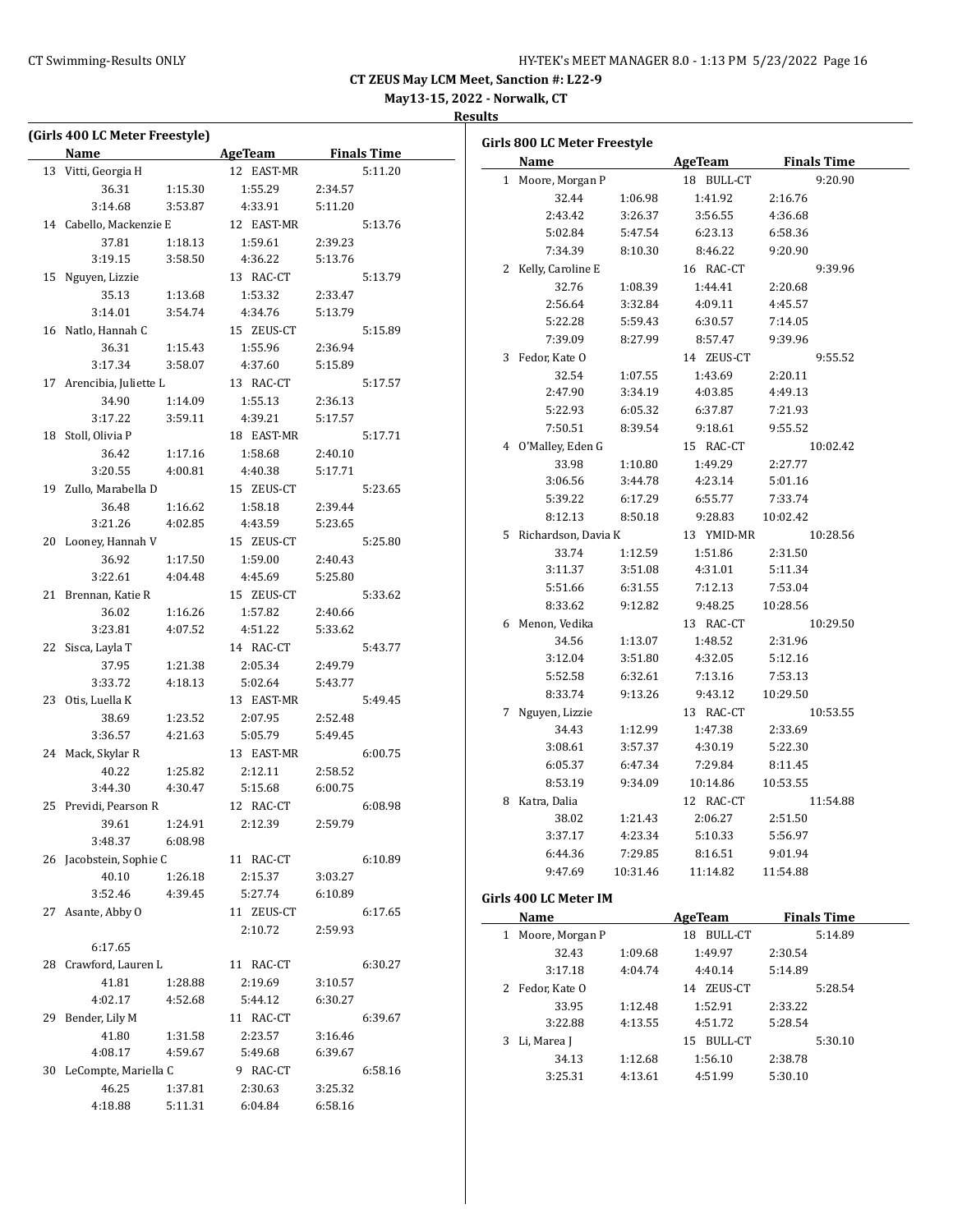#### **May13-15, 2022 - Norwalk, CT**

**Results**

| (Girls 400 LC Meter IM) |                                       |         |                |                    |  |  |  |  |
|-------------------------|---------------------------------------|---------|----------------|--------------------|--|--|--|--|
|                         | Name                                  |         | <b>AgeTeam</b> | <b>Finals Time</b> |  |  |  |  |
|                         | 4 Rosado, Julia A                     |         | 17 BULL-CT     | 5:32.78            |  |  |  |  |
|                         | 35.03                                 | 1:15.75 | 1:59.70        | 2:41.89            |  |  |  |  |
|                         | 3:29.60                               | 4:17.41 | 4:55.95        | 5:32.78            |  |  |  |  |
|                         | 5 Sweeney, Gracie R                   |         | 18 BULL-CT     | 5:33.37            |  |  |  |  |
|                         | 35.37                                 | 1:16.70 | 2:01.53        | 2:44.92            |  |  |  |  |
|                         | 3:32.88                               | 4:22.03 | 4:58.70        | 5:33.37            |  |  |  |  |
|                         | 6 Scalmani, Alice V                   |         | 16 BULL-CT     | 5:38.97            |  |  |  |  |
|                         | 36.61                                 | 1:19.88 | 2:05.05        | 2:47.90            |  |  |  |  |
|                         | 3:35.17                               | 4:22.08 | 5:02.66        | 5:38.97            |  |  |  |  |
|                         | 7 Riebling, Riley P                   |         | 17 RAC-CT      | 5:39.51            |  |  |  |  |
|                         | 34.96                                 | 1:15.15 | 1:58.63        | 2:39.98            |  |  |  |  |
|                         | 3:30.40                               | 4:21.42 | 5:01.32        | 5:39.51            |  |  |  |  |
|                         | 8 West, Makeda D                      |         | 14 ZEUS-CT     | 5:41.35            |  |  |  |  |
|                         | 36.40                                 | 1:17.31 | 2:01.54        | 2:46.05            |  |  |  |  |
|                         | 3:34.14                               | 4:22.63 | 5:02.70        | 5:41.35            |  |  |  |  |
|                         | 9 David, Ana N                        |         | 12 BULL-CT     | 5:41.75            |  |  |  |  |
|                         | 34.56                                 | 1:12.48 |                | 2:44.28            |  |  |  |  |
|                         | 3:34.93                               | 4:25.02 | 5:04.54        | 5:41.75            |  |  |  |  |
|                         | 10 Behr, Emily H                      |         | 14 ZEUS-CT     | 5:42.03            |  |  |  |  |
|                         | 35.64                                 | 1:17.14 | 1:57.99        | 2:39.05            |  |  |  |  |
|                         | 3:31.57                               | 4:24.21 | 5:03.49        | 5:42.03            |  |  |  |  |
|                         | 11 Ferneini, Isabella M               |         | 16 BULL-CT     | 5:42.26            |  |  |  |  |
|                         | 35.02                                 | 1:16.55 | 2:04.31        | 2:50.43            |  |  |  |  |
|                         | 3:35.31                               | 4:22.93 | 5:03.56        | 5:42.26            |  |  |  |  |
|                         | 12 Carvente, Ashley                   |         | 14 ZEUS-CT     | 5:42.49            |  |  |  |  |
|                         | 35.65                                 | 1:16.06 | 2:00.42        | 2:43.56            |  |  |  |  |
|                         | 3:35.80                               | 4:27.03 | 5:05.66        | 5:42.49            |  |  |  |  |
|                         | 13 Rickey, Mason E                    |         | 15 BULL-CT     | 5:46.05            |  |  |  |  |
|                         | 36.53                                 | 1:21.90 | 2:07.42        | 2:51.45            |  |  |  |  |
|                         | 3:39.62                               | 4:28.52 | 5:07.60        | 5:46.05            |  |  |  |  |
|                         | 14 Teel, Lillian Z                    |         | 15 BULL-CT     | 5:50.12            |  |  |  |  |
|                         | 35.72                                 | 1:17.04 | 2:04.19        | 2:49.24            |  |  |  |  |
|                         | 3:38.70                               | 4:29.50 | 5:11.44        | 5:50.12            |  |  |  |  |
|                         | 15 Luhman, Mairead E                  |         | 13 RAC-CT      | 6:09.97            |  |  |  |  |
|                         | 40.24                                 | 1:30.31 | 2:17.51        | 3:05.70            |  |  |  |  |
|                         | 3:57.03                               | 4:49.49 | 5:31.01        | 6:09.97            |  |  |  |  |
|                         | 16 Blaho, Fiona A                     |         | 10 EAST-MR     | 6:10.03            |  |  |  |  |
|                         | 38.45                                 | 1:22.96 | 2:09.48        | 2:54.59            |  |  |  |  |
|                         | 3:51.13                               | 4:47.64 | 5:28.53        | 6:10.03            |  |  |  |  |
| 17                      | Silveri, Teresa E                     |         | 14 RAC-CT      | 6:14.20            |  |  |  |  |
|                         | 39.01                                 | 1:28.76 | 2:16.94        | 3:02.49            |  |  |  |  |
|                         | 3:57.32                               | 4:52.17 | 5:34.11        | 6:14.20            |  |  |  |  |
| ---                     | Gies, Caroline C                      |         | 13 ZEUS-CT     | DNF                |  |  |  |  |
|                         | Boys 10 & Under 50 LC Meter Freestyle |         |                |                    |  |  |  |  |
|                         | Name                                  |         | AgeTeam        | <b>Finals Time</b> |  |  |  |  |
| 1                       | Ovares, Julian D                      |         | ZEUS-CT<br>10  | 33.08              |  |  |  |  |
| 2                       | Fryc, Adrian                          |         | 10<br>ZEUS-CT  | 34.86              |  |  |  |  |
| 3                       | Farabee, Max C                        |         | RAC-CT<br>10   | 35.97              |  |  |  |  |

4 Sage, Nikolai 10 EAST-MR 36.79 5 Ulrich, Cooper K 10 ZEUS-CT 37.17 6 Wei, Ruichen 9 EAST-MR 37.44 7 Masters, Drew C 10 EAST-MR 37.54 8 Mack, Dylan S 9 EAST-MR 38.04 9 Reddy, Michael J 8 EAST-MR 41.10

| . . |                          |    |                |         |
|-----|--------------------------|----|----------------|---------|
|     | 10 Saenko, Danny         | 8  | EAST-MR        | 43.28   |
|     | 11 Garcia-Alonso, Oliver | 8  | EAST-MR        | 44.21   |
|     | 12 Ambotas, Dominic      | 8  | EAST-MR        | 44.34   |
|     | 13 Oziel, William        | 10 | EAST-MR        | 45.89   |
|     | 14 Mathews, Robbie J     | 9  | BULL-CT        | 46.34   |
|     | 15 DeJesus, Sebastian E  | 9  | ZEUS-CT        | 53.25   |
|     | 16 Glezer, Elliot        | 9  | <b>EAST-MR</b> | 57.39   |
| 17  | Glezer, Aaron            |    | EAST-MR        | 1:01.17 |

#### **Boys 10 & Under 100 LC Meter Freestyle**

|    | Name                          |         |   | AgeTeam    | <b>Finals Time</b> |
|----|-------------------------------|---------|---|------------|--------------------|
|    | 1 Ovares, Julian D            |         |   | 10 ZEUS-CT | 1:13.91            |
|    | 35.96                         | 1:13.91 |   |            |                    |
|    | 2 Yu, Haochen                 |         |   | 9 EAST-MR  | 1:15.99            |
|    | 35.65                         | 1:15.99 |   |            |                    |
|    | 3 Chen, Toby D                |         |   | 10 EAST-MR | 1:16.30            |
|    | 35.93                         | 1:16.30 |   |            |                    |
|    | 4 Farabee, Max C              |         |   | 10 RAC-CT  | 1:20.38            |
|    | 37.93                         | 1:20.38 |   |            |                    |
|    | 5 Fryc, Adrian                |         |   | 10 ZEUS-CT | 1:21.77            |
|    | 38.79                         | 1:21.77 |   |            |                    |
|    | 6 Wei, Ruichen                |         |   | 9 EAST-MR  | 1:27.34            |
|    | 40.62                         | 1:27.34 |   |            |                    |
| 7  | Mack, Dylan S                 |         |   | 9 EAST-MR  | 1:31.54            |
|    | 44.57                         | 1:31.54 |   |            |                    |
|    | 8 Iacobazzi, Giacomo          |         |   | 7 EAST-MR  | 1:36.40            |
|    | 45.76                         | 1:36.40 |   |            |                    |
|    | 9 Garcia-Alonso, Oliver       |         |   | 8 EAST-MR  | 1:36.82            |
|    | 46.10                         | 1:36.82 |   |            |                    |
|    | 10 Asuncion, Adam E           |         |   | 10 ZEUS-CT | 1:37.06            |
|    | 45.22                         | 1:37.06 |   |            |                    |
|    | 11 Saenko, Danny              |         |   | 8 EAST-MR  | 1:37.25            |
|    | 45.34                         | 1:37.25 |   |            |                    |
|    | 12 Ambotas, Dominic           |         |   | 8 EAST-MR  | 1:42.62            |
|    | 48.14                         | 1:42.62 |   |            |                    |
|    | 13 Staffey, Grady D           |         | 9 | BSY-CT     | 1:46.26            |
|    | 49.85<br>14 Mathews, Robbie J | 1:46.26 |   | 9 BULL-CT  | 1:49.11            |
|    | 48.88                         | 1:49.11 |   |            |                    |
|    | 15 DeJesus, Sebastian E       |         |   | 9 ZEUS-CT  | 1:59.36            |
| 16 | Liu, Kyne T                   |         | 9 | BSY-CT     | 2:35.81            |
|    | 1:19.54                       | 2:35.81 |   |            |                    |

#### **Boys 10 & Under 50 LC Meter Backstroke**

|    | Name                  |    | AgeTeam | <b>Finals Time</b> |  |
|----|-----------------------|----|---------|--------------------|--|
| 1  | Ovares, Julian D      | 10 | ZEUS-CT | 38.36              |  |
|    | Yu, Haochen           | 9  | EAST-MR | 39.87              |  |
| 3  | Chen, Toby D          | 10 | EAST-MR | 40.61              |  |
| 4  | Fryc, Adrian          | 10 | ZEUS-CT | 41.21              |  |
| 5. | Mack, Dylan S         | 9  | EAST-MR | 46.67              |  |
| 6  | Saenko, Danny         | 8  | EAST-MR | 49.03              |  |
| 7  | Asuncion, Adam E      | 10 | ZEUS-CT | 50.24              |  |
| 8  | Mathews, Robbie J     | 9  | BULL-CT | 51.61              |  |
| 9  | Ambotas, Dominic      | 8  | EAST-MR | 52.00              |  |
| 10 | Garcia-Alonso, Oliver | 8  | EAST-MR | 52.86              |  |
| 11 | Iacobazzi, Giacomo    | 7  | EAST-MR | 53.22              |  |
| 12 | Staffey, Grady D      | 9  | BSY-CT  | 55.69              |  |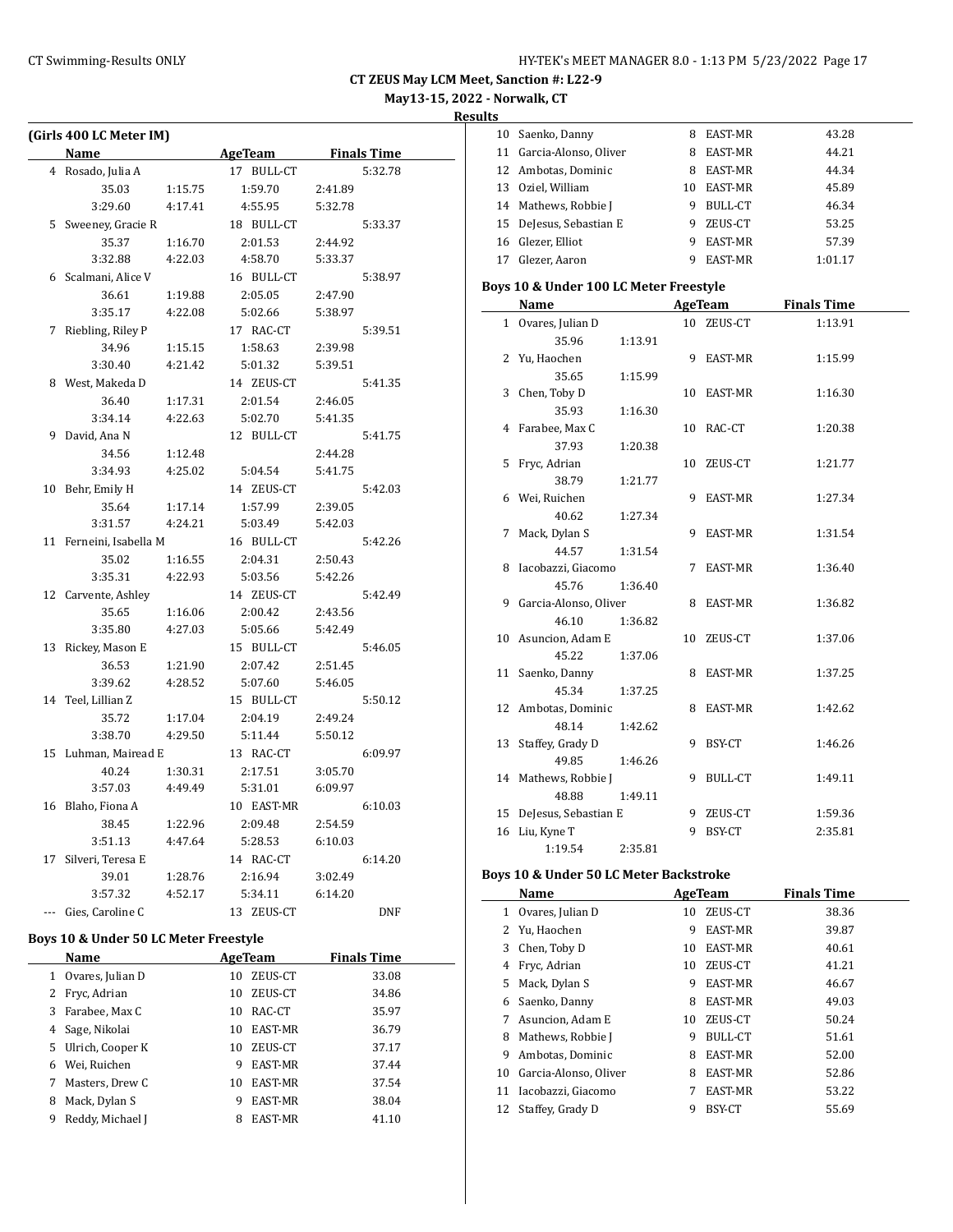5 Asuncion, Adam E 10 ZEUS-CT 2:16.49

**CT ZEUS May LCM Meet, Sanction #: L22-9**

# **May13-15, 2022 - Norwalk, CT**

**Results**

|              | (Boys 10 & Under 50 LC Meter Backstroke)  |    |                |                    | Resu |
|--------------|-------------------------------------------|----|----------------|--------------------|------|
|              | Name                                      |    |                | <b>Finals Time</b> |      |
|              |                                           |    | AgeTeam        |                    |      |
|              | 13 DeJesus, Sebastian E                   |    | 9 ZEUS-CT      | 1:00.87            |      |
|              | 14 Liu, Kyne T                            |    | 9 BSY-CT       | 1:19.08            |      |
|              | Boys 10 & Under 100 LC Meter Backstroke   |    |                |                    |      |
|              | Name                                      |    | <b>AgeTeam</b> | <b>Finals Time</b> |      |
|              | 1 Ovares, Julian D                        |    | 10 ZEUS-CT     | 1:25.01            |      |
|              | 40.70<br>1:25.01                          |    |                |                    |      |
| 2            | Ulrich, Cooper K                          |    | 10 ZEUS-CT     | 1:27.05            |      |
|              | 42.77<br>1:27.05                          |    |                |                    |      |
| 3            | Farabee, Max C                            | 10 | RAC-CT         | 1:29.91            |      |
|              | 44.01<br>1:29.91                          |    |                |                    |      |
|              | 4 Masters, Drew C                         |    | 10 EAST-MR     | 1:38.44            |      |
|              | 5 Wei, Ruichen                            |    | 9 EAST-MR      | 1:38.63            |      |
|              | 47.58<br>1:38.63                          |    |                |                    |      |
| 6            | Saenko, Danny                             | 8  | EAST-MR        | 1:48.44            |      |
|              | 51.84<br>1:48.44                          |    |                |                    |      |
| 7            | Ambotas, Dominic                          | 8  | EAST-MR        | 1:54.97            |      |
|              |                                           |    |                |                    |      |
| 8            | 56.16<br>1:54.97<br>Garcia-Alonso, Oliver | 8  | EAST-MR        | 1:56.33            |      |
|              |                                           |    |                |                    |      |
|              | 55.86<br>1:56.33                          |    |                |                    |      |
| 9            | Mathews, Robbie J                         | 9  | BULL-CT        | 1:57.79            |      |
|              | 57.62<br>1:57.79                          |    |                |                    |      |
|              | 10 Oziel, William                         |    | 10 EAST-MR     | 1:58.26            |      |
|              | 54.88<br>1:58.26                          |    |                |                    |      |
|              | 11 Reddy, Michael J                       | 8  | EAST-MR        | 2:01.18            |      |
|              | 59.60<br>2:01.18                          |    |                |                    |      |
|              | Glezer, Aaron                             |    | 9 EAST-MR      | DQ                 |      |
|              | Glezer, Elliot                            |    | 9 EAST-MR      | DQ                 |      |
|              | Boys 10 & Under 50 LC Meter Breaststroke  |    |                |                    |      |
|              | Name                                      |    | AgeTeam        | <b>Finals Time</b> |      |
|              | 1 Fryc, Adrian                            |    | 10 ZEUS-CT     | 46.63              |      |
|              | 2 Masters, Drew C                         |    | 10 EAST-MR     | 53.70              |      |
| 3            | Mack, Dylan S                             |    | 9 EAST-MR      | 56.44              |      |
|              | 4 Oziel, William                          |    | 10 EAST-MR     | 58.03              |      |
|              | 5 Saenko, Danny                           |    | 8 EAST-MR      | 58.43              |      |
|              | 6 Mathews, Robbie J                       |    | 9 BULL-CT      | 59.44              |      |
|              |                                           |    |                |                    |      |
|              |                                           |    |                |                    |      |
| 7            | Wei, Ruichen                              | 9. | EAST-MR        | 59.52              |      |
| 8            | Ambotas, Dominic                          |    | 8 EAST-MR      | 1:02.50            |      |
|              | 9 Garcia-Alonso, Oliver                   |    | 8 EAST-MR      | 1:11.77            |      |
|              | 10 Reddy, Michael J                       |    | 8 EAST-MR      | 1:17.42            |      |
|              | 11 Glezer, Elliot                         |    | 9 EAST-MR      | 1:19.08            |      |
|              | --- DeJesus, Sebastian E                  |    | 9 ZEUS-CT      | DQ                 |      |
|              | --- Glezer, Aaron                         |    | 9 EAST-MR      | DQ                 |      |
|              |                                           |    |                |                    |      |
|              | Boys 10 & Under 100 LC Meter Breaststroke |    |                |                    |      |
|              | Name                                      |    | <b>AgeTeam</b> | <b>Finals Time</b> |      |
| $\mathbf{1}$ | Fryc, Adrian                              | 10 | ZEUS-CT        | 1:44.17            |      |
|              | 48.90<br>1:44.17                          |    |                |                    |      |
| 2            | Farabee, Max C                            | 10 | RAC-CT         | 1:51.26            |      |
|              | 52.75<br>1:51.26                          |    |                |                    |      |
| 3            | Iacobazzi, Giacomo                        | 7  | EAST-MR        | 2:11.44            |      |
|              | 1:01.24<br>2:11.44                        |    |                |                    |      |
| 4            | Wei, Ruichen                              | 9  | EAST-MR        | 2:12.99            |      |

|    | 1:04.91                                | 2:16.49 |    |                      |         |                    |  |
|----|----------------------------------------|---------|----|----------------------|---------|--------------------|--|
|    | 6 Ambotas, Dominic                     |         |    | 8 EAST-MR            |         | 2:18.87            |  |
|    |                                        |         |    |                      |         |                    |  |
|    | Boys 10 & Under 50 LC Meter Butterfly  |         |    |                      |         |                    |  |
|    | Name                                   |         |    | <b>AgeTeam</b>       |         | <b>Finals Time</b> |  |
|    | 1 Ovares, Julian D                     |         |    | 10 ZEUS-CT           |         | 41.19              |  |
|    | 2 Yu, Haochen                          |         | 9  | EAST-MR              |         | 41.51              |  |
|    | 3 Chen, Toby D                         |         | 10 | EAST-MR              |         | 42.20              |  |
|    | 4 Farabee, Max C                       |         | 10 | RAC-CT               |         | 43.68              |  |
|    | 5 Mathews, Robbie J                    |         | 9  | <b>BULL-CT</b>       |         | 52.03              |  |
|    | 6 Saenko, Danny                        |         | 8  | EAST-MR              |         | 52.71              |  |
|    | 7 Wei, Ruichen                         |         | 9  | <b>EAST-MR</b>       |         | 53.72              |  |
|    | 8 Staffey, Grady D                     |         | 9  | BSY-CT               |         | 1:01.40            |  |
|    | --- Mack, Dylan S                      |         | 9  | EAST-MR              |         | DQ                 |  |
|    | --- Garcia-Alonso, Oliver              |         |    | 8 EAST-MR            |         | DQ                 |  |
|    | --- Liu, Kyne T                        |         | 9  | BSY-CT               |         | DQ                 |  |
|    |                                        |         |    |                      |         |                    |  |
|    | Boys 10 & Under 100 LC Meter Butterfly |         |    |                      |         |                    |  |
|    | Name                                   |         |    | AgeTeam              |         | <b>Finals Time</b> |  |
|    | 1 Ulrich, Cooper K                     |         |    | 10 ZEUS-CT           |         | 1:32.72            |  |
|    | 42.35                                  | 1:32.72 |    |                      |         |                    |  |
| 2  | Sage, Nikolai                          |         | 10 | EAST-MR              |         | 1:51.43            |  |
|    | 50.65                                  | 1:51.43 |    |                      |         |                    |  |
|    | Boys 10 & Under 200 LC Meter IM        |         |    |                      |         |                    |  |
|    | Name                                   |         |    | <b>AgeTeam</b>       |         | <b>Finals Time</b> |  |
|    |                                        |         |    | 10 ZEUS-CT           |         | 3:05.45            |  |
|    | 1 Ovares, Julian D                     |         |    |                      |         |                    |  |
| 2  | 41.71<br>Farabee, Max C                | 1:27.91 |    | 2:23.70<br>10 RAC-CT | 3:05.45 | 3:17.56            |  |
|    |                                        |         |    |                      |         |                    |  |
|    | 45.91                                  | 1:34.24 |    | 2:33.84              | 3:17.56 |                    |  |
| 3  | Fryc, Adrian                           |         |    | 10 ZEUS-CT           |         | 3:29.75            |  |
|    | 48.76                                  | 1:42.07 |    | 2:42.73              | 3:29.75 |                    |  |
|    | Mack, Dylan S                          |         |    | 9 EAST-MR            |         | DQ                 |  |
|    | 56.17                                  | 1:52.18 |    | 3:02.18              | DQ      |                    |  |
|    | Sage, Nikolai                          |         |    | 10 EAST-MR           |         | DQ                 |  |
|    | 50.04                                  | 1:47.51 |    | 2:54.69              | DQ      |                    |  |
|    | Boys 11-12 50 LC Meter Freestyle       |         |    |                      |         |                    |  |
|    | Name                                   |         |    | AgeTeam              |         | <b>Finals Time</b> |  |
|    | 1 Ambotas, Nikita                      |         | 12 | EAST-MR              |         | 29.52              |  |
|    | 2 Markarian, Ashot N                   |         |    | 11 EAST-MR           |         | 30.61              |  |
| 3  | Riebling, Griffin O                    |         | 11 | RAC-CT               |         | 31.68              |  |
| 4  | Natlo, Brendan W                       |         | 12 | ZEUS-CT              |         | 31.73              |  |
| 5  | Corbett, Carter C                      |         | 12 | EAST-MR              |         | 32.52              |  |
| 6  | Cooper, Myles T                        |         | 12 | EAST-MR              |         | 33.88              |  |
| 7  | Esteva, Max                            |         | 12 | BSY-CT               |         | 33.91              |  |
| 8  | Angarita, Massi S                      |         | 11 | BULL-CT              |         | 34.56              |  |
| 9  | Diaz, Gabriel                          |         | 11 | ZEUS-CT              |         | 34.66              |  |
|    | Mao, ben L                             |         | 12 |                      |         |                    |  |
| 10 |                                        |         |    | ZEUS-CT              |         | 34.74              |  |
| 11 | da Silva, Nicholas J                   |         | 11 | BSY-CT               |         | 35.44              |  |
| 12 | Zhu, Benjamin J                        |         | 12 | RAC-CT               |         | 36.95              |  |
| 13 | Rotenberg, Dan E                       |         | 11 | EAST-MR              |         | 37.21              |  |
| 14 | Rosenfeld, Aaron B                     |         | 12 | RAC-CT               |         | 37.93              |  |
| 15 | Wilson, Harrison J                     |         | 12 | RAC-CT               |         | 38.70              |  |
| 16 | Ruemmele-Stirbis, Nathan J             |         | 12 | BULL-CT              |         | 38.96              |  |
| 17 | Baranowski, Robert P                   |         | 11 | RAC-CT               |         | 41.46              |  |
|    | 18 Jiang, Stanley                      |         | 11 | BSY-CT               |         | 43.03              |  |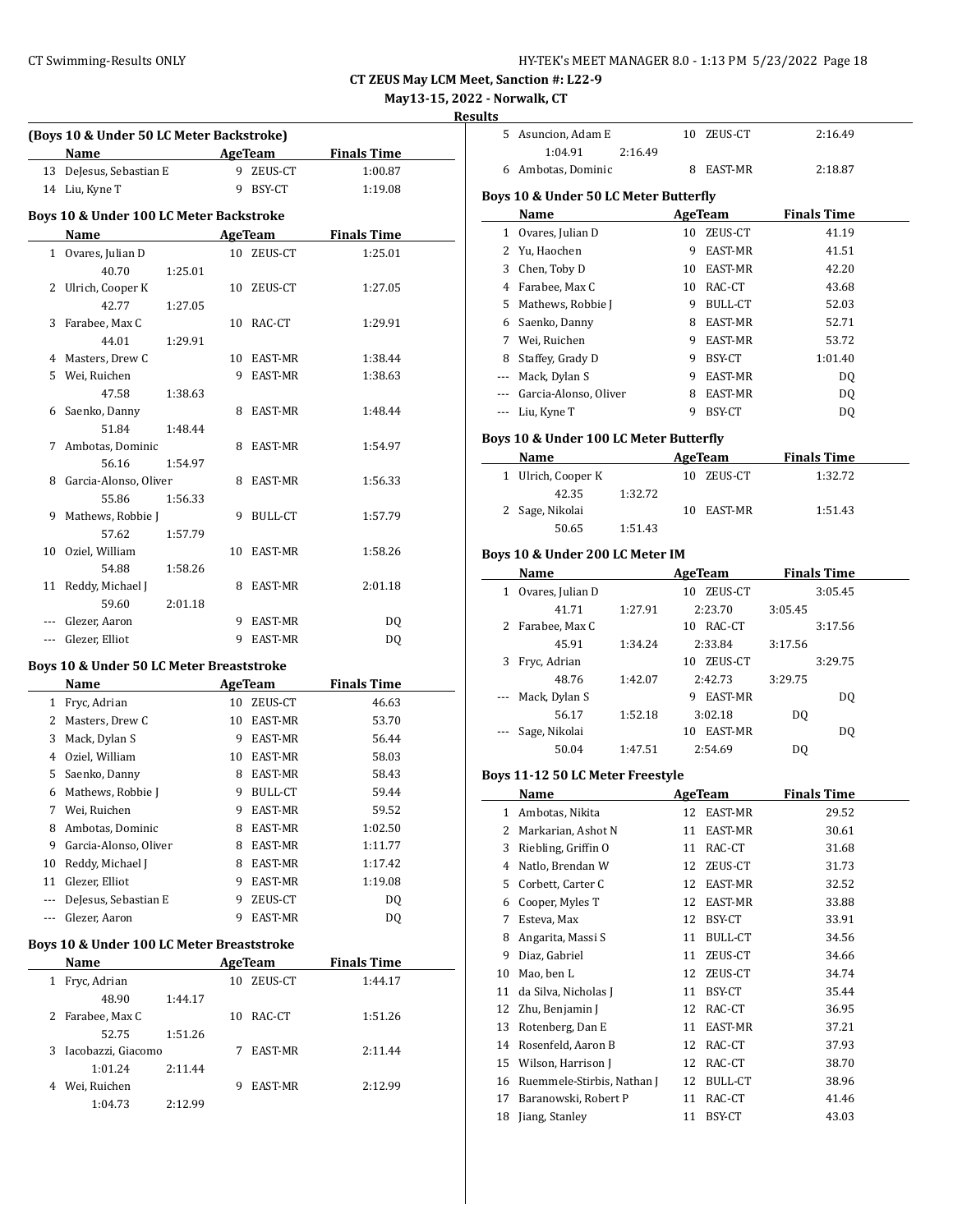**May13-15, 2022 - Norwalk, CT**

**Result** 

|     | (Boys 11-12 50 LC Meter Freestyle) |         |    |                             |                    |  |
|-----|------------------------------------|---------|----|-----------------------------|--------------------|--|
|     | Name                               |         |    | <b>Example 2018</b> AgeTeam | <b>Finals Time</b> |  |
|     | 19 Singh, Logan S                  |         |    | 12 BSY-CT                   | 44.88              |  |
|     | Boys 11-12 100 LC Meter Freestyle  |         |    |                             |                    |  |
|     | Name                               |         |    | AgeTeam                     | <b>Finals Time</b> |  |
|     | 1 Corbett, Dylan B                 |         |    | 12 ZEUS-CT                  | 1:05.86            |  |
|     | 31.34                              | 1:05.86 |    |                             |                    |  |
|     | 2 Ambotas, Nikita                  |         |    | 12 EAST-MR                  | 1:05.88            |  |
|     | 30.58                              | 1:05.88 |    |                             |                    |  |
|     | 3 Markarian, Ashot N               |         |    | 11 EAST-MR                  | 1:06.48            |  |
|     | 32.13                              | 1:06.48 |    |                             |                    |  |
| 4   | Natlo, Brendan W                   |         |    | 12 ZEUS-CT                  | 1:09.99            |  |
|     | 33.02                              | 1:09.99 |    |                             |                    |  |
| 5   | Dominick, Connor J                 |         |    | 12 YMID-MR                  | 1:10.67            |  |
|     | 34.30                              | 1:10.67 |    |                             |                    |  |
|     | Prills, Christopher A              |         |    | 11 RAC-CT                   | 1:15.15            |  |
| 6   | 35.96                              | 1:15.15 |    |                             |                    |  |
| 7   | Diaz, Gabriel                      |         | 11 |                             | 1:15.53            |  |
|     | 36.53                              | 1:15.53 |    | ZEUS-CT                     |                    |  |
|     | Hufnagel, Noah A                   |         |    |                             |                    |  |
| 8   | 36.72                              | 1:15.68 |    | 12 RAC-CT                   | 1:15.68            |  |
|     | Cooper, Myles T                    |         |    |                             |                    |  |
| 9   | 35.42                              |         |    | 12 EAST-MR                  | 1:15.84            |  |
|     | Angarita, Massi S                  | 1:15.84 |    |                             |                    |  |
| 10  | 35.88                              |         |    | 11 BULL-CT                  | 1:15.88            |  |
|     |                                    | 1:15.88 |    |                             |                    |  |
| 11  | Mao, ben L<br>35.66                |         | 12 | ZEUS-CT                     | 1:17.68            |  |
|     |                                    | 1:17.68 |    |                             |                    |  |
| 12  | da Silva, Nicholas J               |         |    | 11 BSY-CT                   | 1:19.75            |  |
| 13  | Muncy, Graham M                    |         |    | 12 RAC-CT                   | 1:20.48            |  |
|     | 37.64                              | 1:20.48 |    |                             |                    |  |
|     | 14 Rotenberg, Dan E                |         |    | 11 EAST-MR                  | 1:22.25            |  |
|     | 39.78                              | 1:22.25 |    |                             |                    |  |
| 15  | Ruemmele-Stirbis, Nathan J         |         |    | 12 BULL-CT                  | 1:24.95            |  |
|     | 39.71                              | 1:24.95 |    |                             |                    |  |
|     | 16 Rosenfeld, Aaron B              |         |    | 12 RAC-CT                   | 1:27.57            |  |
|     | 44.52                              | 1:27.57 |    |                             |                    |  |
| 17  | Zhu, Benjamin J                    |         |    | 12 RAC-CT                   | 1:28.60            |  |
|     | 41.09                              | 1:28.60 |    |                             |                    |  |
|     | 18 Wilson, Harrison J              |         |    | 12 RAC-CT                   | 1:30.67            |  |
|     | 40.25                              | 1:30.67 |    |                             |                    |  |
|     | 19 Baranowski, Robert P            |         |    | 11 RAC-CT                   | 1:38.88            |  |
|     | 44.96                              | 1:38.88 |    |                             |                    |  |
| 20  | McKiernan, Michael J               |         |    | 12 EAST-MR                  | 1:39.18            |  |
|     | 46.73                              | 1:39.18 |    |                             |                    |  |
| 21  | Jiang, Stanley                     |         |    | 11 BSY-CT                   | 1:41.43            |  |
|     | 46.41                              | 1:41.43 |    |                             |                    |  |
| 22  | Liu, Ryan T                        |         |    | 11 BSY-CT                   | 2:17.91            |  |
|     | 1:01.41                            | 2:17.91 |    |                             |                    |  |
| --- | Riebling, Griffin O                |         |    | 11 RAC-CT                   | DQ                 |  |
|     | 33.95                              | DQ      |    |                             |                    |  |

#### **Boys 11-12 50 LC Meter Backstroke**

| Name               | AgeTeam    | <b>Finals Time</b> |  |  |
|--------------------|------------|--------------------|--|--|
| 1 Ambotas, Nikita  | 12 EAST-MR | 33.51              |  |  |
| 2 Corbett, Dylan B | 12 ZEUS-CT | 34.58              |  |  |
| 3 Mao, ben L       | 12 ZEUS-CT | 39.23              |  |  |

| ts       |                            |    |         |         |
|----------|----------------------------|----|---------|---------|
| 4        | Riebling, Griffin O        | 11 | RAC-CT  | 39.41   |
| 5        | Markarian, Ashot N         | 11 | EAST-MR | 39.86   |
| 6        | Natlo, Brendan W           | 12 | ZEUS-CT | 40.03   |
| 7        | Prills, Christopher A      | 11 | RAC-CT  | 40.87   |
| 8        | Diaz, Gabriel              | 11 | ZEUS-CT | 41.39   |
| 9        | Cooper, Myles T            | 12 | EAST-MR | 41.63   |
| 10       | Dominick, Connor J         | 12 | YMID-MR | 41.83   |
| 11       | Muncy, Graham M            | 12 | RAC-CT  | 43.12   |
| 12       | Hufnagel, Noah A           | 12 | RAC-CT  | 43.13   |
| 13       | Ruemmele-Stirbis, Nathan J | 12 | BULL-CT | 44.82   |
| 14       | da Silva, Nicholas J       | 11 | BSY-CT  | 45.31   |
| 15       | Wilson, Harrison J         | 12 | RAC-CT  | 49.67   |
| 16       | Rosenfeld, Aaron B         | 12 | RAC-CT  | 51.98   |
| 17       | McKiernan, Michael J       | 12 | EAST-MR | 53.86   |
| 18       | Liu, Ryan T                | 11 | BSY-CT  | 1:20.16 |
| $\cdots$ | Jiang, Stanley             | 11 | BSY-CT  | DQ      |

## **Boys 11-12 100 LC Meter Backstroke**

|   | Name                          |    | AgeTeam    | <b>Finals Time</b> |
|---|-------------------------------|----|------------|--------------------|
|   | 1 Ambotas, Nikita             |    | 12 EAST-MR | 1:14.07            |
|   | 36.97<br>1:14.07              |    |            |                    |
|   | 2 Corbett, Dylan B            |    | 12 ZEUS-CT | 1:14.45            |
|   | 36.35<br>1:14.45              |    |            |                    |
|   | 3 Prills, Christopher A       |    | 11 RAC-CT  | 1:24.37            |
|   | 40.43<br>1:24.37              |    |            |                    |
|   | 4 Natlo, Brendan W            |    | 12 ZEUS-CT | 1:24.73            |
|   | 40.73<br>1:24.73              |    |            |                    |
|   | 5 Esteva, Max                 |    | 12 BSY-CT  | 1:26.25            |
|   | 6 Mao, ben L                  | 12 | ZEUS-CT    | 1:26.48            |
| 7 | Diaz, Gabriel                 | 11 | ZEUS-CT    | 1:27.17            |
|   | 42.84<br>1:27.17              |    |            |                    |
|   | 8 Cooper, Myles T             |    | 12 EAST-MR | 1:27.18            |
|   | 42.34<br>1:27.18              |    |            |                    |
| 9 | Angarita, Massi S             |    | 11 BULL-CT | 1:27.88            |
|   | 42.17<br>1:27.88              |    |            |                    |
|   | 10 Rotenberg, Dan E           |    | 11 EAST-MR | 1:36.88            |
|   | 47.22<br>1:36.88              |    |            |                    |
|   | 11 da Silva, Nicholas J       |    | 11 BSY-CT  | 1:37.02            |
|   | 12 Ruemmele-Stirbis, Nathan J |    | 12 BULL-CT | 1:39.96            |
|   | 13 Wilson, Harrison J         |    | 12 RAC-CT  | 1:48.22            |
|   | 52.63<br>1:48.22              |    |            |                    |
|   | 14 Jiang, Stanley             |    | 11 BSY-CT  | 1:51.35            |
|   | 52.44<br>1:51.35              |    |            |                    |
|   | 15 Rosenfeld, Aaron B         |    | 12 RAC-CT  | 1:57.15            |
|   | 1:00.54<br>1:57.15            |    |            |                    |
|   | 16 Singh, Logan S             |    | 12 BSY-CT  | 2:23.15            |
|   | 1:07.82<br>2:23.15            |    |            |                    |
|   | Markarian, Ashot N            |    | 11 EAST-MR | DQ                 |
|   | 41.28<br>D <sub>O</sub>       |    |            |                    |

## **Boys 11-12 50 LC Meter Breaststroke**

| <b>Name</b>             | AgeTeam |            | <b>Finals Time</b> |  |
|-------------------------|---------|------------|--------------------|--|
| 1 Zhu, Benjamin J       |         | 12 RAC-CT  | 47.69              |  |
| 2 Diaz, Gabriel         |         | 11 ZEUS-CT | 48.44              |  |
| 3 Prills, Christopher A |         | 11 RAC-CT  | 48.46              |  |
| 4 da Silva, Nicholas J  |         | 11 BSY-CT  | 48.52              |  |
| 5 Riebling, Griffin O   |         | 11 RAC-CT  | 49.46              |  |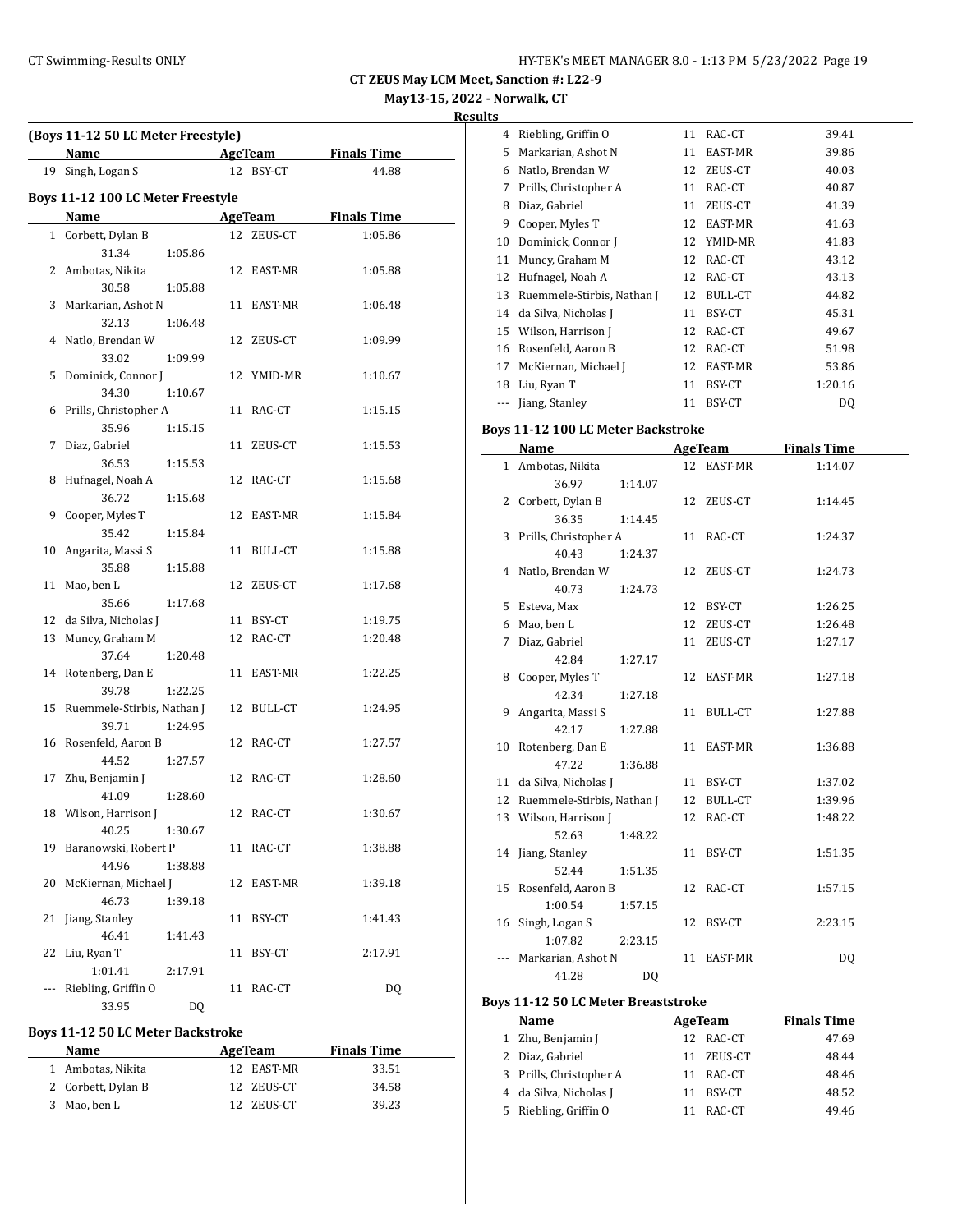| HY-TEK's MEET MANAGER 8.0 - 1:13 PM 5/23/2022 Page 20 |  |  |  |
|-------------------------------------------------------|--|--|--|
|-------------------------------------------------------|--|--|--|

**May13-15, 2022 - Norwalk, CT**

**Results**

|        | (Boys 11-12 50 LC Meter Breaststroke) |    |                |                    |
|--------|---------------------------------------|----|----------------|--------------------|
|        | Name                                  |    | <b>AgeTeam</b> | <b>Finals Time</b> |
|        | 6 Esteva, Max                         |    | 12 BSY-CT      | 51.49              |
|        | 7 Ruemmele-Stirbis, Nathan J          |    | 12 BULL-CT     | 53.04              |
|        | 8 Rotenberg, Dan E                    |    | 11 EAST-MR     | 53.13              |
|        | 9 Baranowski, Robert P                |    | 11 RAC-CT      | 55.70              |
|        | 10 Jiang, Stanley                     |    | 11 BSY-CT      | 58.41              |
|        | 11 Rosenfeld, Aaron B                 |    | 12 RAC-CT      | 1:03.96            |
| $\sim$ | Singh, Logan S                        |    | 12 BSY-CT      | DQ                 |
|        | Boys 11-12 100 LC Meter Breaststroke  |    |                |                    |
|        | <b>Name</b>                           |    | <b>AgeTeam</b> | <b>Finals Time</b> |
|        | 1 Ambotas, Nikita                     |    | 12 EAST-MR     | 1:24.85            |
|        | 39.97<br>1:24.85                      |    |                |                    |
|        | 2 Dominick, Connor J                  |    | 12 YMID-MR     | 1:39.65            |
|        | 47.78<br>1:39.65                      |    |                |                    |
| 3      | Diaz, Gabriel                         |    | 11 ZEUS-CT     | 1:46.68            |
|        | 52.02<br>1:46.68                      |    |                |                    |
| 4      | Zhu, Benjamin J                       |    | 12 RAC-CT      | 1:46.73            |
|        | 52.63<br>1:46.73                      |    |                |                    |
| 5      | Cooper, Myles T                       |    | 12 EAST-MR     | 1:46.90            |
|        | 50.56<br>1:46.90                      |    |                |                    |
| 6      | Ruemmele-Stirbis, Nathan J            |    | 12 BULL-CT     | 1:48.67            |
|        | 51.85<br>1:48.67                      |    |                |                    |
| 7      | Riebling, Griffin O                   |    | 11 RAC-CT      | 1:50.89            |
|        | 51.00<br>1:50.89                      |    |                |                    |
| 8      | Rotenberg, Dan E                      |    | 11 EAST-MR     | 1:52.64            |
|        | 54.84<br>1:52.64                      |    |                |                    |
| 9      | Angarita, Massi S                     |    | 11 BULL-CT     | 1:55.14            |
|        | 54.03<br>1:55.14                      |    |                |                    |
| 10     | Baranowski, Robert P                  |    | 11 RAC-CT      | 1:59.49            |
|        | 58.13<br>1:59.49                      |    |                |                    |
|        | 11 Wilson, Harrison J                 |    | 12 RAC-CT      | 2:00.96            |
|        | 55.25<br>2:00.96                      |    |                |                    |
| 12     | McKiernan, Michael J                  |    | 12 EAST-MR     | 2:06.08            |
|        | 1:01.17<br>2:06.08                    |    |                |                    |
|        | Boys 11-12 50 LC Meter Butterfly      |    |                |                    |
|        | Name                                  |    | <b>AgeTeam</b> | <b>Finals Time</b> |
|        | 1 Corbett, Dylan B                    |    | 12 ZEUS-CT     | 33.77              |
|        | 2 Markarian, Ashot N                  |    | 11 EAST-MR     | 34.25              |
| 3      | Mao, ben L                            | 12 | ZEUS-CT        | 38.08              |
| 4      | Prills, Christopher A                 | 11 | RAC-CT         | 38.14              |
| 5      | Angarita, Massi S                     | 11 | BULL-CT        | 38.40              |
| 6      | Natlo, Brendan W                      | 12 | ZEUS-CT        | 39.55              |
| 7      | Rotenberg, Dan E                      | 11 |                |                    |
|        |                                       |    | EAST-MR        | 42.51              |
| 8      | Muncy, Graham M                       | 12 | RAC-CT         | 42.94              |
| 9      | Hufnagel, Noah A                      | 12 | RAC-CT         | 42.98              |
| 10     | Zhu, Benjamin J                       | 12 | RAC-CT         | 45.98              |
| 11     | da Silva, Nicholas J                  | 11 | BSY-CT         | 46.91              |
| 12     | Rosenfeld, Aaron B                    | 12 | RAC-CT         | 52.90              |
| 13     | Jiang, Stanley                        | 11 | BSY-CT         | 53.34              |
| 14     | Baranowski, Robert P                  | 11 | RAC-CT         | 56.28              |
| 15     | Liu, Ryan T                           | 11 | BSY-CT         | 1:20.24            |

|     | Name                                     |         |    | AgeTeam             |         | <b>Finals Time</b> |  |
|-----|------------------------------------------|---------|----|---------------------|---------|--------------------|--|
|     | 1 Markarian, Ashot N                     |         |    | 11 EAST-MR          |         | 1:17.55            |  |
|     | 36.36                                    | 1:17.55 |    |                     |         |                    |  |
|     | 2 Corbett, Dylan B                       |         |    | 12 ZEUS-CT          |         | 1:18.21            |  |
|     | 38.39                                    | 1:18.21 |    |                     |         |                    |  |
|     | 3 Corbett, Carter C                      |         |    | 12 EAST-MR          |         | 1:18.45            |  |
|     | 35.88                                    | 1:18.45 |    |                     |         |                    |  |
|     | 4 Mao, ben L                             |         |    | 12 ZEUS-CT          |         | 1:36.68            |  |
|     | 41.04                                    | 1:36.68 |    |                     |         |                    |  |
|     | 5 Cooper, Myles T                        |         |    | 12 EAST-MR          |         | 1:45.21            |  |
|     | 45.61                                    | 1:45.21 |    |                     |         |                    |  |
|     |                                          |         |    |                     |         |                    |  |
|     | <b>Boys 11-12 200 LC Meter IM</b>        |         |    |                     |         |                    |  |
|     | Name                                     |         |    | AgeTeam Finals Time |         |                    |  |
|     | 1 Ambotas, Nikita                        |         |    | 12 EAST-MR          |         | 2:40.21            |  |
|     | 35.75                                    | 1:17.32 |    | 2:03.83             | 2:40.21 |                    |  |
|     | 2 Corbett, Dylan B                       |         |    | 12 ZEUS-CT          |         | 2:52.33            |  |
|     | 36.19                                    | 1:17.65 |    | 2:13.42             | 2:52.33 |                    |  |
|     | 3 Corbett, Carter C                      |         |    | 12 EAST-MR          |         | 2:55.54            |  |
|     | 37.66                                    | 1:22.36 |    | 2:17.94             | 2:55.54 |                    |  |
|     | 4 Natlo, Brendan W                       |         |    | 12 ZEUS-CT          |         | 2:59.33            |  |
|     | 40.53                                    | 1:24.89 |    | 2:19.35             | 2:59.33 |                    |  |
|     | 5 Prills, Christopher A                  |         |    | 11 RAC-CT           |         | 3:04.68            |  |
|     | 41.32                                    | 1:26.53 |    | 2:23.87             | 3:04.68 |                    |  |
|     | 6 Riebling, Griffin O                    |         |    | 11 RAC-CT           |         | 3:04.95            |  |
|     | 37.10                                    | 1:22.56 |    | 2:24.51             | 3:04.95 |                    |  |
| 7   | Angarita, Massi S                        |         |    | 11 BULL-CT          |         | 3:14.58            |  |
|     | 40.37                                    | 1:28.73 |    | 2:31.22             | 3:14.58 |                    |  |
|     | 8 Zhu, Benjamin J                        |         |    | 12 RAC-CT           |         | 3:23.54            |  |
|     | 48.26                                    | 1:38.93 |    | 2:34.97             | 3:23.54 |                    |  |
|     | 9 Wilson, Harrison J                     |         |    | 12 RAC-CT           |         | 3:54.27            |  |
|     |                                          | 1:45.46 |    | 2:57.74             | 3:54.27 |                    |  |
|     | 10 Baranowski, Robert P                  |         |    | 11 RAC-CT           |         | 4:07.31            |  |
|     |                                          | 1:59.02 |    | 3:12.28             | 4:07.31 |                    |  |
|     |                                          |         |    |                     |         |                    |  |
|     | Boys 13-14 50 LC Meter Freestyle         |         |    |                     |         |                    |  |
|     | Name                                     |         |    | AgeTeam             |         | <b>Finals Time</b> |  |
|     | 1 Geh, Michael Y                         |         |    | 14 RAC-CT           |         | 26.63              |  |
|     | 2 Camille, Sebastian R                   |         |    | 13 ZEUS-CT          |         | 27.52              |  |
|     | 3 Washington-Patterson, Morgo 14 YMID-MR |         |    |                     |         | 27.91              |  |
| 4   | Rogliano, Matthew J                      |         | 14 | YMID-MR             |         | 27.95              |  |
| 5   | Dauterman, Henry G                       |         | 14 | RAC-CT              |         | 28.30              |  |
| 6   | Karamehmedovic, Jake D                   |         | 14 | EAST-MR             |         | 28.34              |  |
| 7   | Cooper, Jackson R                        |         | 14 | EAST-MR             |         | 28.49              |  |
| 8   | Wei, Yuchen                              |         | 13 | EAST-MR             |         | 28.62              |  |
| 9   | Stahl, Avi P                             |         | 14 | EAST-MR             |         | 28.85              |  |
| 10  | Mora, Noah D                             |         | 13 | ZEUS-CT             |         | 28.89              |  |
|     |                                          |         |    |                     |         |                    |  |
| 11  | Tula, Xavier A                           |         | 14 | YMID-MR             |         | 29.24              |  |
| 12  | Grant, Aidan                             |         | 14 | YMID-MR             |         | 29.49              |  |
| 13  | Franzese, Luke                           |         | 14 | YMID-MR             |         | 29.51              |  |
| *14 | Chavez, Oscar                            |         | 13 | ZEUS-CT             |         | 30.03              |  |
| *14 | Riccobono, Max D                         |         | 14 | ZEUS-CT             |         | 30.03              |  |
| 16  | Swarowsky, Gabriel C                     |         | 13 | BULL-CT             |         | 30.12              |  |
| 17  | Skogerson, Duncan A                      |         | 13 | EAST-MR             |         | 30.20              |  |
| 18  | Kuo, Derrick                             |         | 14 | YMID-MR             |         | 30.29              |  |
| 19  | Pollio, Max                              |         | 14 | YMID-MR             |         | 30.35              |  |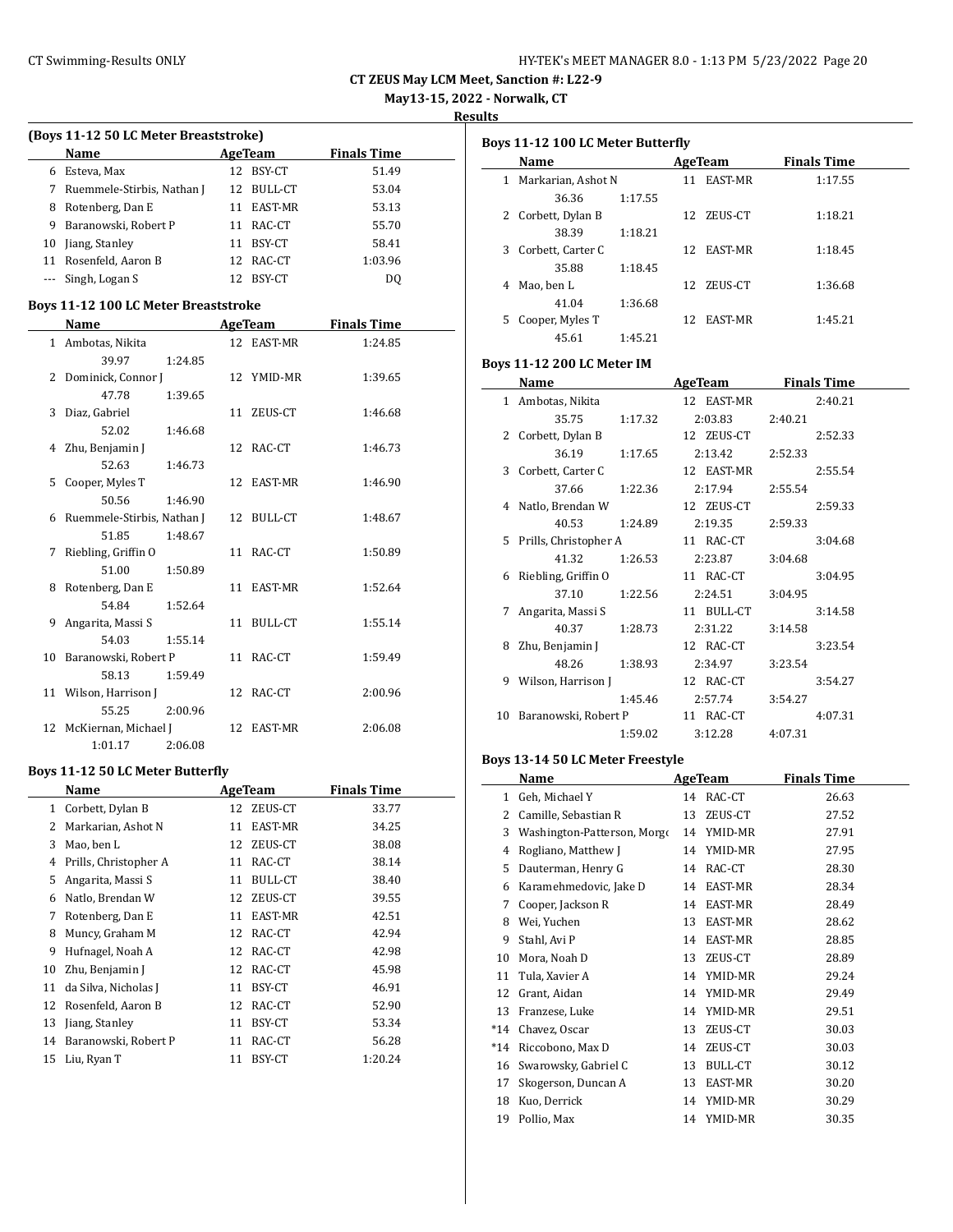**May13-15, 2022 - Norwalk, CT**

**Results**

| (Boys 13-14 50 LC Meter Freestyle) |                             |    |                |                    |  |  |  |  |  |
|------------------------------------|-----------------------------|----|----------------|--------------------|--|--|--|--|--|
|                                    | Name                        |    | AgeTeam        | <b>Finals Time</b> |  |  |  |  |  |
| 20                                 | Langerfeld, Bobby T         | 14 | EAST-MR        | 30.55              |  |  |  |  |  |
| 21                                 | Maldonado, Sebastian        |    | 14 YMID-MR     | 30.56              |  |  |  |  |  |
| 22                                 | Simmons, Bryce R            | 14 | RAC-CT         | 30.63              |  |  |  |  |  |
| 23                                 | Mao, Felix                  | 13 | YMID-MR        | 31.21              |  |  |  |  |  |
| 24                                 | Reali, Massimo              | 14 | YMID-MR        | 31.31              |  |  |  |  |  |
| 25                                 | Mitican, Nicolas P          | 13 | ZEUS-CT        | 31.80              |  |  |  |  |  |
| 26                                 | Bowles, Turner D            | 13 | BULL-CT        | 32.20              |  |  |  |  |  |
| 27                                 | Farabee, Daniel J           | 13 | RAC-CT         | 32.38              |  |  |  |  |  |
| 28                                 | Szymanowicz, Alexander C    | 14 | SHKS-CT        | 34.10              |  |  |  |  |  |
| 29                                 | Westcott, Teddy L           | 13 | RAC-CT         | 35.06              |  |  |  |  |  |
| 30                                 | Pandy, Kyle S               | 13 | YMID-MR        | 35.57              |  |  |  |  |  |
| 31                                 | Ruemmele-Stirbis, Matthew M | 14 | <b>BULL-CT</b> | 36.06              |  |  |  |  |  |
| 32                                 | Davey, Jude F               | 13 | BULL-CT        | 37.09              |  |  |  |  |  |
| 33                                 | Kelly, Brennan R            | 13 | BSY-CT         | 46.18              |  |  |  |  |  |
| 34                                 | Santiago, Cecilio           | 13 | BSY-CT         | 46.21              |  |  |  |  |  |

#### **Boys 13-14 100 LC Meter Freestyle**

|    | <b>Name</b>                    |         | <b>AgeTeam</b> |                | <b>Finals Time</b> |  |
|----|--------------------------------|---------|----------------|----------------|--------------------|--|
|    | 1 Zhou, Ethan                  |         |                | 14 YMID-MR     | 55.69              |  |
|    | 27.05                          | 55.69   |                |                |                    |  |
|    | 2 Geh, Michael Y               |         |                | 14 RAC-CT      | 58.85              |  |
|    | 28.46                          | 58.85   |                |                |                    |  |
| 3  | Vitiello, Wyatt N              |         |                | 14 ZEUS-CT     | 1:00.50            |  |
|    | 29.84                          | 1:00.50 |                |                |                    |  |
|    | 4 Camille, Sebastian R         |         |                | 13 ZEUS-CT     | 1:00.75            |  |
|    | 29.77                          | 1:00.75 |                |                |                    |  |
| 5  | Ferneini, Anthony N            |         |                | 14 BULL-CT     | 1:01.00            |  |
|    | 30.17                          | 1:01.00 |                |                |                    |  |
|    | 6 Cooper, Jackson R            |         |                | 14 EAST-MR     | 1:02.18            |  |
|    | 29.58                          | 1:02.18 |                |                |                    |  |
| 7  | Park, Lucas I                  |         |                | 14 EAST-MR     | 1:02.53            |  |
|    | 30.28                          | 1:02.53 |                |                |                    |  |
|    | 8 Graber, Seth M               |         |                | 14 EAST-MR     | 1:02.54            |  |
|    | 29.85                          | 1:02.54 |                |                |                    |  |
|    | 9 Stahl, Avi P                 |         |                | 14 EAST-MR     | 1:02.63            |  |
|    | 30.17                          | 1:02.63 |                |                |                    |  |
|    | 10 Wei, Yuchen                 |         |                | 13 EAST-MR     | 1:02.68            |  |
|    | 30.01                          | 1:02.68 |                |                |                    |  |
|    | 11 Dauterman, Henry G          |         |                | 14 RAC-CT      | 1:02.73            |  |
|    | 30.04                          | 1:02.73 |                |                |                    |  |
|    | 12 Karamehmedovic, Jake D      |         |                | 14 EAST-MR     | 1:03.68            |  |
|    | 30.19                          | 1:03.68 |                |                |                    |  |
|    | 13 Washington-Patterson, Morgo |         |                | 14 YMID-MR     | 1:04.74            |  |
|    | 30.47                          | 1:04.74 |                |                |                    |  |
|    | 14 Mora, Noah D                |         |                | 13 ZEUS-CT     | 1:05.15            |  |
|    | 31.55                          | 1:05.15 |                |                |                    |  |
|    | 15 Swarowsky, Gabriel C        |         |                | 13 BULL-CT     | 1:05.17            |  |
|    | 31.51                          | 1:05.17 |                |                |                    |  |
| 16 | Sage, Sebastian Y              |         |                | 13 EAST-MR     | 1:05.52            |  |
|    | 30.70                          | 1:05.52 |                |                |                    |  |
| 17 | Franzese, Luke                 |         |                | 14 YMID-MR     | 1:05.71            |  |
|    | 31.65                          | 1:05.71 | 13             | <b>BULL-CT</b> |                    |  |
|    | 18 Lee, Kevin S                |         |                |                | 1:05.75            |  |
|    | 31.93                          | 1:05.75 |                |                |                    |  |

| 19 | Skogerson, Duncan A         |    | 13 EAST-MR     | 1:05.77 |
|----|-----------------------------|----|----------------|---------|
|    | 31.65<br>1:05.77            |    |                |         |
| 20 | Tula, Xavier A              |    | 14 YMID-MR     | 1:06.06 |
|    | 31.24<br>1:06.06            |    |                |         |
| 21 | Kuo, Derrick                |    | 14 YMID-MR     | 1:06.13 |
|    | 31.48<br>1:06.13            |    |                |         |
| 22 | Park, Peter J               |    | 14 EAST-MR     | 1:06.42 |
|    | 31.74<br>1:06.42            |    |                |         |
| 23 | Simmons, Bryce R            |    | 14 RAC-CT      | 1:06.69 |
|    | 32.27<br>1:06.69            |    |                |         |
|    | 24 Tuchman, Dylan J         |    | 14 EAST-MR     | 1:07.44 |
|    | 32.58<br>1:07.44            |    |                |         |
| 25 | Maldonado, Sebastian        |    | 14 YMID-MR     | 1:07.52 |
|    | 33.12<br>1:07.52            |    |                |         |
| 26 | Pollio, Max                 |    | 14 YMID-MR     | 1:07.69 |
|    | 33.67<br>1:07.69            |    |                |         |
| 27 | Chavez, Oscar               |    | 13 ZEUS-CT     | 1:07.83 |
|    | 32.25<br>1:07.83            |    |                |         |
| 28 | Colacioppo, John            |    | 14 YMID-MR     | 1:08.64 |
|    | 33.03<br>1:08.64            |    |                |         |
| 29 | Colacioppo, Mark            |    | 14 YMID-MR     | 1:09.43 |
|    | 33.39<br>1:09.43            |    |                |         |
| 30 | Mao, Felix                  |    | 13 YMID-MR     | 1:09.88 |
|    | 33.09<br>1:09.88            |    |                |         |
| 31 | Teel, Liam W                | 13 | BULL-CT        | 1:09.94 |
|    | 33.46<br>1:09.94            |    |                |         |
| 32 | Riccobono, Max D            |    | 14 ZEUS-CT     | 1:10.73 |
|    | 34.47<br>1:10.73            |    |                |         |
| 33 | Zhu, Roy J                  |    | 14 RAC-CT      | 1:11.30 |
|    | 33.34<br>1:11.30            |    |                |         |
| 34 | Farabee, Daniel J           | 13 | RAC-CT         | 1:11.77 |
|    | 33.72<br>1:11.77            |    |                |         |
| 35 | Langerfeld, Bobby T         |    | 14 EAST-MR     | 1:12.15 |
|    | 33.45<br>1:12.15            |    |                |         |
|    | 36 Mitican, Nicolas P       |    | 13 ZEUS-CT     | 1:14.35 |
|    | 37 Westcott, Teddy L        |    | 13 RAC-CT      | 1:15.01 |
|    | 36.75<br>1:15.01            |    |                |         |
| 38 | Szymanowicz, Alexander C    | 14 | SHKS-CT        | 1:15.10 |
|    | 35.20<br>1:15.10            |    |                |         |
| 39 | Diaz, Eric X                | 13 | EAST-MR        | 1:19.77 |
|    | 37.59<br>1:19.77            |    |                |         |
| 40 | Ruemmele-Stirbis, Matthew N |    | 14 BULL-CT     | 1:20.18 |
|    | 37.05<br>1:20.18            |    |                |         |
| 41 | Davey, Jude F               | 13 | <b>BULL-CT</b> | 1:28.83 |
|    | 39.73<br>1:28.83            |    |                |         |
| 42 | Pandy, Kyle S               | 13 | YMID-MR        | 1:29.69 |
| 43 | Santiago, Cecilio           | 13 | BSY-CT         | 1:41.08 |
|    | 47.89<br>1:41.08            |    |                |         |
| 44 | Kelly, Brennan R            | 13 | BSY-CT         | 1:46.70 |
|    | 49.18<br>1:46.70            |    |                |         |
|    |                             |    |                |         |

# **Boys 13-14 200 LC Meter Freestyle**

| Name                | AgeTeam |            | <b>Finals Time</b> |  |
|---------------------|---------|------------|--------------------|--|
| 1 Zhou, Ethan       |         | 14 YMID-MR | 2:02.79            |  |
| 28.45               | 59.58   | 1:32.06    | 2:02.79            |  |
| 2 Vitiello, Wyatt N |         | 14 ZEUS-CT | 2:11.23            |  |
| 30.66               | 1:03.54 | 1:37.55    | 2:11.23            |  |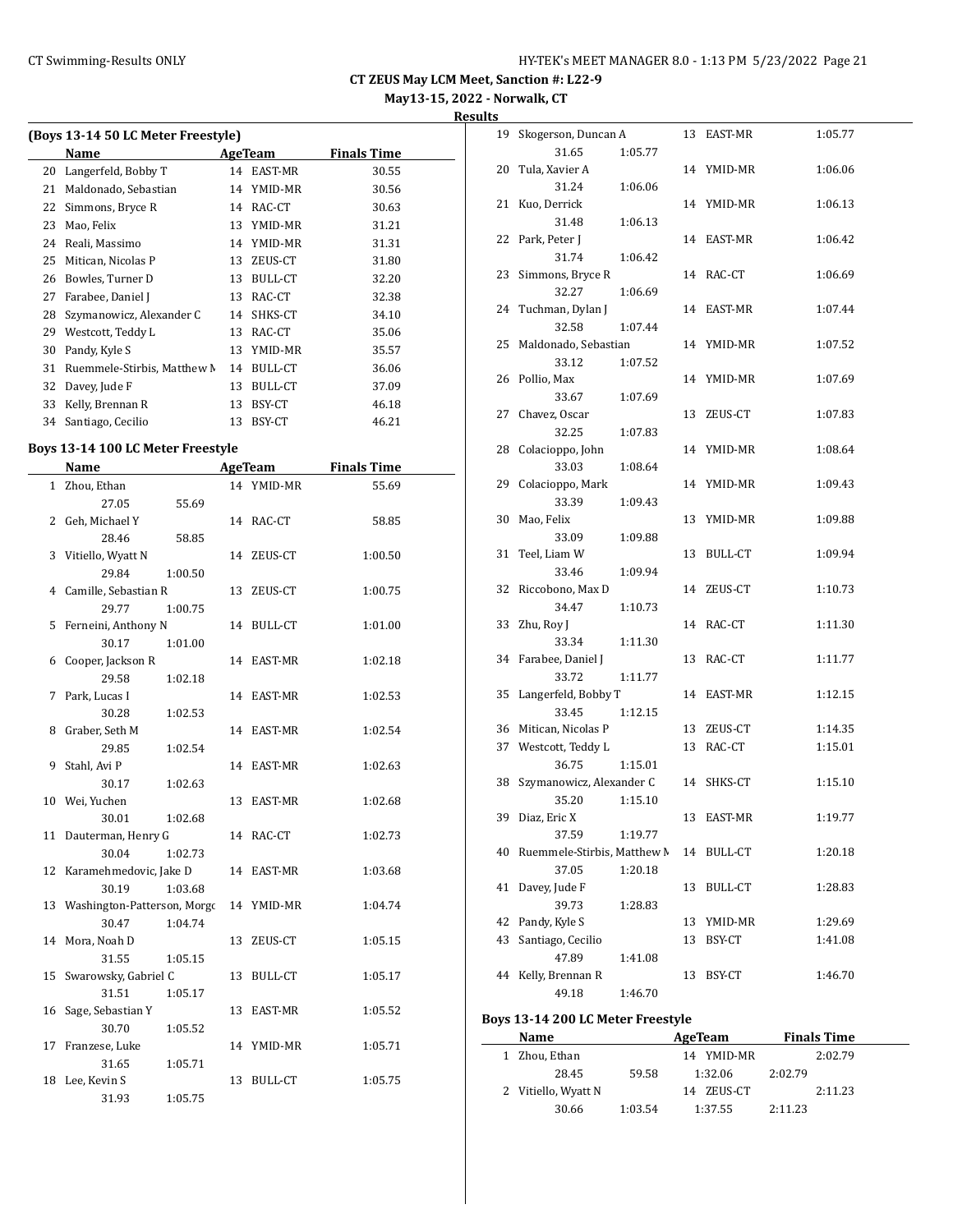**May13-15, 2022 - Norwalk, CT**

#### **Results**

|    | (Boys 13-14 200 LC Meter Freestyle) |         |                      |         |                    |
|----|-------------------------------------|---------|----------------------|---------|--------------------|
|    | Name                                |         | <b>AgeTeam</b>       |         | <b>Finals Time</b> |
| 3  | Lin, Jacob                          |         | 14 UN-CT             |         | 2:12.08            |
|    | 30.65                               | 1:04.79 | 1:38.60              | 2:12.08 |                    |
| 4  | Polese, Aidan                       |         | 13 RAC-CT            |         | 2:15.35            |
|    | 31.82                               | 1:06.75 | 1:41.55              | 2:15.35 |                    |
| 5  | Stahl, Avi P                        |         | 14 EAST-MR           |         | 2:18.37            |
|    | 31.51                               | 1:06.83 | 1:43.42              | 2:18.37 |                    |
| 6  | Karamehmedovic, Jake D              |         | 14 EAST-MR           |         | 2:18.78            |
|    | 31.40                               | 1:07.50 | 1:44.19              | 2:18.78 |                    |
| 7  | Wei, Yuchen                         |         | 13 EAST-MR           |         | 2:19.09            |
|    | 31.05                               | 1:07.35 | 1:43.53              | 2:19.09 |                    |
| 8  | Rogliano, Matthew J                 |         | 14 YMID-MR           |         | 2:20.32            |
|    | 32.17                               | 1:08.71 | 1:44.49              | 2:20.32 |                    |
| 9  | Skogerson, Duncan A                 |         | 13 EAST-MR           |         | 2:20.35            |
|    | 32.69                               | 1:08.67 | 1:45.99              | 2:20.35 |                    |
| 10 | Grant, Aidan                        |         | 14 YMID-MR           |         | 2:21.38            |
|    | 32.29                               | 1:08.12 | 1:45.77              | 2:21.38 |                    |
| 11 | Franzese, Luke                      |         | 14 YMID-MR           |         | 2:21.64            |
|    | 31.58                               | 1:07.30 | 1:44.83              | 2:21.64 |                    |
| 12 | Lee, Kevin S                        |         | 13 BULL-CT           |         | 2:21.77            |
|    | 33.86                               | 1:10.21 | 1:46.82              | 2:21.77 |                    |
| 13 | Swarowsky, Gabriel C                |         | 13 BULL-CT           |         | 2:23.72            |
|    | 33.26                               | 1:10.36 | 1:47.79              | 2:23.72 |                    |
| 14 | Dauterman, Henry G                  |         | 14 RAC-CT            |         | 2:24.60            |
|    | 32.79                               | 1:10.38 | 1:49.32              | 2:24.60 |                    |
| 15 | Simmons, Bryce R                    |         | 14 RAC-CT            |         | 2:24.85            |
|    |                                     |         |                      |         |                    |
|    | 34.75                               | 1:11.65 | 1:49.72              | 2:24.85 |                    |
| 16 | Mora, Noah D                        |         | 13 ZEUS-CT           |         | 2:25.77            |
|    | 34.28                               | 1:11.89 | 1:49.91              | 2:25.77 |                    |
| 17 | Tula, Xavier A                      |         | 14 YMID-MR           |         | 2:28.38            |
|    | 35.30                               | 1:14.44 | 1:53.57              | 2:28.38 |                    |
| 18 | Pollio, Max                         |         | 14 YMID-MR           |         | 2:33.07            |
|    | 36.31                               | 1:16.71 | 1:56.32              | 2:33.07 |                    |
| 19 | Maldonado, Sebastian                |         | 14 YMID-MR           |         | 2:35.94            |
|    | 35.46                               | 1:15.98 | 1:57.75              | 2:35.94 |                    |
| 20 | Mao, Felix                          |         | 13 YMID-MR           |         | 2:39.54            |
|    | 36.71                               | 1:18.59 | 2:00.46              | 2:39.54 |                    |
| 21 | Reali, Massimo                      |         | 14 YMID-MR           |         | 2:39.62            |
|    | 36.76                               | 1:18.31 | 2:00.67              | 2:39.62 |                    |
| 22 | Langerfeld, Bobby T                 |         | 14 EAST-MR           |         | 2:40.99            |
|    | 35.90                               | 1:17.36 | 1:59.86              | 2:40.99 |                    |
| 23 | Farabee, Daniel J                   |         | 13<br>RAC-CT         |         | 2:44.61            |
|    | 35.95                               | 1:18.36 | 2:02.28              | 2:44.61 |                    |
| 24 | Bowles, Turner D                    |         | <b>BULL-CT</b><br>13 |         | 2:51.58            |
| 25 | Szymanowicz, Alexander C            |         | SHKS-CT<br>14        |         | 2:53.16            |
|    | 38.58                               |         | 2:09.46              | 2:53.16 |                    |
| 26 | Ruemmele-Stirbis, Matthew N         |         | 14 BULL-CT           |         | 2:55.59            |
|    | 38.91                               | 1:25.41 | 2:11.14              | 2:55.59 |                    |
| 27 | Davey, Jude F                       |         | 13 BULL-CT           |         | 3:07.77            |
|    | 41.17                               | 1:30.58 | 2:19.94              | 3:07.77 |                    |
| 28 | Pandy, Kyle S                       |         | 13 YMID-MR           |         | 3:33.76            |
| 29 | Kelly, Brennan R                    |         | 13 BSY-CT            |         | 3:43.76            |
|    | 47.63                               | 1:45.44 | 2:43.69              | 3:43.76 |                    |
| 30 | Santiago, Cecilio                   |         | 13 BSY-CT            |         | 3:46.24            |
|    | 54.07                               | 1:50.25 | 2:50.62              | 3:46.24 |                    |
|    |                                     |         |                      |         |                    |

|    | Boys 13-14 100 LC Meter Backstroke |    |            |                    |
|----|------------------------------------|----|------------|--------------------|
|    | Name                               |    | AgeTeam    | <b>Finals Time</b> |
|    | 1 Zhou, Ethan                      |    | 14 YMID-MR | 1:04.19            |
|    | 31.10<br>1:04.19                   |    |            |                    |
|    | 2 Vitiello, Wyatt N                |    | 14 ZEUS-CT | 1:06.96            |
|    | 32.95<br>1:06.96                   |    |            |                    |
|    | 3 Polese, Aidan                    | 13 | RAC-CT     | 1:09.33            |
|    | 4 Lee, Kevin S                     | 13 | BULL-CT    | 1:11.01            |
|    | 5 Franzese, Luke                   |    | 14 YMID-MR | 1:14.31            |
|    | 36.32<br>1:14.31                   |    |            |                    |
|    | 6 Wei, Yuchen                      |    | 13 EAST-MR | 1:15.68            |
|    | 7 Cooper, Jackson R                |    | 14 EAST-MR | 1:16.26            |
|    | 36.49<br>1:16.26                   |    |            |                    |
| 8  | Camille, Sebastian R               | 13 | ZEUS-CT    | 1:16.40            |
|    | 43.34<br>1:16.40                   |    |            |                    |
|    | 9 Washington-Patterson, Morgo      |    | 14 YMID-MR | 1:16.89            |
|    | 36.67<br>1:16.89                   |    |            |                    |
|    | 10 Riccobono, Max D                |    | 14 ZEUS-CT | 1:17.78            |
|    | 11 Grant, Aidan                    |    | 14 YMID-MR | 1:18.72            |
|    | 12 Karamehmedovic, Jake D          |    | 14 EAST-MR | 1:19.08            |
|    | 13 Maldonado, Sebastian            |    | 14 YMID-MR | 1:19.64            |
|    | 39.54<br>1:19.64                   |    |            |                    |
|    | 14 Pollio, Max                     |    | 14 YMID-MR | 1:21.02            |
|    | 39.78<br>1:21.02                   |    |            |                    |
|    | 15 Reali, Massimo                  |    | 14 YMID-MR | 1:21.89            |
|    | 16 Mao, Felix                      |    | 13 YMID-MR | 1:23.85            |
|    | 17 Bowles, Turner D                |    | 13 BULL-CT | 1:25.70            |
|    | 18 Westcott, Teddy L               |    | 13 RAC-CT  | 1:26.34            |
|    | 42.46<br>1:26.34                   |    |            |                    |
|    | 19 Chavez, Oscar                   | 13 | ZEUS-CT    | 1:26.86            |
|    | 42.05<br>1:26.86                   |    |            |                    |
|    | 20 Mitican, Nicolas P              | 13 | ZEUS-CT    | 1:28.47            |
|    | 42.75<br>1:28.47                   |    |            |                    |
| 21 | Szymanowicz, Alexander C           |    | 14 SHKS-CT | 1:30.82            |
|    | 22 Farabee, Daniel J               | 13 | RAC-CT     | 1:32.42            |
|    | 40.54<br>1:32.42                   |    |            |                    |
| 23 | Ruemmele-Stirbis, Matthew N        | 14 | BULL-CT    | 1:33.39            |
|    | 44.69<br>1:33.39                   |    |            |                    |
| 24 | Davey, Jude F                      | 13 | BULL-CT    | 1:41.60            |
|    | 48.26<br>1:41.60                   |    |            |                    |
| 25 | Santiago, Cecilio                  | 13 | BSY-CT     | 2:02.82            |
|    | 1:00.67<br>2:02.82                 |    |            |                    |
|    |                                    |    |            |                    |

# **Boys 13-14 200 LC Meter Backstroke**

|   | Name                |         | AgeTeam              |         | <b>Finals Time</b> |
|---|---------------------|---------|----------------------|---------|--------------------|
| 1 | Zhou, Ethan         |         | 14 YMID-MR           |         | 2:20.73            |
|   | 33.75               | 1:09.76 | 1:45.88              | 2:20.73 |                    |
|   | 2 Polese, Aidan     |         | 13 RAC-CT            |         | 2:26.70            |
|   |                     |         | 1:49.69              | 2:26.70 |                    |
| 3 | Vitiello, Wyatt N   |         | 14 ZEUS-CT           |         | 2:31.67            |
|   | 36.80               | 1:15.83 | 1:53.01              | 2:31.67 |                    |
| 4 | Lee, Kevin S        |         | BULL-CT<br>13.       |         | 2:34.06            |
|   | 36.18               | 1:15.74 | 1:55.40              | 2:34.06 |                    |
| 5 | Skogerson, Duncan A |         | <b>EAST-MR</b><br>13 |         | 2:40.03            |
|   | 37.86               | 1:18.70 | 2:00.63              | 2:40.03 |                    |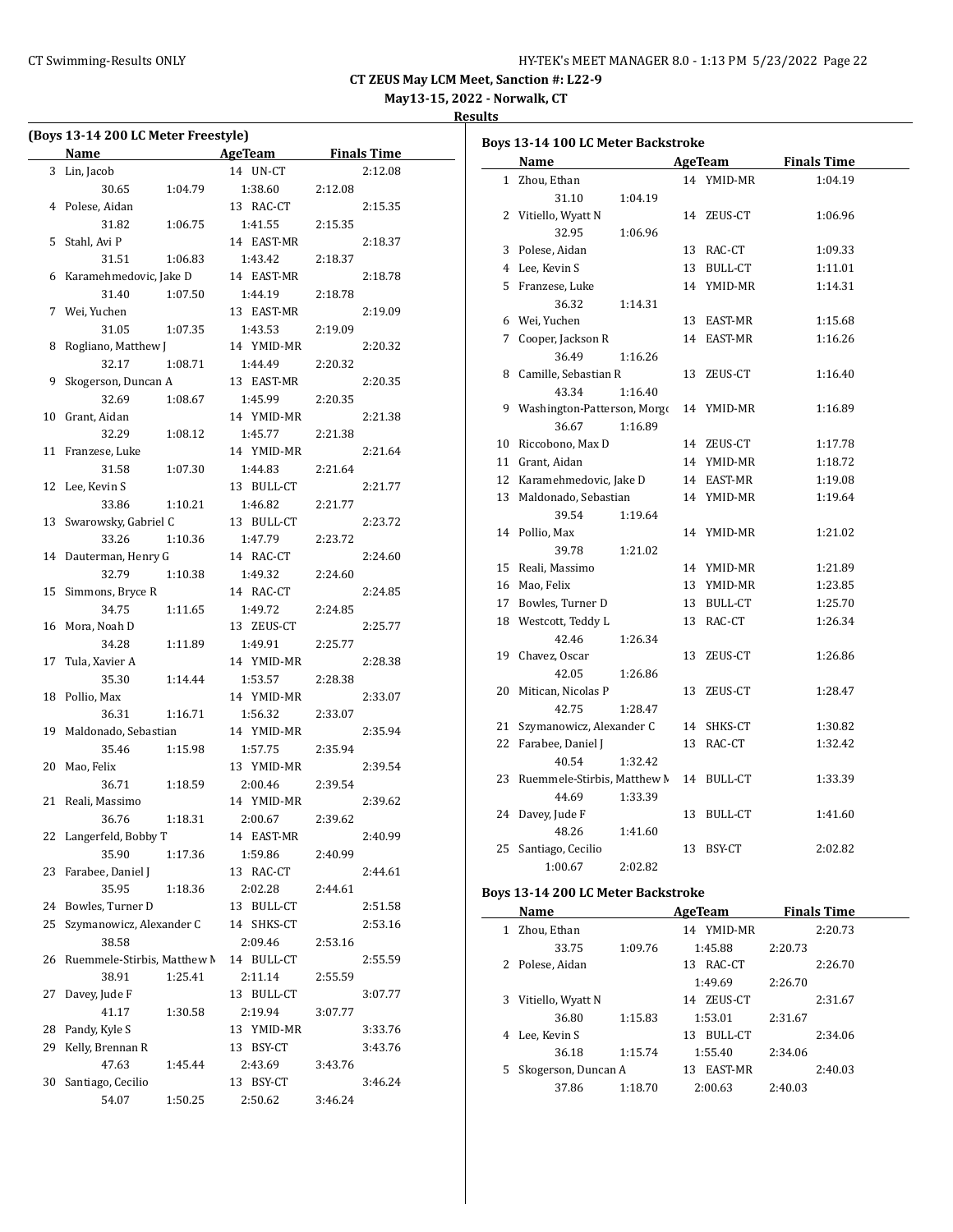**May13-15, 2022 - Norwalk, CT Results**

| (Boys 13-14 200 LC Meter Backstroke) |                             |         |            |                |                    |  |  |
|--------------------------------------|-----------------------------|---------|------------|----------------|--------------------|--|--|
|                                      | <b>Name</b><br>AgeTeam      |         |            |                | <b>Finals Time</b> |  |  |
|                                      | 6 Cooper, Jackson R         |         | 14 EAST-MR |                | 2:41.32            |  |  |
|                                      | 36.85                       | 1:17.80 | 2:01.02    | 2:41.32        |                    |  |  |
| 7                                    | Franzese, Luke              |         | 14 YMID-MR |                | 2:43.36            |  |  |
|                                      | 37.47                       | 1:20.38 | 2:02.23    | 2:43.36        |                    |  |  |
| 8                                    | Rogliano, Matthew J         |         | 14 YMID-MR |                | 2:47.64            |  |  |
|                                      | 38.36                       | 1:21.07 | 2:03.90    | 2:47.64        |                    |  |  |
| 9                                    | Washington-Patterson, Morgo |         | 14 YMID-MR |                | 2:48.64            |  |  |
|                                      | 39.07                       | 1:21.91 | 2:05.44    | 2:48.64        |                    |  |  |
| 10                                   | Karamehmedovic, Jake D      |         | 14 EAST-MR |                | 2:53.80            |  |  |
|                                      |                             | 1:28.32 | 2:12.88    | 2:53.80        |                    |  |  |
| 11                                   | Maldonado, Sebastian        |         | 14 YMID-MR |                | 2:54.16            |  |  |
|                                      | 41.62                       | 1:26.26 | 2:12.93    | 2:54.16        |                    |  |  |
|                                      | 12 Colacioppo, John         |         | 14 YMID-MR |                | 2:55.12            |  |  |
|                                      | 41.27                       | 1:26.05 | 2:11.73    | 2:55.12        |                    |  |  |
| 13                                   | Langerfeld, Bobby T         |         | 14 EAST-MR |                | 3:01.79            |  |  |
|                                      | 42.74                       | 1:29.45 | 2:16.72    | 3:01.79        |                    |  |  |
| 14                                   | Bowles, Turner D            |         | 13 BULL-CT |                | 3:07.13            |  |  |
| 15                                   | Chavez, Oscar               |         | 13 ZEUS-CT |                | 3:10.74            |  |  |
|                                      | 43.56                       | 1:31.61 | 2:22.06    | 3:10.74        |                    |  |  |
| 16                                   | Farabee, Daniel J           |         | 13 RAC-CT  |                | 3:12.34            |  |  |
| 17                                   | Szymanowicz, Alexander C    |         | 14 SHKS-CT |                | 3:13.26            |  |  |
|                                      | 46.61                       | 1:36.04 | 2:26.75    | 3:13.26        |                    |  |  |
| ---                                  | Santiago, Cecilio           |         | 13 BSY-CT  |                | DQ                 |  |  |
|                                      |                             | 2:10.19 | 3:18.50    | DQ             |                    |  |  |
| ---                                  | Park, Lucas I               |         | 14 EAST-MR |                | DQ                 |  |  |
|                                      | 37.02                       | 1:15.82 | 1:55.52    | DQ             |                    |  |  |
| ---                                  | Diaz, Eric X                |         | 13 EAST-MR |                | DQ                 |  |  |
|                                      | 45.66                       | 1:36.36 | 2:29.50    | D <sub>0</sub> |                    |  |  |
|                                      | Tula, Xavier A              |         | 14 YMID-MR |                | DQ                 |  |  |
|                                      | 48.42                       | 1:36.36 | DQ         |                |                    |  |  |

#### **Boys 13-14 100 LC Meter Breaststroke**

|    | <b>Name</b>            |         |    | <b>AgeTeam</b> | <b>Finals Time</b> |  |
|----|------------------------|---------|----|----------------|--------------------|--|
|    | 1 Lin, Jacob           |         |    | 14 UN-CT       | 1:14.59            |  |
|    | 34.77                  | 1:14.59 |    |                |                    |  |
|    | 2 Kuo, Derrick         |         |    | 14 YMID-MR     | 1:15.73            |  |
|    | 35.41                  | 1:15.73 |    |                |                    |  |
|    | 3 Graber, Seth M       |         |    | 14 EAST-MR     | 1:16.69            |  |
|    | 35.88                  | 1:16.69 |    |                |                    |  |
|    | 4 Ferneini, Anthony N  |         |    | 14 BULL-CT     | 1:17.07            |  |
|    | 37.00                  | 1:17.07 |    |                |                    |  |
|    | 5 Geh, Michael Y       |         |    | 14 RAC-CT      | 1:17.30            |  |
|    | 37.93                  | 1:17.30 |    |                |                    |  |
|    | 6 Swarowsky, Gabriel C |         |    | 13 BULL-CT     | 1:21.84            |  |
|    | 37.59                  | 1:21.84 |    |                |                    |  |
| 7  | Park, Lucas I          |         |    | 14 EAST-MR     | 1:21.96            |  |
|    | 39.56                  | 1:21.96 |    |                |                    |  |
| 8  | Teel, Liam W           |         | 13 | BULL-CT        | 1:23.40            |  |
|    | 39.79                  | 1:23.40 |    |                |                    |  |
| 9. | Simmons, Bryce R       |         |    | 14 RAC-CT      | 1:24.37            |  |
|    | 40.25                  | 1:24.37 |    |                |                    |  |
| 10 | Stahl, Avi P           |         |    | 14 EAST-MR     | 1:24.99            |  |
|    | 39.22                  | 1:24.99 |    |                |                    |  |
| 11 | Dauterman, Henry G     |         |    | 14 RAC-CT      | 1:25.27            |  |
|    | 40.07                  | 1:25.27 |    |                |                    |  |

|    | 12 Mora, Noah D             |         |    | 13 ZEUS-CT     | 1:28.20 |
|----|-----------------------------|---------|----|----------------|---------|
|    | 41.85                       | 1:28.20 |    |                |         |
| 13 | Park, Peter J               |         | 14 | EAST-MR        | 1:29.54 |
|    | 43.27                       | 1:29.54 |    |                |         |
| 14 | Sage, Sebastian Y           |         | 13 | EAST-MR        | 1:30.33 |
|    | 42.92                       | 1:30.33 |    |                |         |
|    | 15 Wei, Yuchen              |         | 13 | EAST-MR        | 1:30.50 |
|    | 42.17                       | 1:30.50 |    |                |         |
|    | 16 Zhu, Roy J               |         |    | 14 RAC-CT      | 1:30.63 |
|    | 42.11                       | 1:30.63 |    |                |         |
|    | 17 Mao, Felix               |         |    | 13 YMID-MR     | 1:31.89 |
|    | 42.38                       | 1:31.89 |    |                |         |
|    | 18 Pollio, Max              |         |    | 14 YMID-MR     | 1:34.05 |
|    | 45.93                       | 1:34.05 |    |                |         |
| 19 | Diaz, Eric X                |         | 13 | EAST-MR        | 1:34.60 |
|    | 45.96                       | 1:34.60 |    |                |         |
| 20 | Riccobono, Max D            |         |    | 14 ZEUS-CT     | 1:34.87 |
|    | 44.88                       | 1:34.87 |    |                |         |
| 21 | Colacioppo, Mark            |         |    | 14 YMID-MR     | 1:34.93 |
|    | 45.95                       | 1:34.93 |    |                |         |
| 22 | Karamehmedovic, Jake D      |         |    | 14 EAST-MR     | 1:36.78 |
|    | 45.30                       | 1:36.78 |    |                |         |
| 23 | Ruemmele-Stirbis, Matthew N |         |    | 14 BULL-CT     | 1:38.43 |
|    | 46.52                       | 1:38.43 |    |                |         |
|    | 24 Mitican, Nicolas P       |         | 13 | ZEUS-CT        | 1:39.50 |
|    | 44.64                       | 1:39.50 |    |                |         |
| 25 | Bowles, Turner D            |         | 13 | <b>BULL-CT</b> | 1:51.78 |
|    | 52.02                       | 1:51.78 |    |                |         |
| 26 | Kelly, Brennan R            |         | 13 | BSY-CT         | 1:55.53 |
|    | 56.89                       | 1:55.53 |    |                |         |
|    | 27 Westcott, Teddy L        |         | 13 | RAC-CT         | 1:55.93 |
|    | 55.94                       | 1:55.93 |    |                |         |
| 28 | Davey, Jude F               |         | 13 | BULL-CT        | 2:01.67 |
|    | 57.90                       | 2:01.67 |    |                |         |
| 29 | Pandy, Kyle S               |         | 13 | YMID-MR        | 2:39.15 |
|    | 1:14.42                     | 2:39.15 |    |                |         |

#### **Boys 13-14 200 LC Meter Breaststroke**

|    | Name                   |         | AgeTeam    | <b>Finals Time</b> |
|----|------------------------|---------|------------|--------------------|
|    | 1 Vitiello, Wyatt N    |         | 14 ZEUS-CT | 2:43.32            |
|    | 37.54                  | 1:19.81 | 2:01.59    | 2:43.32            |
| 2  | Lin, Jacob             |         | 14 UN-CT   | 2:43.57            |
|    | 37.50                  | 1:20.29 | 2:02.60    | 2:43.57            |
| 3  | Geh, Michael Y         |         | 14 RAC-CT  | 2:53.29            |
|    | 40.58                  | 1:23.85 | 2:09.48    | 2:53.29            |
| 4  | Kuo, Derrick           |         | 14 YMID-MR | 2:54.58            |
|    | 38.56                  | 1:20.89 | 2:06.73    | 2:54.58            |
|    | 5 Swarowsky, Gabriel C |         | 13 BULL-CT | 2:58.54            |
|    | 41.92                  | 1:29.12 | 2:14.36    | 2:58.54            |
| 6. | Simmons, Bryce R       |         | 14 RAC-CT  | 3:00.95            |
|    | 42.11                  | 1:27.36 | 2:15.92    | 3:00.95            |
| 7  | Stahl, Avi P           |         | 14 EAST-MR | 3:03.86            |
|    | 40.96                  | 1:27.31 | 2:15.46    | 3:03.86            |
| 8  | Dauterman, Henry G     |         | 14 RAC-CT  | 3:06.39            |
|    | 40.80                  | 1:27.95 | 2:17.32    | 3:06.39            |
| 9  | Langerfeld, Bobby T    |         | 14 EAST-MR | 3:13.86            |
|    | 42.91                  | 1:31.66 | 2:22.30    | 3:13.86            |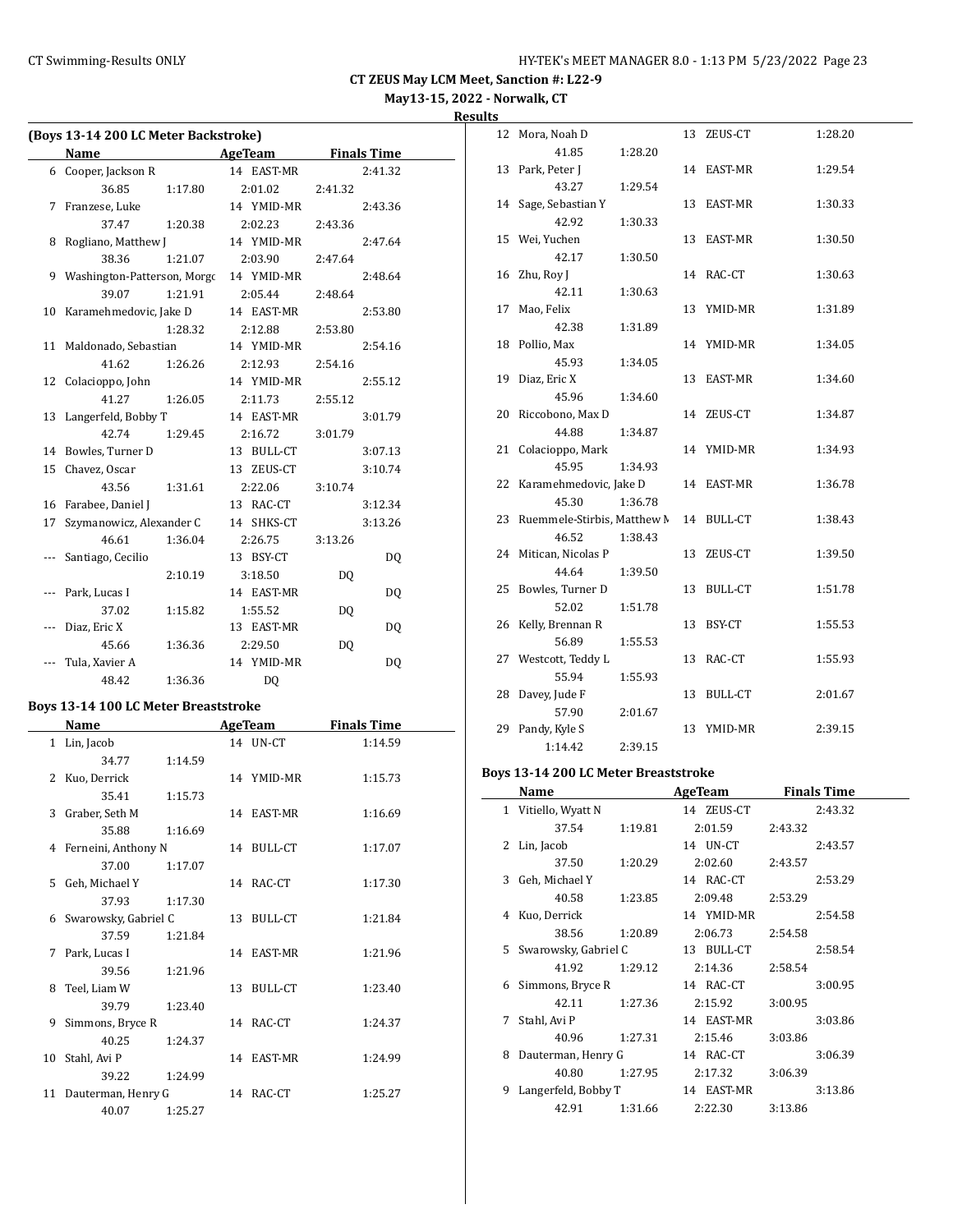**May13-15, 2022 - Norwalk, CT**

**Results**

| (Boys 13-14 200 LC Meter Breaststroke) |                                          |         |  |                |         |                    |
|----------------------------------------|------------------------------------------|---------|--|----------------|---------|--------------------|
|                                        | Name                                     | AgeTeam |  |                |         | <b>Finals Time</b> |
|                                        | 10 Mitican, Nicolas P                    |         |  | 13 ZEUS-CT     |         | 3:39.06            |
|                                        | 46.06                                    | 1:41.26 |  | 2:40.07        | 3:39.06 |                    |
|                                        | 11 Kelly, Brennan R                      |         |  | 13 BSY-CT      |         | 4:19.23            |
|                                        | 58.70                                    | 2:04.81 |  | 3:14.05        | 4:19.23 |                    |
|                                        | Boys 13-14 100 LC Meter Butterfly        |         |  |                |         |                    |
|                                        | <b>Name</b>                              |         |  | AgeTeam        |         | <b>Finals Time</b> |
|                                        | 1 Zhou, Ethan                            |         |  | 14 YMID-MR     |         | 1:00.49            |
|                                        | 28.64                                    | 1:00.49 |  |                |         |                    |
| 2                                      | Lin, Jacob                               |         |  | 14 UN-CT       |         | 1:01.21            |
|                                        | 28.51                                    | 1:01.21 |  |                |         |                    |
|                                        | 3 Camille, Sebastian R                   |         |  | 13 ZEUS-CT     |         | 1:09.04            |
|                                        | 32.79                                    | 1:09.04 |  |                |         |                    |
| 4                                      | Rogliano, Matthew J                      |         |  | 14 YMID-MR     |         | 1:09.73            |
|                                        | 31.88                                    | 1:09.73 |  |                |         |                    |
| 5                                      | Tula, Xavier A                           |         |  | 14 YMID-MR     |         | 1:12.12            |
|                                        | 34.34                                    | 1:12.12 |  |                |         |                    |
|                                        | 6 Washington-Patterson, Morgo 14 YMID-MR |         |  |                |         | 1:12.34            |
|                                        | 33.13                                    | 1:12.34 |  |                |         |                    |
| 7                                      | Skogerson, Duncan A                      |         |  | 13 EAST-MR     |         | 1:12.38            |
|                                        | 34.71                                    | 1:12.38 |  |                |         |                    |
| 8                                      | Polese, Aidan                            |         |  | 13 RAC-CT      |         | 1:12.83            |
|                                        | 34.83                                    | 1:12.83 |  |                |         |                    |
| 9                                      | Kuo, Derrick                             |         |  | 14 YMID-MR     |         | 1:17.16            |
|                                        | 35.70                                    | 1:17.16 |  |                |         |                    |
| 10                                     | Lee, Kevin S                             |         |  | 13 BULL-CT     |         | 1:17.26            |
|                                        | 36.75                                    | 1:17.26 |  |                |         |                    |
| 11                                     | Mora, Noah D                             |         |  | 13 ZEUS-CT     |         | 1:17.59            |
|                                        | 34.59                                    | 1:17.59 |  |                |         |                    |
|                                        | 12 Cooper, Jackson R                     |         |  | 14 EAST-MR     |         | 1:17.83            |
|                                        | 35.19                                    | 1:17.83 |  |                |         |                    |
| 13                                     | Riccobono, Max D                         |         |  | 14 ZEUS-CT     |         | 1:20.03            |
|                                        | 36.30                                    | 1:20.03 |  |                |         |                    |
|                                        | 14 Chavez, Oscar                         |         |  | 13 ZEUS-CT     |         | 1:21.33            |
|                                        | 35.73                                    | 1:21.33 |  |                |         |                    |
|                                        | 15 Westcott, Teddy L                     |         |  | 13 RAC-CT      |         | 1:25.52            |
|                                        | 40.47                                    | 1:25.52 |  |                |         |                    |
|                                        | Boys 13-14 200 LC Meter Butterfly        |         |  |                |         |                    |
|                                        | Name                                     |         |  | <b>AgeTeam</b> |         | <b>Finals Time</b> |
|                                        | 1 Lin, Jacob                             |         |  | 14 UN-CT       |         | 2:21.06            |
|                                        | 30.24                                    | 1:05.69 |  | 1:42.91        | 2:21.06 |                    |
| 2                                      | Camille, Sebastian R                     |         |  | 13 ZEUS-CT     |         | 2:42.90            |

|    | JV.41                  | 1. V J . V <i>J</i> | .          |         |         |
|----|------------------------|---------------------|------------|---------|---------|
|    | 2 Camille, Sebastian R |                     | 13 ZEUS-CT |         | 2:42.90 |
|    | 34.96                  | 1:15.32             | 2:01.42    | 2:42.90 |         |
| 3. | Polese, Aidan          |                     | 13 RAC-CT  |         | 2:44.39 |
|    | 38.40                  | 1:19.69             | 2:02.60    | 2:44.39 |         |
|    | Rogliano, Matthew J    |                     | 14 YMID-MR |         | 2:44.72 |
|    | 33.67                  | 1:13.54             | 1:58.58    | 2:44.72 |         |
| 5. | Cooper, Jackson R      |                     | 14 EAST-MR |         | 2:56.16 |
|    | 36.77                  | 1:21.30             | 2:09.16    | 2:56.16 |         |
|    |                        |                     |            |         |         |

#### **Boys 13-14 200 LC Meter IM**

| <b>Name</b>   |       |         | AgeTeam    |         | <b>Finals Time</b> |  |
|---------------|-------|---------|------------|---------|--------------------|--|
| 1 Zhou. Ethan |       |         | 14 YMID-MR |         | 2:16.56            |  |
|               | 29.27 | 1:04.38 | 1:46.42    | 2:16.56 |                    |  |

| 2  | Lin, Jacob                  |         | 14 UN-CT      |         | 2:21.30 |
|----|-----------------------------|---------|---------------|---------|---------|
|    | 29.51                       | 1:05.47 | 1:47.93       | 2:21.30 |         |
| 3  | Vitiello, Wyatt N           |         | 14 ZEUS-CT    |         | 2:24.50 |
|    | 32.42                       | 1:09.37 | 1:52.00       | 2:24.50 |         |
| 4  | Graber, Seth M              |         | 14 EAST-MR    |         | 2:26.05 |
|    | 30.43                       | 1:07.18 | 1:50.89       | 2:26.05 |         |
| 5  | Ferneini, Anthony N         |         | 14 BULL-CT    |         | 2:26.97 |
|    | 32.73                       | 1:13.45 | 1:53.99       | 2:26.97 |         |
| 6  | Geh, Michael Y              |         | 14 RAC-CT     |         | 2:27.50 |
|    | 31.22                       | 1:08.30 | 1:52.77       | 2:27.50 |         |
| 7  | Kuo, Derrick                |         | 14 YMID-MR    |         | 2:31.74 |
|    | 33.00                       | 1:12.25 | 1:53.40       | 2:31.74 |         |
| 8  | Polese, Aidan               |         | 13 RAC-CT     |         | 2:34.06 |
|    | 34.35                       | 1:11.03 | 2:01.22       | 2:34.06 |         |
| 9  | Stahl, Avi P                |         | 14 EAST-MR    |         | 2:34.90 |
|    | 31.39                       | 1:14.49 | 1:59.88       | 2:34.90 |         |
| 10 | Lee, Kevin S                |         | 13 BULL-CT    |         | 2:36.06 |
|    | 34.58                       | 1:13.83 | 2:01.12       | 2:36.06 |         |
| 11 | Rogliano, Matthew J         |         | 14 YMID-MR    |         | 2:38.76 |
|    | 31.70                       | 1:13.39 | 2:02.13       | 2:38.76 |         |
| 12 | Skogerson, Duncan A         |         | 13 EAST-MR    |         | 2:38.91 |
|    | 34.63                       | 1:15.19 | 2:02.23       | 2:38.91 |         |
| 13 | Swarowsky, Gabriel C        |         | 13 BULL-CT    |         | 2:39.06 |
|    | 34.20                       | 1:19.88 | 2:04.52       | 2:39.06 |         |
| 14 | Camille, Sebastian R        |         | 13 ZEUS-CT    |         | 2:39.37 |
|    | 33.73                       | 1:15.71 | 2:04.37       | 2:39.37 |         |
| 15 | Wei, Yuchen                 |         | 13 EAST-MR    |         | 2:40.02 |
|    | 34.32                       | 1:17.15 | 2:06.52       | 2:40.02 |         |
| 16 | Franzese, Luke              |         | 14 YMID-MR    |         | 2:41.57 |
|    | 33.43                       | 1:13.32 | 2:06.64       | 2:41.57 |         |
| 17 | Simmons, Bryce R            |         | 14 RAC-CT     |         | 2:41.72 |
|    | 38.02                       | 1:22.82 | 2:07.18       | 2:41.72 |         |
| 18 | Sage, Sebastian Y           |         | EAST-MR<br>13 |         | 2:42.26 |
|    | 36.19                       | 1:18.39 | 2:06.69       | 2:42.26 |         |
| 19 | Mora, Noah D                |         | 13 ZEUS-CT    |         | 2:43.07 |
|    | 34.93                       | 1:19.39 | 2:07.70       | 2:43.07 |         |
| 20 | Tuchman, Dylan J            |         | 14 EAST-MR    |         | 2:45.90 |
|    | 33.48                       | 1:18.34 | 2:10.55       | 2:45.90 |         |
| 21 | Dauterman, Henry G          |         | 14 RAC-CT     |         | 2:46.89 |
|    | 36.53                       | 1:22.53 | 2:09.41       | 2:46.89 |         |
| 22 | Washington-Patterson, Morgo |         | 14 YMID-MR    |         | 2:47.06 |
|    | 33.88                       | 1:18.86 | 2:09.81       | 2:47.06 |         |
| 23 | Park, Peter J               |         | 14 EAST-MR    |         | 2:47.42 |
|    | 37.80                       | 1:21.92 | 2:09.05       | 2:47.42 |         |
| 24 | Langerfeld, Bobby T         |         | 14 EAST-MR    |         | 2:47.65 |
|    | 35.14                       | 1:21.94 | 2:10.15       | 2:47.65 |         |
| 25 | Mao, Felix                  |         | 13 YMID-MR    |         | 2:48.38 |
|    | 37.92                       | 1:23.26 | 2:10.43       | 2:48.38 |         |
| 26 | Pollio, Max                 |         | 14 YMID-MR    |         | 2:49.27 |
|    | 38.37                       | 1:22.28 | 2:13.96       | 2:49.27 |         |
| 27 | Colacioppo, Mark            |         | 14 YMID-MR    |         | 2:50.01 |
|    | 36.76                       | 1:21.22 | 2:12.98       | 2:50.01 |         |
| 28 | Riccobono, Max D            |         | 14<br>ZEUS-CT |         | 2:50.16 |
|    | 37.45                       | 1:20.26 | 2:12.15       | 2:50.16 |         |
| 29 | Colacioppo, John            |         | 14 YMID-MR    |         | 2:53.97 |
|    | 37.58                       | 1:22.37 | 2:15.70       | 2:53.97 |         |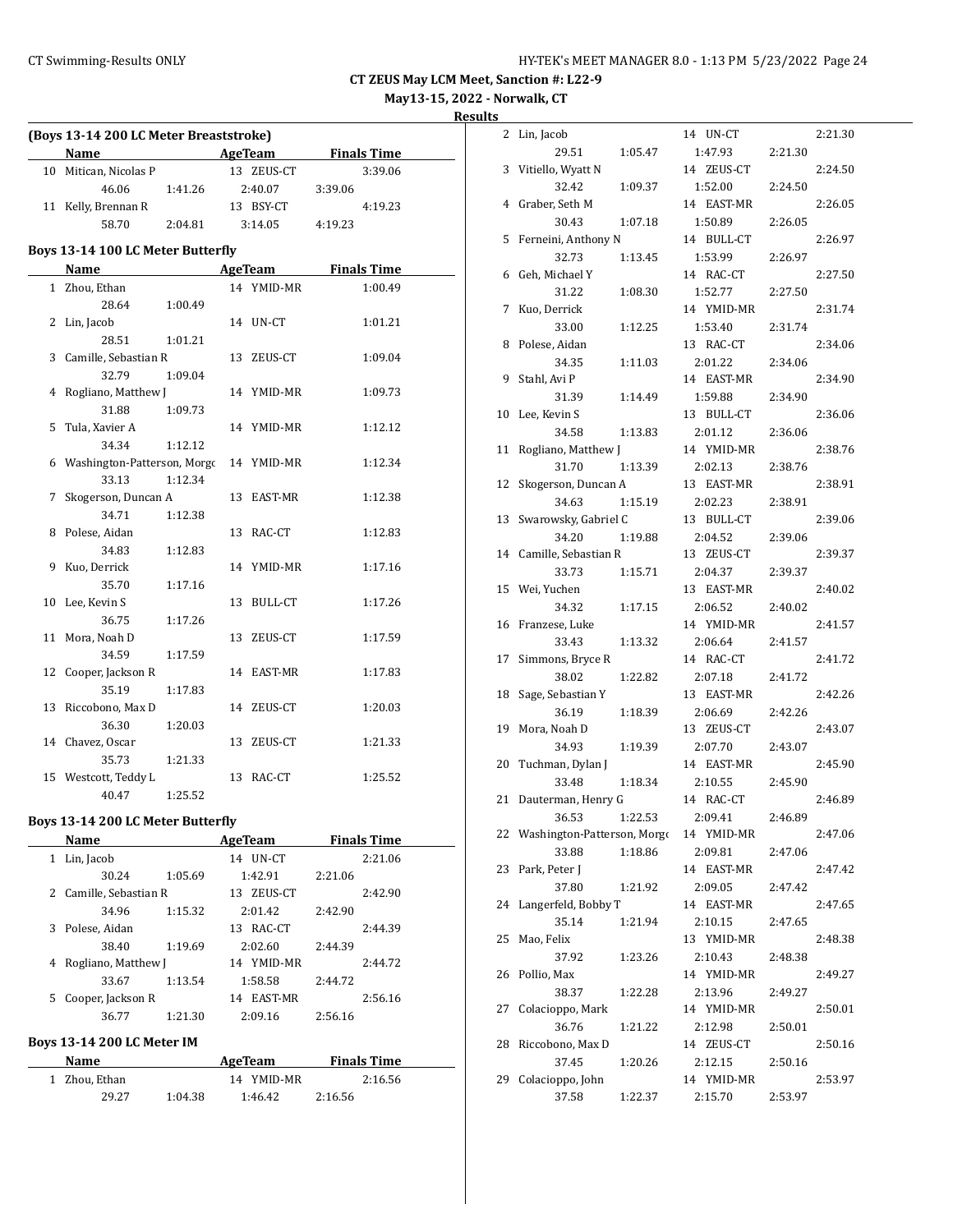**May13-15, 2022 - Norwalk, CT**

**Results**

 $\frac{1}{2}$ 

|       | (Boys 13-14 200 LC Meter IM)         |               |                    |
|-------|--------------------------------------|---------------|--------------------|
|       | Name                                 | AgeTeam       | <b>Finals Time</b> |
| 30    | Chavez, Oscar                        | 13 ZEUS-CT    | 2:54.87            |
|       | 35.21<br>1:22.12                     | 2:15.92       | 2:54.87            |
| 31    | Zhu, Roy J                           | 14 RAC-CT     | 2:58.69            |
|       | 37.46<br>1:24.95                     | 2:17.28       | 2:58.69            |
| 32    | Maldonado, Sebastian                 | 14 YMID-MR    | 2:59.27            |
|       | 38.19<br>1:24.19                     | 2:20.43       | 2:59.27            |
| 33    | Farabee, Daniel J                    | 13 RAC-CT     | 3:02.67            |
|       | 1:30.27                              | 2:21.95       | 3:02.67            |
|       | 34 Westcott, Teddy L                 | 13 RAC-CT     | 3:07.42            |
|       | 40.59<br>1:28.59                     | 2:29.26       | 3:07.42            |
| 35    | Bowles, Turner D                     | 13 BULL-CT    | 3:10.31            |
|       | 38.35<br>1:24.89                     | 2:26.95       | 3:10.31            |
| 36    | Mitican, Nicolas P                   | 13 ZEUS-CT    | 3:12.28            |
|       | 45.19<br>1:34.07                     | 2:30.87       | 3:12.28            |
| 37    | Ruemmele-Stirbis, Matthew N          | 14 BULL-CT    | 3:14.42            |
|       | 45.54<br>1:37.71                     | 2:32.30       | 3:14.42            |
| 38    | Davey, Jude F                        | 13 BULL-CT    | 3:41.99            |
|       | 46.02<br>1:48.15                     | 2:55.70       | 3:41.99            |
|       | Tula, Xavier A                       | 14 YMID-MR    | DQ                 |
|       | 33.69<br>1:20.46                     | 2:16.60       | DQ                 |
|       | Kelly, Brennan R                     | 13 BSY-CT     | DQ                 |
|       | 55.57<br>2:01.83                     |               |                    |
|       |                                      |               |                    |
|       | Boys 15 & Over 50 LC Meter Freestyle |               |                    |
|       | Name                                 | AgeTeam       | <b>Finals Time</b> |
| 1     | Lee, Elliot S                        | 16 BULL-CT    | 24.95              |
| 2     | Amar, Henry R                        | 16 EAST-MR    | 25.54              |
| 3     | Kvashchuk, Mike                      | 16 ZEUS-CT    | 25.79              |
| 4     | Conners, Brendan C                   | 17 BULL-CT    | 25.84              |
| 5     | Zullo, Lorenzo R                     | 17 ZEUS-CT    | 26.04              |
| 6     | Enes, Sam J                          | 16 BULL-CT    | 26.15              |
| *7    | Leite, Marcelo                       | 18 ZEUS-CT    | 26.37              |
| $*7$  | Flores, Kris S                       | 15 ZEUS-CT    | 26.37              |
| 9     | Enes, Max J                          | 15 BULL-CT    | 26.55              |
| 10    | Bijleveld, Lukas A                   | 17 BULL-CT    | 26.74              |
| 11    | Tantsyura, Daniel V                  | 17 EAST-MR    | 27.14              |
| *12   | Colistra, Giancarlo W                | 17<br>ZEUS-CT | 27.19              |
| $*12$ | Katra, Marko                         | 15<br>RAC-CT  | 27.19              |
| 14    | O'Malley, Kai A                      | 17<br>RAC-CT  | 27.23              |
| 15    | Li, Shaun X                          | 15<br>RAC-CT  | 27.27              |
| 16    | Burdzicki, Patrick D                 | 17<br>ZEUS-CT | 27.29              |
| 17    | Terri, Julian K                      | 16<br>YMID-MR | 27.70              |
| 18    | Terri, Kyle D                        | 15<br>YMID-MR | 27.81              |
| 19    | Yin, Derek                           | 15<br>RAC-CT  | 27.83              |
| 20    | Korzenik, Benjamin M                 | 17<br>UN-MR   | 27.87              |
| 21    | Foley, Owen F                        | 18<br>RAC-CT  | 28.26              |
| 22    | Quiroga, Favian X                    | 16<br>ZEUS-CT | 28.44              |
| 23    | Moy, Aiden C                         | 15<br>EAST-MR | 28.72              |
| 24    | Duggan, Conor R                      | 15<br>ZEUS-CT | 28.79              |
| 25    | Rizk, Alex                           | 15<br>YMID-MR | 29.05              |
| 26    | Walker, Davis K                      | 16<br>BULL-CT | 29.22              |
| 27    | Skula, Alexander                     | 15<br>BULL-CT | 29.47              |
| 28    | Zemlevskiy, Georgiy A                | 16<br>SHKS-CT | 29.65              |
| 29    | Byrd, Nicholas G                     |               |                    |
|       | Ramos Jr, Danny                      | 17<br>YMID-MR | 29.95              |
| 30    |                                      | 15<br>ZEUS-CT | 31.23              |

|    | 31 Lopez, Joshua                      |               | 15 BULL-CT     | 31.77              |
|----|---------------------------------------|---------------|----------------|--------------------|
|    | 32 Amrani, Eliass                     |               | 15 SHKS-CT     | 31.90              |
|    | 33 Cruz, Jake B                       |               | 15 EAST-MR     | 34.51              |
|    | 34 Pitter, Brandon W                  |               | 15 BSY-CT      | 57.89              |
|    |                                       |               |                |                    |
|    | Boys 15 & Over 100 LC Meter Freestyle |               |                |                    |
|    | Name                                  |               | <b>AgeTeam</b> | <b>Finals Time</b> |
|    | 1 Lee, Elliot S                       |               | 16 BULL-CT     | 53.67              |
|    | 25.63                                 | 53.67         |                |                    |
|    | 2 Amar, Henry R                       |               | 16 EAST-MR     | 55.61              |
|    | 26.88                                 | 55.61         |                |                    |
| 3  | Conners, Brendan C                    |               | 17 BULL-CT     | 56.29              |
|    | 27.27                                 | 56.29         |                |                    |
| 4  | Bijleveld, Lukas A                    | 17            | BULL-CT        | 56.92              |
|    | 28.00                                 | 56.92         |                |                    |
| 5  | Zullo, Lorenzo R                      | 17            | ZEUS-CT        | 57.01              |
|    | 27.10                                 | 57.01         |                |                    |
|    | 6 Kvashchuk, Mike                     |               | 16 ZEUS-CT     | 57.86              |
|    | 27.71                                 | 57.86         |                |                    |
| 7  | Leite, Marcelo                        |               | 18 ZEUS-CT     | 58.37              |
|    | 28.27                                 | 58.37         |                |                    |
| 8  | Flores, Kris S                        |               | 15 ZEUS-CT     | 58.68              |
|    | 28.40                                 | 58.68         |                |                    |
| 9  | Enes, Max J                           | 15            | BULL-CT        | 58.98              |
|    | 28.58                                 | 58.98         |                |                    |
| 10 | Burdzicki, Patrick D                  |               | 17 ZEUS-CT     | 1:00.19            |
|    | 28.48                                 | 1:00.19       |                |                    |
| 11 | Korzenik, Benjamin M                  |               | 17 UN-MR       | 1:00.30            |
|    | 29.00                                 | 1:00.30       |                |                    |
| 12 | Tantsyura, Daniel V                   |               | 17 EAST-MR     | 1:00.33            |
|    | 28.74                                 | 1:00.33       |                |                    |
| 13 | Quiroga, Favian X                     |               | 16 ZEUS-CT     | 1:00.60            |
|    | 29.48                                 | 1:00.60       |                |                    |
| 14 | Enes, Sam J                           |               | 16 BULL-CT     | 1:00.89            |
|    | 28.86                                 | 1:00.89       |                |                    |
| 15 | Padda, Rajkaran S<br>28.96            | 17<br>1:01.12 | ZEUS-CT        | 1:01.12            |
|    | 16 Franks, Finn J                     |               |                | 1:01.30            |
|    | 29.20                                 | 1:01.30       | 16 EAST-MR     |                    |
|    | 17 Conners, Aedan G                   |               | 15 BULL-CT     | 1:01.67            |
|    | 29.34                                 | 1:01.67       |                |                    |
| 18 | Paparella, Dante A                    |               | 15 RAC-CT      | 1:01.97            |
|    | 29.71                                 | 1:01.97       |                |                    |
| 19 | Moy, Aiden C                          | 15            | EAST-MR        | 1:02.12            |
|    | 29.31                                 | 1:02.12       |                |                    |
| 20 | Foley, Owen F                         | 18            | RAC-CT         | 1:03.24            |
|    | 30.64                                 | 1:03.24       |                |                    |
| 21 | Henry, Hugh C                         | 15            | <b>BULL-CT</b> | 1:03.51            |
|    | 30.70                                 | 1:03.51       |                |                    |
| 22 | Henry, Finn M                         | 17            | <b>BULL-CT</b> | 1:03.91            |
|    | 30.55                                 | 1:03.91       |                |                    |
| 23 | Terri, Kyle D                         | 15            | YMID-MR        | 1:04.24            |
|    | 30.18                                 | 1:04.24       |                |                    |
| 24 | Walker, Davis K                       | 16            | BULL-CT        | 1:04.56            |
|    | 30.82                                 | 1:04.56       |                |                    |
| 25 | Zemlevskiy, Georgiy A                 |               | 16 SHKS-CT     | 1:05.20            |
|    | 30.86                                 | 1:05.20       |                |                    |
|    |                                       |               |                |                    |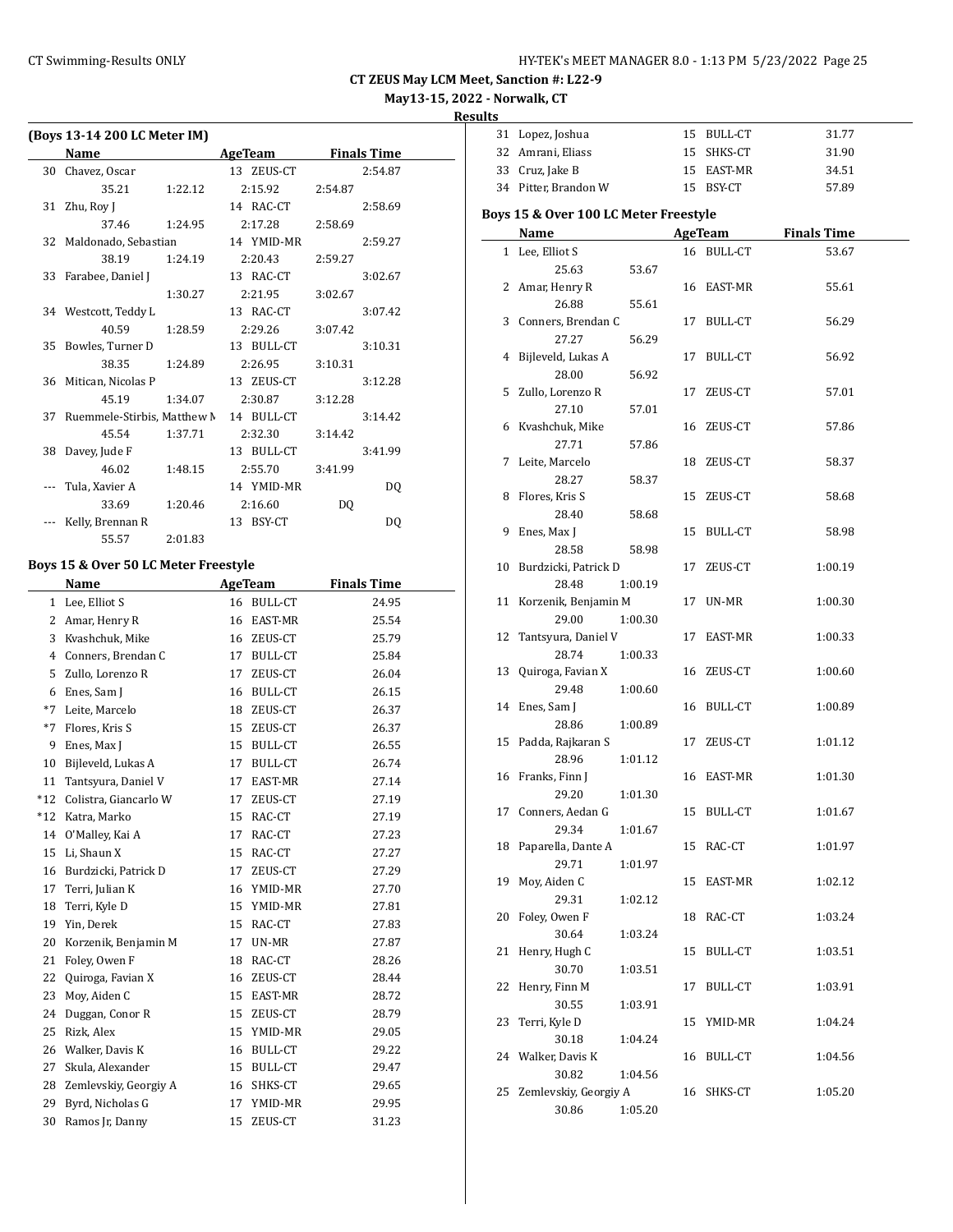**May13-15, 2022 - Norwalk, CT**

**Results**

|    | Name             |         |    | AgeTeam        | <b>Finals Time</b> |  |
|----|------------------|---------|----|----------------|--------------------|--|
| 26 | Skula, Alexander |         |    | 15 BULL-CT     | 1:05.99            |  |
|    | 31.54            | 1:05.99 |    |                |                    |  |
| 27 | Rizk, Alex       |         |    | 15 YMID-MR     | 1:06.38            |  |
|    | 30.98            | 1:06.38 |    |                |                    |  |
| 28 | Byrd, Nicholas G |         |    | 17 YMID-MR     | 1:07.20            |  |
|    | 31.69            | 1:07.20 |    |                |                    |  |
| 29 | Salamon, Maxim M |         | 15 | RAC-CT         | 1:08.16            |  |
|    | 33.47            | 1:08.16 |    |                |                    |  |
| 30 | Ramos Jr, Danny  |         | 15 | ZEUS-CT        | 1:09.89            |  |
|    | 33.56            | 1:09.89 |    |                |                    |  |
| 31 | Amrani, Eliass   |         | 15 | SHKS-CT        | 1:10.37            |  |
| 32 | Lopez, Joshua    |         | 15 | BULL-CT        | 1:11.61            |  |
|    | 34.70            | 1:11.61 |    |                |                    |  |
| 33 | Cruz, Jake B     |         | 15 | <b>EAST-MR</b> | 1:18.28            |  |
|    | 36.78            | 1:18.28 |    |                |                    |  |

#### **Boys 15 & Over 200 LC Meter Freestyle**

|    | <b>Name</b>           |         | <b>AgeTeam</b> |         | <b>Finals Time</b> |
|----|-----------------------|---------|----------------|---------|--------------------|
|    | 1 Bijleveld, Lukas A  |         | 17 BULL-CT     |         | 2:03.85            |
|    | 28.82                 | 1:00.53 | 1:33.19        | 2:03.85 |                    |
| 2  | Li, Shaun X           |         | 15 RAC-CT      |         | 2:04.77            |
|    | 28.60                 | 59.64   | 1:32.21        | 2:04.77 |                    |
| 3  | Leite, Marcelo        |         | 18 ZEUS-CT     |         | 2:04.88            |
|    | 28.94                 | 1:00.88 | 1:33.39        | 2:04.88 |                    |
| 4  | Colistra, Giancarlo W |         | 17 ZEUS-CT     |         | 2:06.46            |
|    | 29.22                 | 1:00.77 | 1:33.98        | 2:06.46 |                    |
| 5  | Zullo, Lorenzo R      |         | 17 ZEUS-CT     |         | 2:08.28            |
|    | 30.03                 | 1:02.89 | 1:34.87        | 2:08.28 |                    |
| 6  | Kwait, Nathaniel T    |         | 18 ZEUS-CT     |         | 2:11.70            |
|    | 29.78                 | 1:03.54 | 1:37.76        | 2:11.70 |                    |
| 7  | Conners, Aedan G      |         | 15 BULL-CT     |         | 2:12.52            |
|    | 30.56                 | 1:04.23 | 1:38.23        | 2:12.52 |                    |
| 8  | Katra, Marko          |         | 15 RAC-CT      |         | 2:13.39            |
|    | 30.22                 | 1:03.88 | 1:39.90        | 2:13.39 |                    |
| 9  | Conners, Brendan C    |         | 17 BULL-CT     |         | 2:14.36            |
|    | 30.97                 | 1:04.94 | 1:39.78        | 2:14.36 |                    |
| 10 | Quiroga, Favian X     |         | 16 ZEUS-CT     |         | 2:14.52            |
|    | 31.51                 | 1:05.49 | 1:40.63        | 2:14.52 |                    |
| 11 | Burdzicki, Patrick D  |         | 17 ZEUS-CT     |         | 2:14.77            |
|    | 29.71                 | 1:03.04 | 1:38.53        | 2:14.77 |                    |
| 12 | Yin, Derek            |         | 15 RAC-CT      |         | 2:16.29            |
|    | 31.75                 | 1:06.80 | 1:42.55        | 2:16.29 |                    |
| 13 | Padda, Rajkaran S     |         | 17 ZEUS-CT     |         | 2:17.49            |
|    | 32.31                 | 1:07.00 | 1:42.48        | 2:17.49 |                    |
| 14 | Paparella, Dante A    |         | 15 RAC-CT      |         | 2:17.64            |
|    | 31.25                 | 1:06.10 | 1:41.85        | 2:17.64 |                    |
| 15 | Asuncion, Addie H     |         | 15 ZEUS-CT     |         | 2:21.25            |
|    | 32.64                 | 1:08.52 | 1:45.13        | 2:21.25 |                    |
| 16 | Terri, Kyle D         |         | 15 YMID-MR     |         | 2:25.54            |
|    | 32.77                 | 1:08.90 | 1:47.78        | 2:25.54 |                    |
| 17 | Byrd, Nicholas G      |         | 17 YMID-MR     |         | 2:30.28            |
|    | 32.77                 | 1:09.69 | 1:50.36        | 2:30.28 |                    |
| 18 | Skula, Alexander      |         | 15 BULL-CT     |         | 2:31.24            |
|    | 33.56                 | 1:11.98 | 1:51.57        | 2:31.24 |                    |

| 19 | Zemlevskiy, Georgiy A |         | 16 SHKS-CT     |         | 2:33.33 |
|----|-----------------------|---------|----------------|---------|---------|
|    | 34.50                 | 1:12.94 | 1:53.92        | 2:33.33 |         |
| 20 | Salamon, Maxim M      |         | RAC-CT<br>15.  |         | 2:38.25 |
|    | 35.81                 | 1:16.22 | 1:58.74        | 2:38.25 |         |
| 21 | Rizk, Alex            |         | 15 YMID-MR     |         | 2:41.98 |
|    | 34.14                 | 1:16.02 | 2:01.54        | 2:41.98 |         |
|    | 22 Lopez, Joshua      |         | BULL-CT<br>15  |         | 2:43.02 |
|    | 36.31                 | 1:17.25 | 2:43.02        |         |         |
| 23 | Amrani, Eliass        |         | SHKS-CT<br>15. |         | 2:50.94 |
|    |                       |         | 2:09.52        | 2.50.94 |         |

# **Boys 15 & Over 100 LC Meter Backstroke**

|              | <b>Name</b>             |               | <b>AgeTeam</b> | <b>Finals Time</b> |
|--------------|-------------------------|---------------|----------------|--------------------|
| $\mathbf{1}$ | Conners, Brendan C      |               | 17 BULL-CT     | 1:00.50            |
|              | 2 Lee, Elliot S         |               | 16 BULL-CT     | 1:01.05            |
|              | 3 Enes, Sam J           |               | 16 BULL-CT     | 1:04.53            |
|              | 4 Flores, Kris S        |               | 15 ZEUS-CT     | 1:06.26            |
|              | 5 Leite, Marcelo        |               | 18 ZEUS-CT     | 1:06.39            |
|              | 6 Kvashchuk, Mike       |               | 16 ZEUS-CT     | 1:06.74            |
|              | 7 Conners, Aedan G      |               | 15 BULL-CT     | 1:07.79            |
|              | 33.15                   | 1:07.79       |                |                    |
|              | 8 Enes, Max J           |               | 15 BULL-CT     | 1:07.91            |
|              | 32.89                   | 1:07.91       |                |                    |
| 9            | Paparella, Dante A      |               | 15 RAC-CT      | 1:08.20            |
| 10           | Tantsyura, Daniel V     | 17            | EAST-MR        | 1:09.45            |
|              | 34.29                   | 1:09.45       |                |                    |
|              | 11 Amar, Henry R        |               | 16 EAST-MR     | 1:09.47            |
|              | 12 O'Malley, Kai A      |               | 17 RAC-CT      | 1:09.61            |
|              | 34.10                   | 1:09.61       |                |                    |
| 13           | Duggan, Conor R         | 15            | ZEUS-CT        | 1:10.85            |
|              | 34.79                   | 1:10.85       |                |                    |
|              | 14 Burdzicki, Patrick D | 17            | ZEUS-CT        | 1:11.55            |
|              | 34.61                   | 1:11.55       |                |                    |
|              | 15 Skula, Alexander     |               | 15 BULL-CT     | 1:12.70            |
|              | 16 Terri, Julian K      |               | 16 YMID-MR     | 1:12.81            |
|              | 17 Kwait, Nathaniel T   |               | 18 ZEUS-CT     | 1:12.86            |
|              | 34.21                   | 1:12.86       |                |                    |
|              | 18 Padda, Rajkaran S    | 17            | ZEUS-CT        | 1:13.38            |
| 19           | Asuncion, Addie H       | 15            | ZEUS-CT        | 1:13.62            |
|              | 36.15                   | 1:13.62       |                |                    |
| 20           | Byrd, Nicholas G        |               | 17 YMID-MR     | 1:14.15            |
|              | 36.11                   | 1:14.15       |                |                    |
| 21           | Foley, Owen F           |               | 18 RAC-CT      | 1:15.05            |
|              | 37.19                   | 1:15.05       |                |                    |
| 22           | Moy, Aiden C            | 15            | EAST-MR        | 1:15.62            |
| 23           | 36.31                   | 1:15.62<br>15 |                |                    |
|              | Terri, Kyle D<br>37.44  | 1:15.92       | YMID-MR        | 1:15.92            |
| 24           | Salamon, Maxim M        |               | 15 RAC-CT      | 1:17.80            |
|              | 38.12                   | 1:17.80       |                |                    |
| 25           | Rizk, Alex              |               | 15 YMID-MR     | 1:24.19            |
|              | 40.20                   | 1:24.19       |                |                    |
|              | 26 Ramos Jr, Danny      | 15            | ZEUS-CT        | 1:28.58            |
|              | 43.51                   | 1:28.58       |                |                    |
|              |                         |               |                |                    |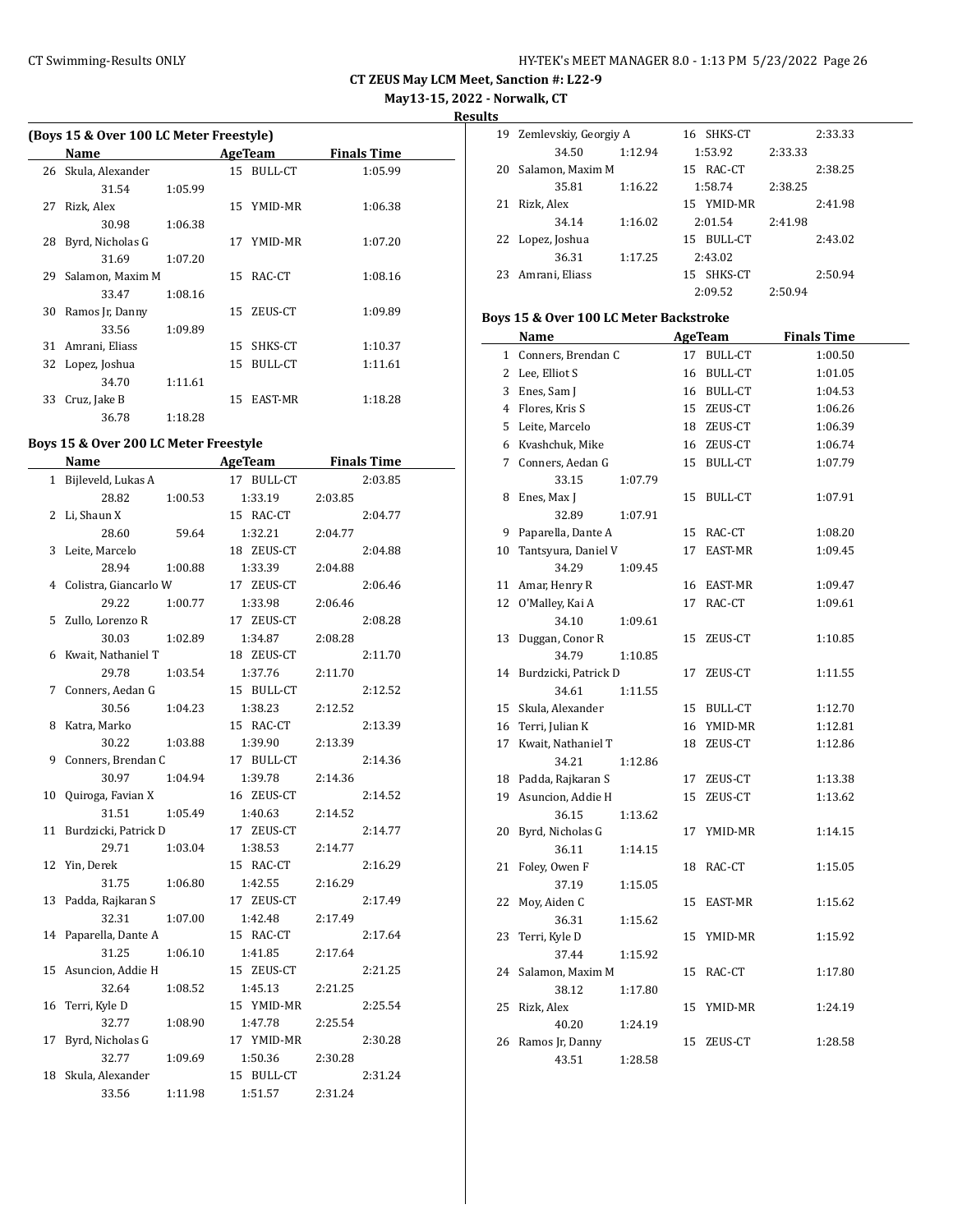**May13-15, 2022 - Norwalk, CT**

#### **Results**

| Boys 15 & Over 200 LC Meter Backstroke   |                       |                      |                    |  |  |  |
|------------------------------------------|-----------------------|----------------------|--------------------|--|--|--|
|                                          | Name                  | AgeTeam              | <b>Finals Time</b> |  |  |  |
| $1 \quad$                                | Conners, Brendan C    | 17 BULL-CT           | 2:14.89            |  |  |  |
|                                          | 31.27<br>1:05.43      | 1:40.01              | 2:14.89            |  |  |  |
| 2                                        | Leite, Marcelo        | 18 ZEUS-CT           | 2:24.30            |  |  |  |
|                                          | 33.90<br>1:11.60      | 1:47.82              | 2:24.30            |  |  |  |
| 3                                        | Li, Shaun X           | 15 RAC-CT            | 2:25.22            |  |  |  |
|                                          | 34.08<br>1:10.84      | 1:48.60              | 2:25.22            |  |  |  |
| 4                                        | Enes, Sam J           | 16 BULL-CT           | 2:26.05            |  |  |  |
|                                          | 33.12<br>1:10.08      | 1:48.31              | 2:26.05            |  |  |  |
| 5                                        | Conners, Aedan G      | 15 BULL-CT           | 2:26.49            |  |  |  |
|                                          | 35.93<br>1:12.92      | 1:49.98              | 2:26.49            |  |  |  |
| 6                                        | Colistra, Giancarlo W | 17 ZEUS-CT           | 2:29.73            |  |  |  |
|                                          | 35.51<br>1:13.65      | 1:52.02              | 2:29.73            |  |  |  |
| 7                                        | Franks, Finn J        | 16 EAST-MR           | 2:33.61            |  |  |  |
|                                          | 35.86<br>1:15.03      | 1:55.46              | 2:33.61            |  |  |  |
| 8                                        | Tantsyura, Daniel V   | 17 EAST-MR           | 2:34.72            |  |  |  |
|                                          | 36.57<br>1:15.71      | 1:56.09              | 2:34.72            |  |  |  |
| 9                                        | Burdzicki, Patrick D  | 17 ZEUS-CT           | 2:35.37            |  |  |  |
|                                          | 36.69<br>1:16.08      | 1:56.38              | 2:35.37            |  |  |  |
| 10                                       | Huang, Evan *         | 16 BULL-CT           | 2:37.76            |  |  |  |
|                                          | 37.24<br>1:16.36      | 1:57.33              | 2:37.76            |  |  |  |
| 11                                       | Moy, Aiden C          | 15 EAST-MR           | 2:38.11            |  |  |  |
|                                          | 36.35<br>1:16.83      | 1:58.43              | 2:38.11            |  |  |  |
| 12                                       | Quiroga, Favian X     | 16 ZEUS-CT           | 2:38.93            |  |  |  |
|                                          | 38.35<br>1:18.89      | 1:59.39              | 2:38.93            |  |  |  |
| 13                                       | Skula, Alexander      | 15 BULL-CT           | 2:39.27            |  |  |  |
|                                          | 37.89<br>1:17.94      | 1:59.51              | 2:39.27            |  |  |  |
| 14                                       | Padda, Rajkaran S     | 17 ZEUS-CT           | 2:40.88            |  |  |  |
|                                          | 37.28<br>1:17.65      | 1:59.18              | 2:40.88            |  |  |  |
| 15                                       | Terri, Julian K       | 16 YMID-MR           | 2:45.51            |  |  |  |
|                                          | 38.96<br>1:20.44      | 2:03.58              | 2:45.51            |  |  |  |
| 16                                       | Terri, Kyle D         | 15 YMID-MR           | 2:45.68            |  |  |  |
|                                          | 39.84<br>1:21.54      | 2:04.31              | 2:45.68            |  |  |  |
| 17                                       | Salamon, Maxim M      | 15 RAC-CT            | 2:50.38            |  |  |  |
|                                          | 40.34<br>1:25.13      | 2:09.76              | 2:50.38            |  |  |  |
| 18                                       | Rizk, Alex            | 15 YMID-MR           | 3:06.29            |  |  |  |
|                                          | 42.03<br>1:30.56      | 2:19.88              | 3:06.29            |  |  |  |
| Boys 15 & Over 100 LC Meter Breaststroke |                       |                      |                    |  |  |  |
|                                          | <b>Name</b>           | <b>AgeTeam</b>       | <b>Finals Time</b> |  |  |  |
| $\mathbf{1}$                             | Lee, Elliot S         | <b>BULL-CT</b><br>16 | 1:10.08            |  |  |  |
|                                          | 32.50<br>1:10.08      |                      |                    |  |  |  |
| 2                                        | Conners, Brendan C    | <b>BULL-CT</b><br>17 | 1:15.60            |  |  |  |
|                                          | 35.33<br>1:15.60      |                      |                    |  |  |  |
| 3                                        | Cunniffe, Finn        | ZEUS-CT<br>17        | 1:16.16            |  |  |  |
|                                          | 36.23<br>1:16.16      |                      |                    |  |  |  |
| 4                                        | Korzenik, Benjamin M  | 17 UN-MR             | 1:16.37            |  |  |  |

35.46 1:16.37

36.07 1:16.72

38.15 1:21.12

38.89 1:21.72

5 Zullo, Lorenzo R 17 ZEUS-CT 1:16.72

6 Kvashchuk, Mike 16 ZEUS-CT 1:21.12

7 Moy, Aiden C 15 EAST-MR 1:21.72

|    | 8 Walker, Davis K        |         |                 | 16 BULL-CT     | 1:23.44 |
|----|--------------------------|---------|-----------------|----------------|---------|
|    | 39.38                    | 1:23.44 |                 |                |         |
| 9  | Tantsyura, Daniel V      |         |                 | 17 EAST-MR     | 1:23.88 |
|    | 38.89                    | 1:23.88 |                 |                |         |
|    | 10 Burdzicki, Patrick D  |         |                 | 17 ZEUS-CT     | 1:26.23 |
|    | 39.68                    | 1:26.23 |                 |                |         |
|    | 11 Zemlevskiy, Georgiy A |         |                 | 16 SHKS-CT     | 1:28.33 |
|    | 41.25                    | 1:28.33 |                 |                |         |
|    | 12 Huang, Evan *         |         |                 | 16 BULL-CT     | 1:29.18 |
|    | 42.88                    | 1:29.18 |                 |                |         |
|    | 13 Byrd, Nicholas G      |         |                 | 17 YMID-MR     | 1:30.71 |
|    | 42.15                    | 1:30.71 |                 |                |         |
|    | 14 Lopez, Joshua         |         | $15 -$          | <b>BULL-CT</b> | 1:34.00 |
|    | 44.51                    | 1:34.00 |                 |                |         |
|    | 15 Foley, Owen F         |         |                 | 18 RAC-CT      | 1:34.57 |
|    | 44.70                    | 1:34.57 |                 |                |         |
|    | 16 Ramos Jr, Danny       |         |                 | 15 ZEUS-CT     | 1:40.25 |
|    | 46.25                    | 1:40.25 |                 |                |         |
| 17 | Terri, Julian K          |         |                 | 16 YMID-MR     | 1:40.74 |
|    | 47.12                    | 1:40.74 |                 |                |         |
|    | 18 Amrani, Eliass        |         | 15 <sup>7</sup> | SHKS-CT        | 1:42.54 |
|    | 50.55                    | 1:42.54 |                 |                |         |
|    | 19 Rizk, Alex            |         |                 | 15 YMID-MR     | 1:43.07 |
|    | 47.30                    | 1:43.07 |                 |                |         |

#### **Boys 15 & Over 200 LC Meter Breaststroke**

|    | Name                  |         | <b>AgeTeam</b> | <b>Finals Time</b> |
|----|-----------------------|---------|----------------|--------------------|
|    | 1 Lee, Elliot S       |         | 16 BULL-CT     | 2:34.45            |
|    | 34.92                 | 1:14.20 | 1:54.14        | 2:34.45            |
| 2. | Colistra, Giancarlo W |         | 17 ZEUS-CT     | 2:38.71            |
|    | 36.18                 | 1:16.49 | 1:57.60        | 2:38.71            |
| 3  | Li, Shaun X           |         | 15 RAC-CT      | 2:44.97            |
|    | 36.27                 | 1:17.81 | 2:01.16        | 2:44.97            |
| 4  | Korzenik, Benjamin M  |         | 17 UN-MR       | 2:49.11            |
|    | 38.40                 | 1:21.30 | 2:05.13        | 2:49.11            |
| 5. | Katra, Marko          |         | 15 RAC-CT      | 2:55.07            |
|    | 38.51                 | 1:23.60 | 2:10.68        | 2:55.07            |
| 6  | Yin, Derek            |         | 15 RAC-CT      | 2:59.54            |
|    | 40.48                 | 1:26.44 | 2:13.14        | 2:59.54            |
| 7  | Walker, Davis K       |         | 16 BULL-CT     | 3:01.27            |
|    | 40.05                 | 1:26.51 | 2:14.09        | 3:01.27            |
| 8  | Lopez, Joshua         |         | BULL-CT<br>15  | 3:17.71            |
|    | 45.71                 | 1:36.70 | 2:27.77        | 3:17.71            |
| 9  | Salamon, Maxim M      |         | 15 RAC-CT      | 3:18.70            |
|    | 46.58                 | 1:37.94 | 2:29.45        | 3:18.70            |
|    |                       |         |                |                    |

#### **Boys 15 & Over 100 LC Meter Butterfly**

 $\overline{\phantom{a}}$ 

|   | Name                 |         | AgeTeam |            | <b>Finals Time</b> |
|---|----------------------|---------|---------|------------|--------------------|
| 1 | Flores, Kris S       |         |         | 15 ZEUS-CT | 1:01.40            |
|   | 28.74                | 1:01.40 |         |            |                    |
| 2 | O'Malley, Kai A      |         | 17      | RAC-CT     | 1:01.41            |
|   | 28.57                | 1:01.41 |         |            |                    |
| 3 | Amar, Henry R        |         |         | 16 EAST-MR | 1:03.13            |
|   | 29.70                | 1:03.13 |         |            |                    |
| 4 | Korzenik, Benjamin M |         | 17      | UN-MR      | 1:04.63            |
|   | 30.30                | 1:04.63 |         |            |                    |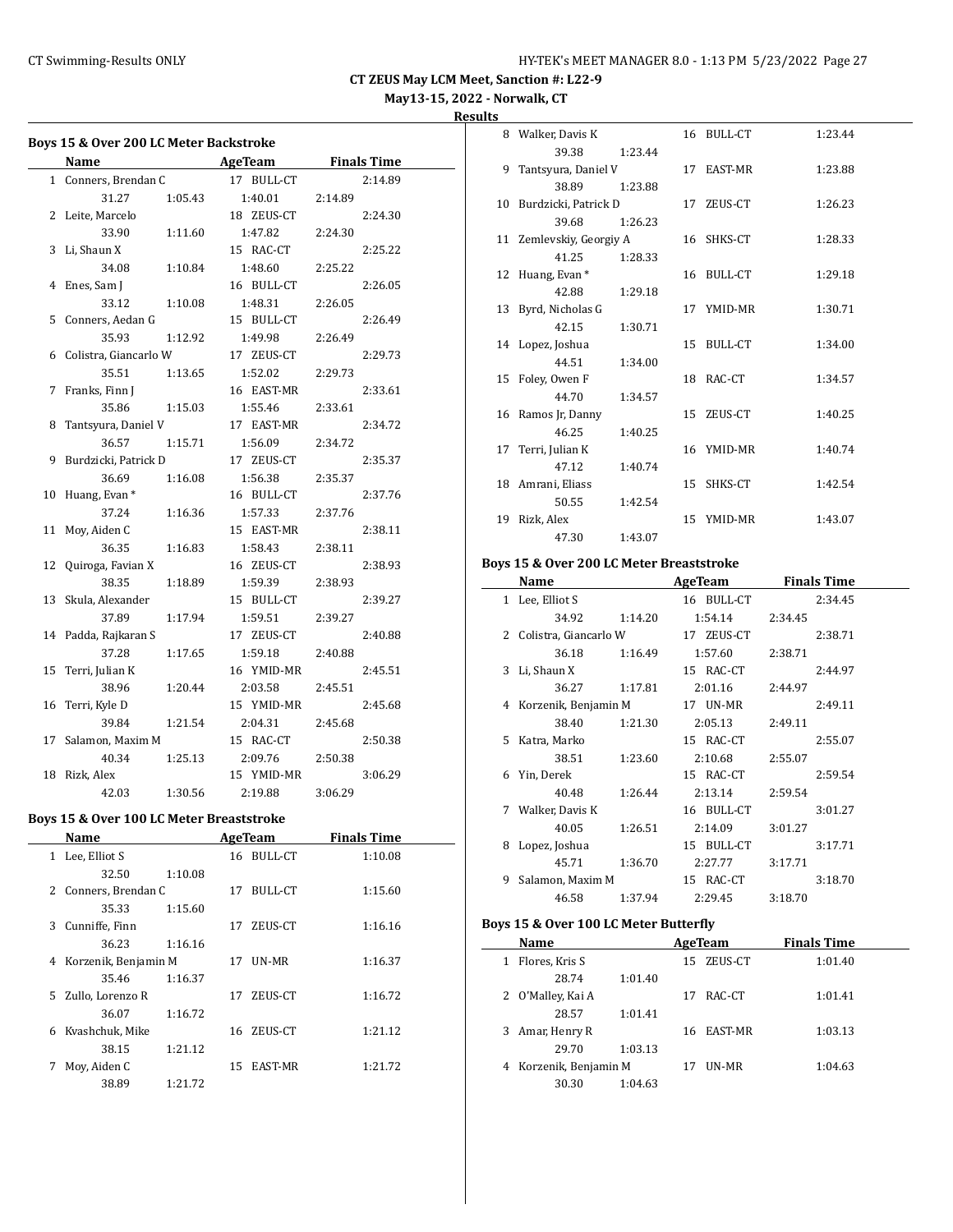## CT Swimming-Results ONLY **CT Swimming-Results ONLY** 1899 28

**CT ZEUS May LCM Meet, Sanction #: L22-9**

**May13-15, 2022 - Norwalk, CT**

**Results**

| (Boys 15 & Over 100 LC Meter Butterfly)                                                                   |                     |         |    |                |                    |  |
|-----------------------------------------------------------------------------------------------------------|---------------------|---------|----|----------------|--------------------|--|
|                                                                                                           | Name                |         |    | AgeTeam        | <b>Finals Time</b> |  |
| 5.                                                                                                        | Kvashchuk, Mike     |         |    | 16 ZEUS-CT     | 1:06.09            |  |
|                                                                                                           | 29.99               | 1:06.09 |    |                |                    |  |
| 6                                                                                                         | Kwait, Nathaniel T  |         |    | 18 ZEUS-CT     | 1:06.77            |  |
|                                                                                                           | 32.09               | 1:06.77 |    |                |                    |  |
| 7                                                                                                         | Zullo, Lorenzo R    |         | 17 | ZEUS-CT        | 1:06.91            |  |
|                                                                                                           | 30.44               | 1:06.91 |    |                |                    |  |
| 8                                                                                                         | Paparella, Dante A  |         |    | 15 RAC-CT      | 1:07.49            |  |
|                                                                                                           | 31.49               | 1:07.49 |    |                |                    |  |
| 9                                                                                                         | Bijleveld, Lukas A  |         | 17 | <b>BULL-CT</b> | 1:07.65            |  |
|                                                                                                           | 32.28               | 1:07.65 |    |                |                    |  |
| 10                                                                                                        | Foley, Owen F       |         |    | 18 RAC-CT      | 1:08.01            |  |
|                                                                                                           | 32.01               | 1:08.01 |    |                |                    |  |
| 11                                                                                                        | Conners, Aedan G    |         |    | 15 BULL-CT     | 1:09.47            |  |
|                                                                                                           | 32.83               | 1:09.47 |    |                |                    |  |
| 12                                                                                                        | Duggan, Conor R     |         |    | 15 ZEUS-CT     | 1:10.32            |  |
|                                                                                                           | 33.39               | 1:10.32 |    |                |                    |  |
| 13                                                                                                        | Tantsyura, Daniel V |         | 17 | EAST-MR        | 1:10.49            |  |
|                                                                                                           | 31.86               | 1:10.49 |    |                |                    |  |
| 14                                                                                                        | Padda, Rajkaran S   |         | 17 | ZEUS-CT        | 1:11.74            |  |
|                                                                                                           | 31.98               | 1:11.74 |    |                |                    |  |
| 15                                                                                                        | Quiroga, Favian X   |         |    | 16 ZEUS-CT     | 1:11.78            |  |
|                                                                                                           | 33.36               | 1:11.78 |    |                |                    |  |
| 16                                                                                                        | Moy, Aiden C        |         |    | 15 EAST-MR     | 1:11.83            |  |
|                                                                                                           | 33.70               | 1:11.83 |    |                |                    |  |
| 17                                                                                                        | Walker, Davis K     |         |    | 16 BULL-CT     | 1:14.16            |  |
|                                                                                                           | 34.09               | 1:14.16 |    |                |                    |  |
| 18                                                                                                        | Terri, Julian K     |         |    | 16 YMID-MR     | 1:14.50            |  |
|                                                                                                           | 34.28               | 1:14.50 |    |                |                    |  |
| 19                                                                                                        | Asuncion, Addie H   |         |    | 15 ZEUS-CT     | 1:19.57            |  |
|                                                                                                           | 36.14               | 1:19.57 |    |                |                    |  |
| 20                                                                                                        | Ramos Jr, Danny     |         | 15 | ZEUS-CT        | 1:24.95            |  |
|                                                                                                           | 36.85               | 1:24.95 |    |                |                    |  |
| $D_{\text{OUC}}$ 1 E $\theta$ , $\Omega_{\text{VOM}}$ 200 I C Motor $D_{\text{U}}$ to $\theta_{\text{U}}$ |                     |         |    |                |                    |  |

#### **Boys 15 & Over 200 LC Meter Butterfly**

|   | Name               |         | AgeTeam       | <b>Finals Time</b> |
|---|--------------------|---------|---------------|--------------------|
|   | 1 Lee, Elliot S    |         | 16 BULL-CT    | 2:13.52            |
|   | 29.05              | 1:01.90 | 1:36.54       | 2:13.52            |
| 2 | Enes, Max J        |         | 15 BULL-CT    | 2:24.58            |
|   | 31.57              | 1:07.68 | 1:46.08       | 2:24.58            |
| 3 | Li, Shaun X        |         | 15 RAC-CT     | 2:30.25            |
|   | 32.09              | 1:09.65 | 1:48.96       | 2:30.25            |
| 4 | Flores, Kris S     |         | 15 ZEUS-CT    | 2:30.88            |
|   | 33.80              | 1:12.54 | 1:52.64       | 2:30.88            |
| 5 | Kwait, Nathaniel T |         | 18 ZEUS-CT    | 2:31.57            |
|   | 33.34              | 1:12.07 | 1:52.17       | 2:31.57            |
| 6 | Conners, Aedan G   |         | BULL-CT<br>15 | 2:32.84            |
|   | 33.99              | 1:11.53 | 1:52.71       | 2:32.84            |
| 7 | Duggan, Conor R    |         | 15 ZEUS-CT    | 2:36.59            |
|   | 34.57              | 1:13.86 | 1:56.09       | 2:36.59            |
| 8 | Cunniffe, Finn     |         | ZEUS-CT<br>17 | 2:47.09            |
|   | 35.92              | 1:18.45 | 2:02.63       | 2:47.09            |
| 9 | Padda, Rajkaran S  |         | ZEUS-CT<br>17 | 2:59.74            |
|   | 34.36              | 1:17.18 | 2:06.92       | 2:59.74            |

|     | Name                               |         | AgeTeam Finals Time  |         |                    |
|-----|------------------------------------|---------|----------------------|---------|--------------------|
|     | 1 Amar, Henry R                    |         | 16 EAST-MR           |         | 2:21.70            |
|     | 30.17                              | 1:08.44 | 1:51.18              | 2:21.70 |                    |
|     | 2 Li, Shaun X                      |         | 15 RAC-CT            |         | 2:22.23            |
|     | 30.31                              | 1:06.08 | 1:47.62              | 2:22.23 |                    |
|     | 3 Flores, Kris S                   |         | 15 ZEUS-CT           |         | 2:23.34            |
|     | 29.41                              | 1:07.39 | 1:50.59              | 2:23.34 |                    |
|     | 4 Korzenik, Benjamin M             |         | 17 UN-MR             |         | 2:24.16            |
|     | 30.19                              | 1:08.76 | 1:50.26              | 2:24.16 |                    |
|     | 5 Colistra, Giancarlo W            |         | 17 ZEUS-CT           |         | 2:24.64            |
|     | 32.00                              | 1:10.16 | 1:51.00              | 2:24.64 |                    |
|     | 6 Enes, Sam J                      |         | 16 BULL-CT           |         | 2:25.28            |
|     | 29.33                              | 1:06.55 | 1:51.89              | 2:25.28 |                    |
| 7   | Henry, Finn M                      |         | 17 BULL-CT           |         | 2:25.81            |
|     | 30.44                              | 1:09.90 | 1:53.41              | 2:25.81 |                    |
| 8   | Bijleveld, Lukas A                 |         | 17 BULL-CT           |         | 2:26.31            |
|     | 31.39                              | 1:11.15 | 1:55.47              | 2:26.31 |                    |
|     | 9 Enes, Max J                      |         | 15 BULL-CT           |         | 2:26.91            |
|     | 30.84                              | 1:09.54 | 1:55.29              | 2:26.91 |                    |
|     | 10 Leite, Marcelo                  |         | 18 ZEUS-CT           |         | 2:28.71            |
|     | 11 Kvashchuk, Mike                 |         | 16 ZEUS-CT           |         | 2:29.64            |
|     | 30.97                              |         | 1:54.42              |         |                    |
|     |                                    | 1:07.15 | 16 EAST-MR           | 2:29.64 |                    |
|     | 12 Franks, Finn J                  |         |                      |         | 2:30.17            |
|     | 30.87                              | 1:08.91 | 1:55.26<br>15 RAC-CT | 2:30.17 |                    |
|     | 13 Paparella, Dante A              |         |                      |         | 2:30.45            |
|     | 31.99                              | 1:10.68 | 1:55.99              | 2:30.45 |                    |
|     | 14 Duggan, Conor R                 |         | 15 ZEUS-CT           |         | 2:31.99            |
|     | 32.94                              | 1:11.30 | 1:58.96              | 2:31.99 |                    |
|     | 15 Cunniffe, Finn                  |         | 17 ZEUS-CT           |         | 2:34.60            |
|     | 16 Huang, Evan *                   |         | 16 BULL-CT           |         | 2:36.53            |
|     | 32.33                              | 1:12.58 | 2:01.56              | 2:36.53 |                    |
| 17  | Kwait, Nathaniel T                 |         | 18 ZEUS-CT           |         | 2:38.70            |
|     | 18 Henry, Hugh C                   |         | 15 BULL-CT           |         | 2:39.92            |
|     | 19 Walker, Davis K                 |         | 16 BULL-CT           |         | 2:40.33            |
|     | 33.32                              | 1:17.58 | 2:03.13              | 2:40.33 |                    |
|     | 20 Byrd, Nicholas G                |         | 17 YMID-MR           |         | 2:43.05            |
|     | 21 Zemlevskiy, Georgiy A           |         | 16 SHKS-CT           |         | 2:45.23            |
|     | 35.30                              | 1:19.46 | 2:08.48              | 2:45.23 |                    |
|     | 22 Terri, Julian K                 |         | 16 YMID-MR           |         | 2:45.97            |
|     | 33.90                              | 1:15.65 | 2:11.80              | 2:45.97 |                    |
| 23  | Skula, Alexander                   |         | 15 BULL-CT           |         | 2:47.20            |
|     | 35.15                              | 1:17.01 | 2:09.61              | 2:47.20 |                    |
| 24  | Salamon, Maxim M                   |         | 15 RAC-CT            |         | 2:51.96            |
|     | 40.22                              | 1:23.84 | 2:15.08              | 2:51.96 |                    |
| 25  | Lopez, Joshua                      |         | 15 BULL-CT           |         | 2:58.02            |
|     | 41.40                              | 1:26.82 | 2:18.47              | 2:58.02 |                    |
| --- | Ramos Jr, Danny                    |         | 15 ZEUS-CT           |         | DQ                 |
|     | 34.81                              | 1:22.67 | 2:17.17              | DQ      |                    |
| --- | Terri, Kyle D                      |         | 15 YMID-MR           |         | <b>DQ</b>          |
|     | <b>Boys 400 LC Meter Freestyle</b> |         |                      |         |                    |
|     | <b>Name</b>                        |         | <b>AgeTeam</b>       |         | <b>Finals Time</b> |
|     | 1 Lee, Elliot S                    |         | 16 BULL-CT           |         | 4:14.62            |
|     |                                    |         |                      |         |                    |
|     | 28.11                              | 59.01   | 1:31.31              | 2:04.30 |                    |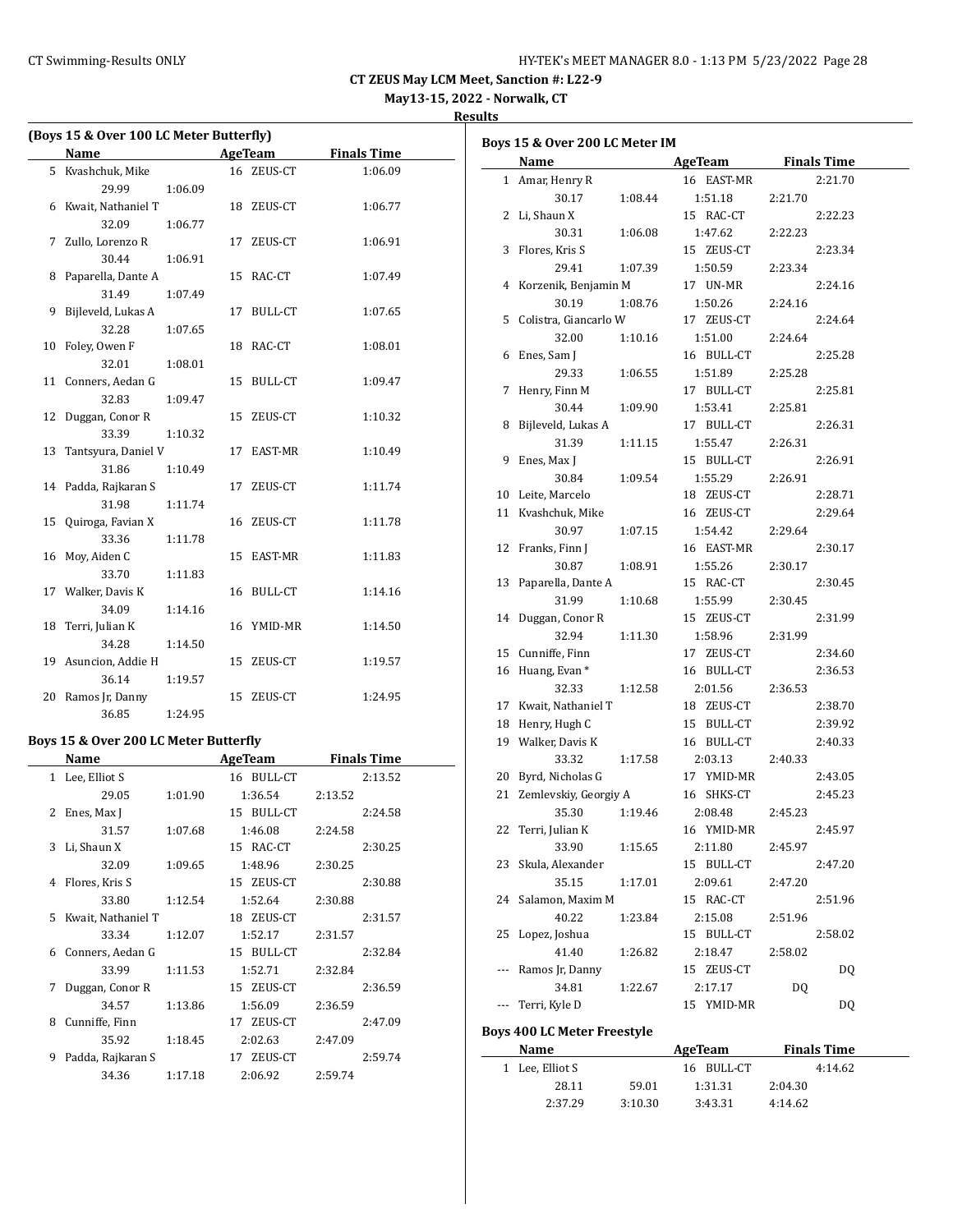**May13-15, 2022 - Norwalk, CT**

**Results**

| (Boys 400 LC Meter Freestyle) |                         |         |  |            |         |                    |
|-------------------------------|-------------------------|---------|--|------------|---------|--------------------|
|                               | Name                    |         |  | AgeTeam    |         | <b>Finals Time</b> |
| $\overline{2}$                | Bijleveld, Lukas A      |         |  | 17 BULL-CT |         | 4:27.03            |
|                               | 30.08                   | 1:03.17 |  | 1:37.44    | 2:11.78 |                    |
|                               | 2:45.94                 | 3:20.18 |  | 3:53.62    | 4:27.03 |                    |
| 3                             | Leite, Marcelo          |         |  | 18 ZEUS-CT |         | 4:29.95            |
|                               | 30.49                   | 1:03.71 |  | 1:37.79    | 2:12.30 |                    |
|                               | 2:46.83                 | 3:22.27 |  | 3:56.23    | 4:29.95 |                    |
|                               | 4 Colistra, Giancarlo W |         |  | 17 ZEUS-CT |         | 4:30.48            |
|                               | 29.26                   | 1:02.28 |  | 1:36.71    | 2:10.78 |                    |
|                               | 2:45.64                 | 3:20.82 |  | 3:55.92    | 4:30.48 |                    |
| 5                             | Li, Shaun X             |         |  | 15 RAC-CT  |         | 4:35.34            |
|                               | 29.59                   | 1:03.06 |  | 1:38.24    | 2:14.20 |                    |
|                               | 2:49.86                 | 3:26.07 |  | 4:00.52    | 4:35.34 |                    |
|                               | 6 Quiroga, Favian X     |         |  | 16 ZEUS-CT |         | 4:37.89            |
|                               | 31.27                   | 1:05.99 |  | 1:41.92    | 2:18.79 |                    |
|                               | 2:53.91                 | 3:28.96 |  | 4:04.29    | 4:37.89 |                    |
|                               | 7 Zullo, Lorenzo R      |         |  | 17 ZEUS-CT |         | 4:39.54            |
|                               | 29.77                   | 1:03.36 |  | 1:38.06    | 2:13.69 |                    |
|                               | 2:50.15                 | 3:26.53 |  | 4:02.78    | 4:39.54 |                    |
| 8                             | Kwait, Nathaniel T      |         |  | 18 ZEUS-CT |         | 4:40.26            |
|                               | 31.68                   | 1:06.93 |  | 1:42.79    | 2:18.99 |                    |
|                               | 2:55.49                 | 3:31.60 |  | 4:07.01    | 4:40.26 |                    |
| 9                             | Conners, Aedan G        |         |  | 15 BULL-CT |         | 4:41.44            |
|                               | 31.93                   | 1:06.91 |  | 1:43.36    | 2:19.23 |                    |
|                               | 2:54.39                 | 3:30.30 |  | 4:06.27    | 4:41.44 |                    |
| 10                            | Duggan, Conor R         |         |  | 15 ZEUS-CT |         | 4:41.58            |
|                               | 30.97                   | 1:06.89 |  | 1:43.43    | 2:20.19 |                    |
|                               | 2:56.56                 | 3:32.92 |  | 4:08.50    | 4:41.58 |                    |
| 11                            | Burdzicki, Patrick D    |         |  | 17 ZEUS-CT |         | 4:43.35            |
|                               | 30.81                   | 1:04.58 |  | 1:40.44    | 2:16.87 |                    |
|                               | 2:53.43                 | 3:30.30 |  | 4:07.11    | 4:43.35 |                    |
|                               | 12 Camille, Sebastian R |         |  | 13 ZEUS-CT |         | 4:47.65            |
|                               | 32.81                   | 1:08.78 |  | 1:45.58    | 2:22.24 |                    |
|                               | 2:59.12                 | 3:35.83 |  | 4:12.48    | 4:47.65 |                    |
| 13                            | Lee, Kevin S            |         |  | 13 BULL-CT |         | 4:50.06            |
|                               | 33.51                   | 1:09.33 |  | 1:46.56    | 2:23.36 |                    |
|                               | 3:00.96                 | 3:38.72 |  | 4:15.27    | 4:50.06 |                    |
|                               | 14 Corbett, Dylan B     |         |  | 12 ZEUS-CT |         | 5:11.42            |
|                               | 34.72                   | 1:14.03 |  | 1:53.67    | 2:32.79 |                    |
|                               | 3:12.98                 | 3:52.55 |  | 4:32.71    | 5:11.42 |                    |
| 15                            | Natlo, Brendan W        |         |  | 12 ZEUS-CT |         | 5:19.97            |
|                               | 35.56                   | 1:15.45 |  | 1:56.11    | 2:37.68 |                    |
|                               | 3:18.72                 | 3:59.69 |  | 4:40.32    | 5:19.97 |                    |
| 16                            | Jadot, Olivier J        |         |  | 12 EAST-MR |         | 5:29.43            |
|                               | 35.21                   | 1:14.96 |  | 1:56.93    | 2:38.53 |                    |
|                               | 3:21.49                 | 4:04.77 |  | 5:29.43    |         |                    |
| 17                            | Farabee, Daniel J       |         |  | 13 RAC-CT  |         | 5:30.14            |
|                               | 35.56                   | 1:16.57 |  |            |         |                    |
|                               | 3:27.34                 | 4:09.93 |  | 4:52.08    | 5:30.14 |                    |
| 18                            | Ovares, Julian D        |         |  | 10 ZEUS-CT |         | 5:40.57            |
|                               | 38.48                   | 1:21.37 |  | 2:06.40    | 2:50.60 |                    |
|                               | 3:34.88                 | 4:17.48 |  | 5:01.09    | 5:40.57 |                    |
| 19                            | Riebling, Griffin O     |         |  | 11 RAC-CT  |         | 5:53.36            |
|                               | 37.24                   | 1:22.70 |  | 2:08.37    | 2:53.84 |                    |
|                               | 3:39.06                 | 4:24.83 |  | 5:09.58    | 5:53.36 |                    |
|                               |                         |         |  |            |         |                    |

|    | 20 Westcott, Teddy L               |                    | 13 RAC-CT          |                    | 5:55.02            |
|----|------------------------------------|--------------------|--------------------|--------------------|--------------------|
|    | 38.68                              | 1:24.41            | 2:10.02            | 2:55.54            |                    |
|    | 3:41.02                            | 4:27.11            | 5:12.24            | 5:55.02            |                    |
|    | 21 Farabee, Max C                  |                    | 10 RAC-CT          |                    | 6:09.70            |
|    | 39.57                              | 1:25.17            | 2:11.91            | 3:00.35            |                    |
|    | 3:49.05                            | 4:36.38            | 5:24.11            | 6:09.70            |                    |
| 22 | Ulrich, Cooper K                   |                    | 10 ZEUS-CT         |                    | 6:11.11            |
|    | 40.97                              | 1:25.02            | 2:15.32            | 3:00.68            |                    |
|    | 3:50.77                            | 4:36.21            | 5:26.48            | 6:11.11            |                    |
|    | <b>Boys 800 LC Meter Freestyle</b> |                    |                    |                    |                    |
|    | Name                               |                    | <b>AgeTeam</b>     |                    | <b>Finals Time</b> |
|    | 1 Vitiello, Wyatt N                |                    | 14 ZEUS-CT         |                    | 9:05.20            |
|    | 31.90                              | 1:05.97            | 1:40.11            | 2:14.51            |                    |
|    | 2:48.85                            | 3:23.40            | 3:58.11            | 4:32.94            |                    |
|    | 5:07.37                            | 5:42.04            | 6:16.06            | 6:50.55            |                    |
|    | 7:24.69                            | 7:59.09            | 8:26.49            | 9:05.20            |                    |
| 2  | Enes, Max J                        |                    | 15 BULL-CT         |                    | 9:10.01            |
|    | 31.37                              | 1:06.04            | 1:41.15            | 2:16.64            |                    |
|    | 2:51.66                            | 3:26.77            | 4:02.02            | 4:37.31            |                    |
|    | 5:04.49                            | 5:46.61            | 6:21.70            | 6:56.62            |                    |
|    | 7:30.31                            | 8:04.31            | 8:34.23            | 9:10.01            |                    |
| 3  | Bijleveld, Lukas A                 |                    | 17 BULL-CT         |                    | 9:14.69            |
|    | 31.29                              | 1:06.09            | 1:41.29            | 2:16.17            |                    |
|    | 2:46.88                            | 3:26.62            | 3:53.61            | 4:37.91            |                    |
|    | 5:07.34                            | 5:46.85            | 6:14.64            | 6:57.46            |                    |
|    | 7:24.29                            | 8:06.71            | 8:33.67            | 9:14.69            |                    |
|    | 4 Colistra, Giancarlo W            |                    | 17 ZEUS-CT         |                    | 9:20.45            |
|    | 31.63                              | 1:06.24            | 1:41.79            | 2:16.79            |                    |
|    | 2:50.92                            | 3:27.26            | 4:03.01            | 4:38.48            |                    |
|    | 5:12.52                            | 5:48.97            | 6:22.86            | 6:59.64            |                    |
|    | 7:33.51                            | 8:10.42            | 8:40.92            | 9:20.45            |                    |
|    | 5 Kwait, Nathaniel T               |                    | 18 ZEUS-CT         |                    | 9:34.14            |
|    | 31.72                              | 1:06.38            | 1:33.38            | 2:18.55            |                    |
|    | 2:47.06                            | 3:30.88            | 4:01.68            | 4:42.77            |                    |
|    | 5:19.57                            | 5:55.38            | 6:32.59            | 7:09.78            |                    |
|    | 7:42.53                            | 8:23.02            | 8:50.48            | 9:34.14            |                    |
| 6  | Duggan, Conor R                    |                    | 15 ZEUS-CT         |                    | 9:51.64            |
|    | 31.78                              | 1:08.27            | 1:45.35            | 2:22.15            |                    |
|    | 2:59.15                            | 3:37.10            | 4:14.78            | 4:52.55            |                    |
|    | 5:30.57                            | 6:08.64            | 6:46.83            | 7:24.95            |                    |
|    | 8:03.55                            | 8:40.81            | 9:12.51            | 9:51.64            |                    |
| 7  | Quiroga, Favian X                  |                    | 16 ZEUS-CT         |                    | 9:55.99            |
|    | 33.42                              | 1:09.52            | 1:46.95            | 2:24.58            |                    |
|    | 3:03.37                            | 3:41.13            | 4:20.21            | 4:58.93            |                    |
|    | 5:37.06                            | 6:14.84<br>8:45.02 | 6:52.93<br>9:22.88 | 7:29.77<br>9:55.99 |                    |
| 8  | 8:07.04<br>Zullo, Lorenzo R        |                    | ZEUS-CT            |                    |                    |
|    | 33.87                              |                    | 17<br>1:41.56      |                    | 9:56.09            |
|    | 3:04.40                            | 1:10.10<br>3:43.44 | 4:21.99            | 2:25.67<br>5:00.16 |                    |
|    | 5:38.67                            | 6:17.04            | 6:53.70            | 7:31.61            |                    |
|    | 8:09.64                            | 8:46.56            | 9:20.11            | 9:56.09            |                    |
| 9  | Katra, Marko                       |                    | 15 RAC-CT          |                    | 9:57.20            |
|    | 32.00                              | 1:08.61            | 1:45.73            | 2:24.65            |                    |
|    | 3:02.22                            | 3:41.28            | 4:19.85            | 4:58.92            |                    |
|    | 5:37.26                            | 6:15.41            | 6:54.34            | 7:32.82            |                    |
|    | 8:09.92                            | 8:47.24            | 9:21.28            | 9:57.20            |                    |
|    |                                    |                    |                    |                    |                    |